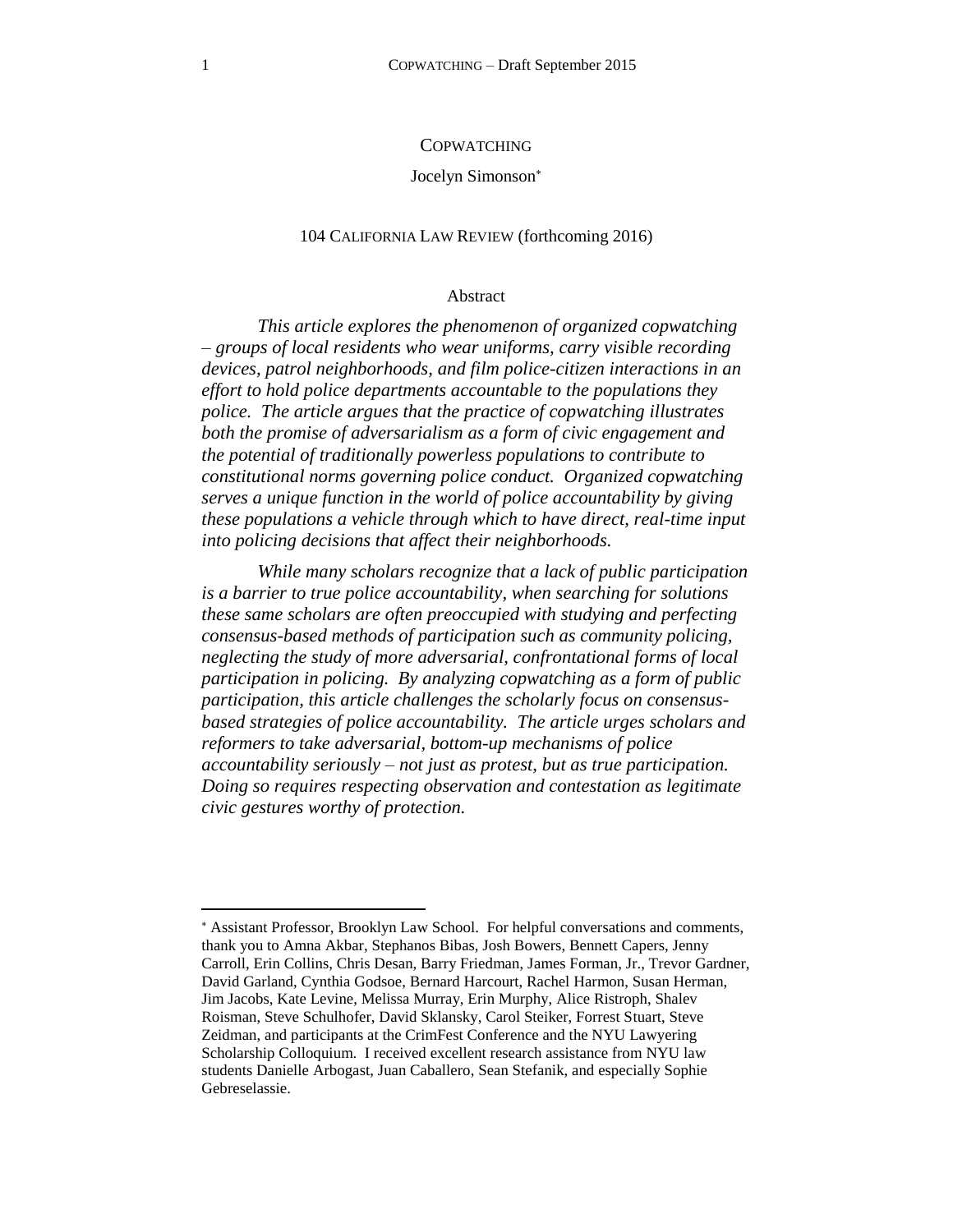### Table of Contents

| I. COMMUNITY AND CONSENSUS IN POLICE ACCOUNTABILITY  8 |  |
|--------------------------------------------------------|--|
|                                                        |  |
|                                                        |  |
|                                                        |  |
|                                                        |  |
|                                                        |  |
|                                                        |  |
|                                                        |  |
|                                                        |  |
|                                                        |  |
|                                                        |  |
|                                                        |  |
|                                                        |  |
|                                                        |  |
|                                                        |  |
|                                                        |  |
|                                                        |  |

# **INTRODUCTION**

# <span id="page-1-0"></span>*This Valentine's Day: Love Your Community, Watch the Cops.<sup>1</sup>*

Since mid-2014, events in Ferguson, Staten Island, Baltimore, and around the country have brought to the nation's attention the racial and spatial differences in how people interact with the criminal justice system, especially with respect to policing. $2$  One cause of these differences is the gap between criminal justice involvement and democratic opportunity: residents of neighborhoods with large concentrations of poor people of color have the most frequent contact with, but the least input into, local policing policies and practices.<sup>3</sup> A wide range of commentators – including President Obama – have

<sup>3</sup> *See* Stephanos Bibas, *Transparency and Participation in Criminal Procedure*, 81 N.Y.U. L. REV. 911, 915-20 (2006); Alexandra Natapoff, *Deregulating Guilt: The Information Culture of the Criminal System*, 30 CARDOZO L. REV. 965, 983-85 (2008).

<sup>1</sup> *Valentine's Day E-Card from copwatchnyc.org, February 2014* (on file with author).

<sup>2</sup> *See, e.g.,* David Graham, *Systemic Racism or Isolated Abuses?*, THE ATLANTIC (May 7, 2015), http://www.theatlantic.com/politics/archive/2015/05/systemic-racism-orisolated-abuse-americans-disagree/392570/ (describing a change in how white Americans view policing between December 2014 and April 2015);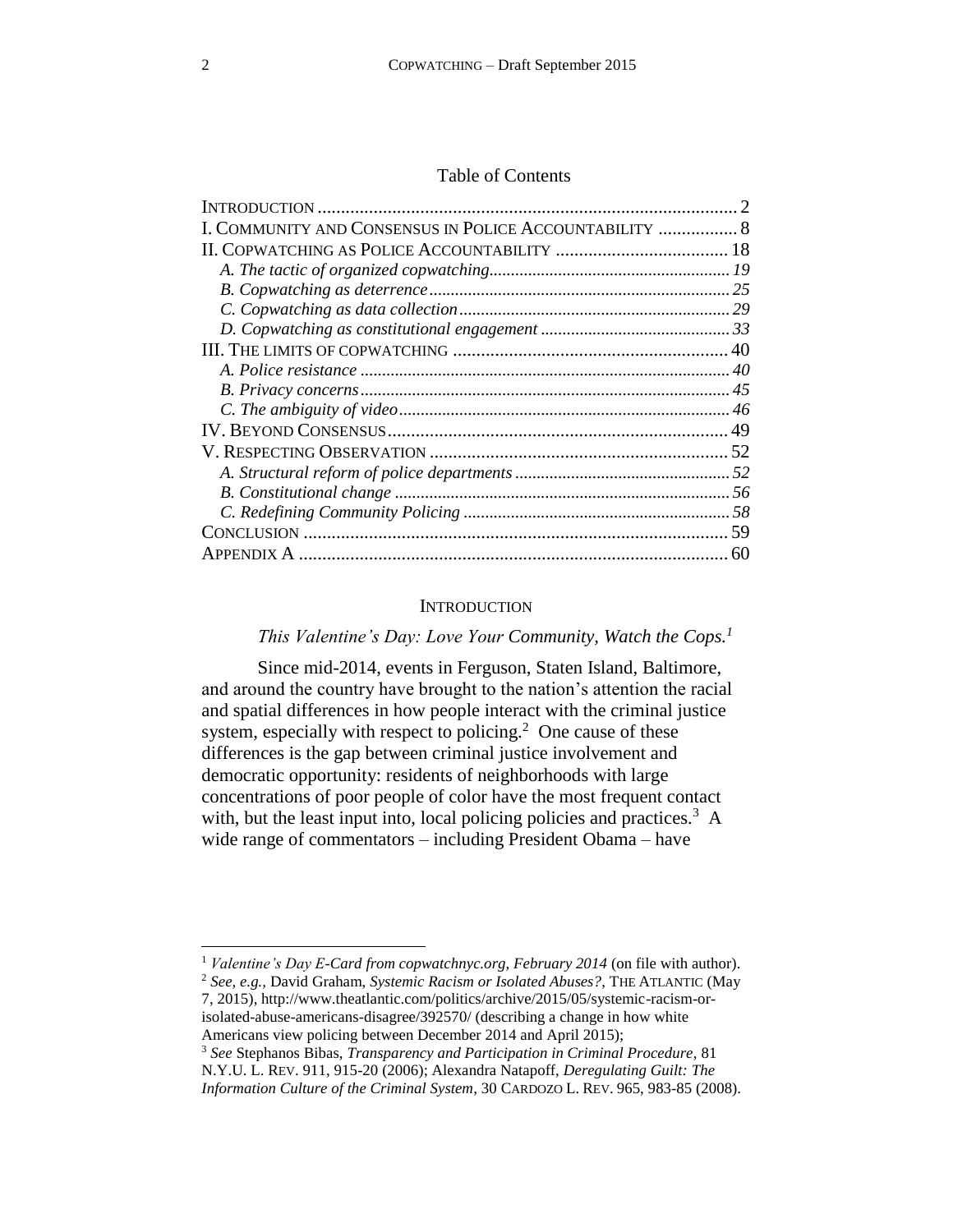increasingly argued that increasing public participation in policing may help mitigate the "simmering distrust"<sup>4</sup> between police and communities.

<span id="page-2-1"></span>This proposition has long preoccupied criminal justice scholars as well. For decades, the dominant scholarly approach to increasing local participation in policing has been to seek out collaboration and consensus between between local residents and police officers, most often through the set of practices known as "community policing." <sup>5</sup> The goal of community policing is for communities and police departments to work together, for animosity to decrease so that legitimacy can increase.<sup>6</sup> The leading scholarly approach thus encourages deliberation and consensus-building between communities and the police, while leaving direct, adversarial mechanisms of accountability to the state. The result is that adversarial forms of community participation are largely written out of the picture.

<span id="page-2-2"></span>In this article I challenge the wisdom of this focus on consensus in public participation through an exploration of the phenomenon of organized copwatching – groups of local residents who wear uniforms, carry visible recording devices, patrol neighborhoods, and film policecitizen interactions in an effort to hold police departments accountable to the populations they police. Rather than seek consensus with police officers, copwatching groups take an adversarial stance towards the police: they point their cameras at officers, ask them questions about their practices and policies, and critique those practices and policies on social media and in court. Organized copwatching is not a new phenomenon.<sup>7</sup> But the practice is on the rise, particularly among poor

<sup>5</sup> *See, e.g.,* Jeffrey Fagan, *Legitimacy and Criminal Justice*, 6 OHIO ST. J. CRIM. L. 123, 125 (2008); James Forman, Jr., *Community Policing and Youth As Assets*, 95 J. CRIM. L. & CRIMINOLOGY 1, 2-8 (2004); Tracey L. Meares, *Praying for Community Policing*, 90 CAL. L. REV. 1593, 1626-31 (2002); Michael C. Dorf & Charles F. Sabel, *A Constitution of Democratic Experimentalism,* 98 COLUM. L. REV. 267, 327-33 (1998). <sup>6</sup> *See generally* DAVID ALAN SKLANSKY, DEMOCRACY AND THE POLICE 86-97 (2008) (describing this rising preoccupation with participation and legitimacy with respect to policing). *See also* Part I, *infra.* For example, Yale Law School Professor Tracey Meares, a member of the President's Task Force on 21st Century Policing, has argued that police departments should not only listen to communities, but should also help *create* communities. *See* Tracey Meares, *The Good Cop*, 54 WM. & MARY L. Rev. 1865, 1885 (2013) ("Policing should . . . play a role in the production of self-identity that helps to "construct and sustain our 'we-feeling'--our very felt sense of 'common publicness."") (citing IAN LOADER & NEIL WALKER, CIVILIZING SECURITY 154 (2007)). <sup>7</sup> Indeed, organized copwatching has been a tactic of social movements since at least the 1960s. *See infra* notes [78](#page-19-0)[-79](#page-19-1) and accompanying text. Moreover, as the availability and use of smartphones has spread, individuals can and do spontaneously record police

<span id="page-2-0"></span><sup>4</sup> This is President Obama's phrase. *See* Remarks by President Barack Obama, Dec. 1, 2014, The White House, Office of the Press Secretary, available at http://www.whitehouse.gov/the-press-office/2014/12/01/remarks-president-aftermeeting-elected-officials-community-and-faith-le.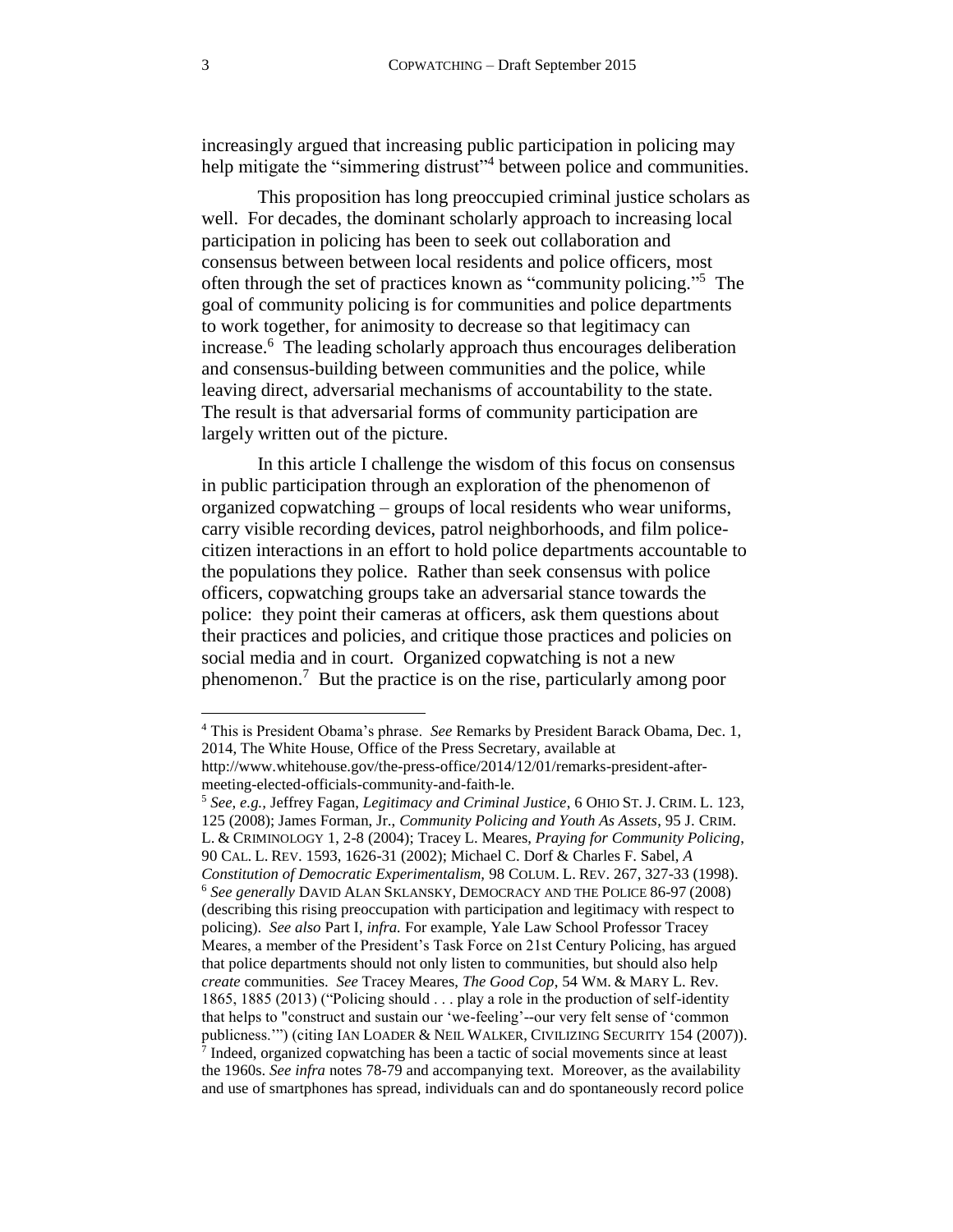<span id="page-3-4"></span><span id="page-3-1"></span><span id="page-3-0"></span>populations of color seeking police accountability in their neighborhoods. 8 This is especially true after the rise of the #BlackLivesMatter movement; 9 the fall of 2014 saw the founding of new organized copwatching patrols in Ferguson, St. Louis, Chicago, and New York City;<sup>10</sup> more followed in early 2015 in Cleveland, Baltimore, Boston, and Charleston.<sup>11</sup> Legal scholars, however, have not asked whether and how copwatching should relate to larger analyses of community participation in criminal justice.<sup>12</sup>

<span id="page-3-3"></span><span id="page-3-2"></span>This article introduces the practice of organized copwatching to the debates about police accountability and public participation in criminal justice, presenting a critique of the prevailing notion of community participation in policing that privileges consensus over conflict. Stemming from this critique are two central claims. My primary claim is that scholars and reformers should recognize that promoting public participation in criminal justice must include

<sup>11</sup> See We Copwatch N. Charleston, GogetFunding page,

http://gogetfunding.com/wecopwatch-n-charleston-camera-drive/ (announcing formation of North Charleston Copwatch group following the shooting of Walter Scott and describing related groups in Cleveland and Baltimore); *Copwatch Event Aims to Inform Citizens of Rights*, BOSTON HERALD (May 29, 2015),

officers in public – an informal, unorganized form of copwatching – with increasing frequency. *See* Seth F. Kreimer, *Pervasive Image Capture and the First Amendment: Memory, Discourse, and the Right to Record*, 159 U. PA. L. REV. 335, 339-51 (2011). <sup>8</sup> Organized copwatching groups have proliferated over the last two decades, cropping

up throughout the United States. *See* Part II(A), *infra*.

<sup>9</sup> *See* Elizabeth Day, #*BlackLivesMatter: the birth of a new civil rights movement*, THE GUARDIAN (Jul. 19, 2015),

http://www.theguardian.com/world/2015/jul/19/blacklivesmatter-birth-civil-rightsmovement (describing the growth of the #BlackLivesMatter movement into a major political force).

<sup>10</sup> *See, e.g.,* Associated Press, *Ferguson Residents Get Body Cameras to Record the Police* (Sept. 22, 2014), http://www.usnews.com/news/articles/2014/09/22/fergusonresidents-get-body-cameras-to-record-police; Ben Kochman, *Watchdog groups training citizens to join Cop Watch movement*, N.Y. DAILY NEWS (Oct. 1, 2014)

http://www.nydailynews.com/new-york/bronx/city-watchdog-groups-training-citizensfilm-rogue-cops-article-1.1960031; WBEZ Chicago Public Radio, *How do you safely record and report police brutality?* (Oct. 18, 2104).

http://www.bostonherald.com/news\_opinion/local\_coverage/2015/05/copwatch\_event aims\_to\_inform\_citizens\_of\_rights (announcing Copwatch training). *See also* Poh Si Tang, *Copwatch v. Cops: After Freddie Gray*, N.Y. TIMES (August 2, 2015),

http://www.nytimes.com/2015/08/02/us/copwatch-vs-cops-after-freddie-gray.html (""Copwatch in the last year has started to grow and take on new forms.").

<sup>&</sup>lt;sup>12</sup> Although some First Amendment scholars have analyzed the right to film the police, legal scholars have not explored how copwatching fits into larger discussions about police accountability and community inclusion. For scholarship about the First Amendment right to film the police, *see, e.g.,* Kreimer, *supra* note [7](#page-2-0) at 339-5; Howard M. Wasserman, *Orwell's Vision: Video and the Future of Civil Rights Enforcement*, 68 MD. L. REV. 600, 649 (2009); c*f.* Glenn Harlan Reynolds & John A. Steakley, *A Due Process Right to Record the Police*, 89 WASH. U. L. REV. 1203, 1207 (2013).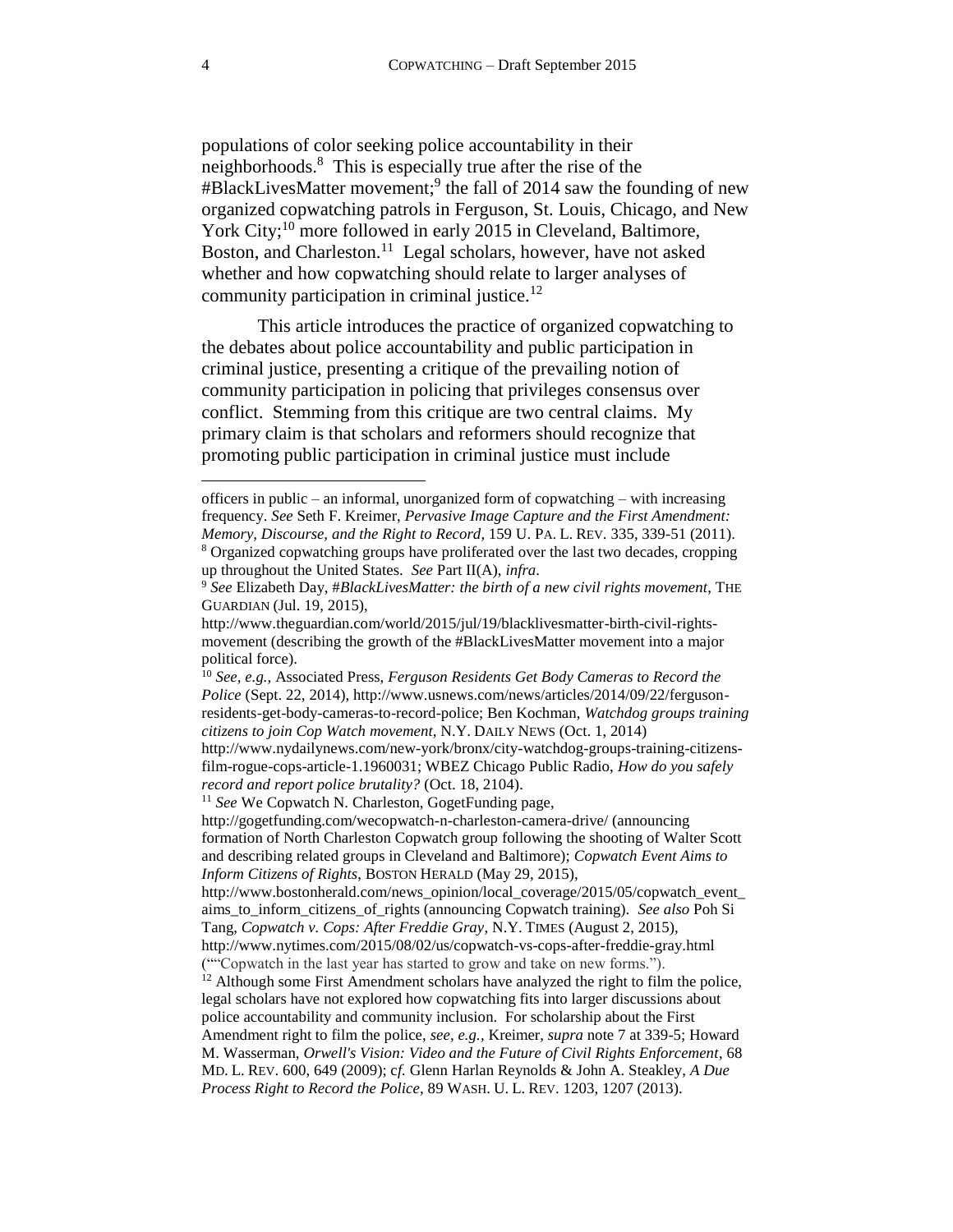facilitating the ability of civilians to observe, record, and contest police practices and constitutional norms. To seek only collaboration, at the expense of dissent, is to miss out on an important piece of the puzzle that is popular police accountability. In making this argument, I draw on the concept in democratic theory of agonism – an adversarial but respectful stance towards institutions in power<sup>13</sup> – as a way to locate the normative good that comes from looking beyond consensus when seeking public participation in criminal justice from less powerful populations.

<span id="page-4-3"></span><span id="page-4-2"></span><span id="page-4-1"></span>Second, I claim that organized copwatching demonstrates the potential of politically powerless populations to contribute to *constitutional* norms governing police conduct. While some scholars present individual constitutional rights as separate from,  $14$  or even in conflict with,<sup>15</sup> community interests in safety and public order, organized copwatchers call these presumptions into question through rigorous engagement with Fourth Amendment principles.<sup>16</sup> Organized copwatchers articulate the communal interests at stake in the constitutional regulation of the police.<sup>17</sup> Professor Jerome Skolnick, in his seminal study of American police officers, noted that "[a]s invokers of the criminal law, the police frequently act as its chief interpreter."<sup>18</sup> Copwatchers aim to shift this calculus by infusing their own views of

<span id="page-4-0"></span><sup>13</sup> *See generally* CHANTAL MOUFFE, AGONISTICS 1-19 (2013).

<sup>14</sup> *See, e.g.,* Forman, Jr.*, supra* not[e 5](#page-2-1) at 15-16 (arguing that community policing holds more promise for improving policing practices than Fourth Amendment enforcement through courts); Rachel Harmon, *The Problem of Policing*, 110 MICH. L. REV. 761, 768-81 (2012) (describing the limits of the Constitution in regulating police conduct). <sup>15</sup> *See, e.g.,* Tracey L. Meares & Dan M. Kahan, "When Rights are Wrong: The Paradox of Unwanted Rights" 3, 4-5 in JOSHUA COHEN & JOEL ROGERS, EDS., URGENT TIMES POLICING AND RIGHTS IN INNER-CITY COMMUNITIES (1999) (arguing that there is a conflict between democratic rule and individual rights with respect to the policing of minority communities); William J. Stuntz, *The Uneasy Relationship between Criminal Procedure and Criminal Justice*, 107 YALE L.J. 1, 52-74 (1997).

<sup>&</sup>lt;sup>16</sup> Although scholars are correct to highlight the shortcomings of the Fourth Amendment in holding police accountable for individual instances of wrongdoing, my claim here is that they are too quick to turn away from on-the-ground popular engagement with the Fourth Amendment by disempowered populations as itself a form of lay participation in criminal justice. For critiques of the efficacy of the Fourth Amendment, *see generally* I. Bennett Capers, *The Fourth Problem*, 49 TULSA L. REV. 431 (2013) (book review) ("These days, to say there is a problem with the Fourth Amendment, the 'most litigated constitutional provision in the nation's courts,' is to pretty much restate the obvious." (internal citation omitted)); William Stuntz, *The Political Constitution of Criminal Justice*, 119 HARV. L. REV. 780, 833 (2006) ("The law of policing might work reasonably well - better than the current system - without any constitutional regulation.").

 $17$  This articulation is itself a form of demosprudence – of engagement of members of social movements with constitutional principles. *See* Lani Guinier & Gerald Torres, *Changing the Wind: Towards a Demosprudence of Law and Social Movements*, 123 YALE L. J. 2740, 2757-68 (2014).

<sup>&</sup>lt;sup>18</sup> JEROME SKOLNICK, JUSTICE WITHOUT TRIAL 12 (1966).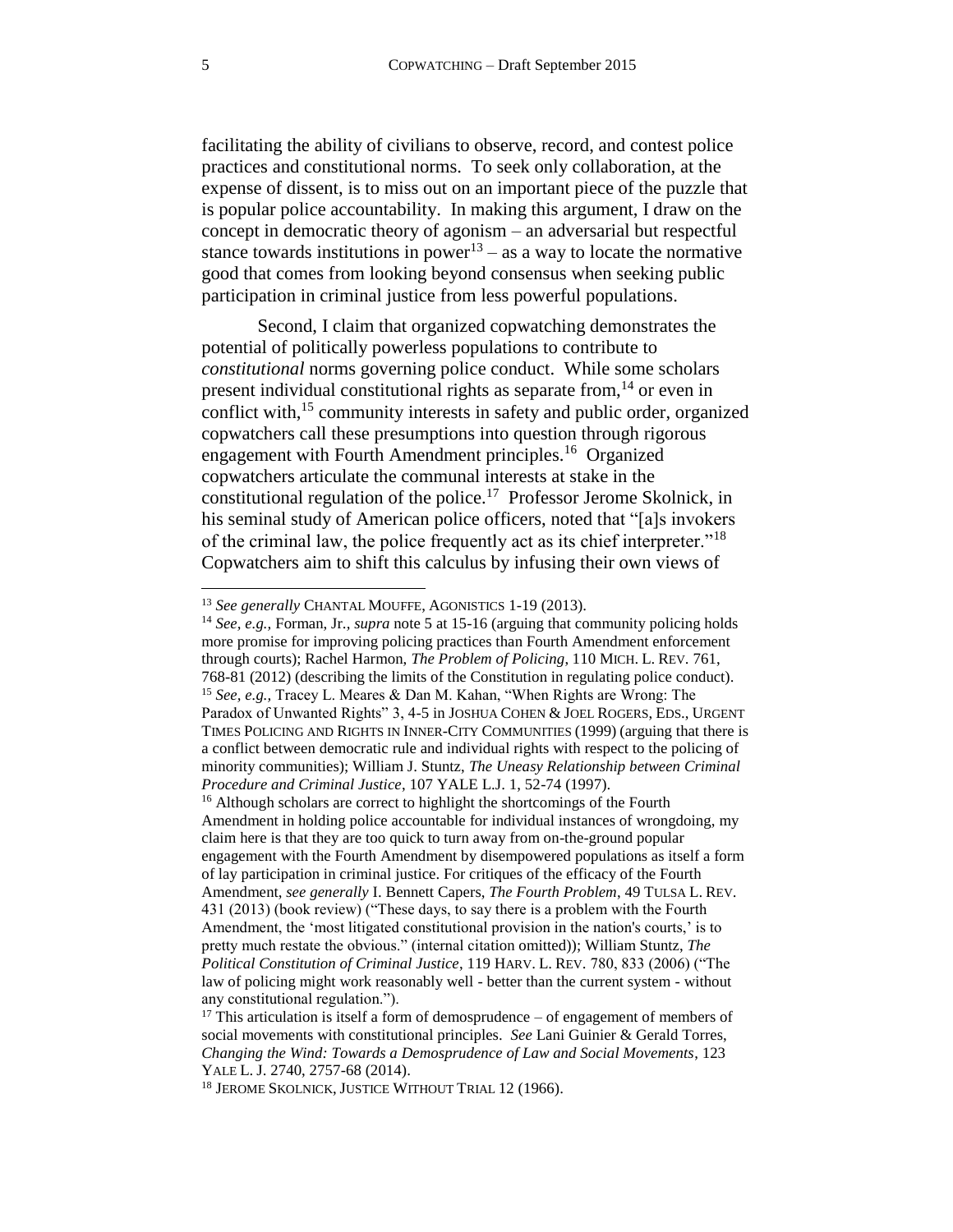what is "reasonable" or fair into everyday interactions with police officers in their neighborhoods. If Fourth Amendment reasonableness is an "immense Rorschach blot" with officers and judges as its analysts,<sup>19</sup> then copwatchers provide an alternative interpretation from the point of view of the citizen interacting with the officer.

<span id="page-5-0"></span>The existence of organized copwatching thus challenges the wellentrenched scholarly dichotomy between community participation in policing and state-driven accountability of police officers. There are ways other than copwatching to document police behavior – for example, by requiring officers to wear lapel or body cameras, a practice hailed of late by scholars, politicians, and activists alike.<sup>20</sup> But organized copwatching is different in kind than police-worn cameras because it combines public participation and accountability in one practice. Local residents become the subjects, rather than the objects, of policing: civilians set the terms of engagement by deciding when and where to record, which recordings to save, who can have access to the footage, and how to frame the narratives surrounding the release of any recordings.<sup>21</sup> Traditionally powerless populations are able to have direct input into discretionary policing decisions and constitutional norms, in the context of a criminal justice system that largely excludes those populations from learning about its inner workings.

<span id="page-5-1"></span>My claim is not that copwatching is an easy fix to the longstanding problem of police accountability to populations living in areas with a high police presence. To the contrary, organized

<sup>19</sup> Anthony G. Amsterdam, *Perspectives on the Fourth Amendment,* 58 MINN. L. REV. 349, 378-79 (1974).

<sup>20</sup> *See generally* Clare Sestanovich, *Our Body-Cams, Ourselves*, THE MARSHALL PROJECT (Feb. 10, 2015), https://www.themarshallproject.org/2015/02/10/our-bodycams-ourselves (describing "broad (and rare) consensus . . . in support of [bodycameras by] advocates, legislators, and even many officers themselves"); Howard Wasserman, *Moral Panics and Body Cameras*, WASH. U. L. REV. COMMENTARIES 2-3 (Nov. 18, 2014) (describing the widespread support for police-worn body cameras expressed in 2014 by scholars, public officials, journalists, activists, and police departments). Since mid-2014, at least 13 states have proposed legislation mandating police to wear body cameras, and President Obama has proposed a three-year \$263 million investment in body cameras. *See* Reid Wilson, *Police accountability measures flood state legislatures*, WASH. POST (Feb. 4, 2015),

http://www.washingtonpost.com/blogs/govbeat/wp/2015/02/04/police-accountabilitymeasures-flood-state-legislatures-after-ferguson-staten-island/. However, most major American cities still do not have body cameras on their officers. *See* Dana Liebelson & Nick Wing, *Most Major Cities Still Don't Have Body Cameras for Cops*, Huff. Post (Aug. 13, 2015), http://www.huffingtonpost.com/entry/police-bodycameras\_55cbaac7e4b0f1cbf1e740f9?kv.

<sup>&</sup>lt;sup>21</sup> For an extended comparison of police-worn body cameras and civilian recordings of officers, *see* Jocelyn Simonson, *Resistance, Obedience, and the Right to Record the Police*, 104 GEORGETOWN L. J. (forthcoming 2016).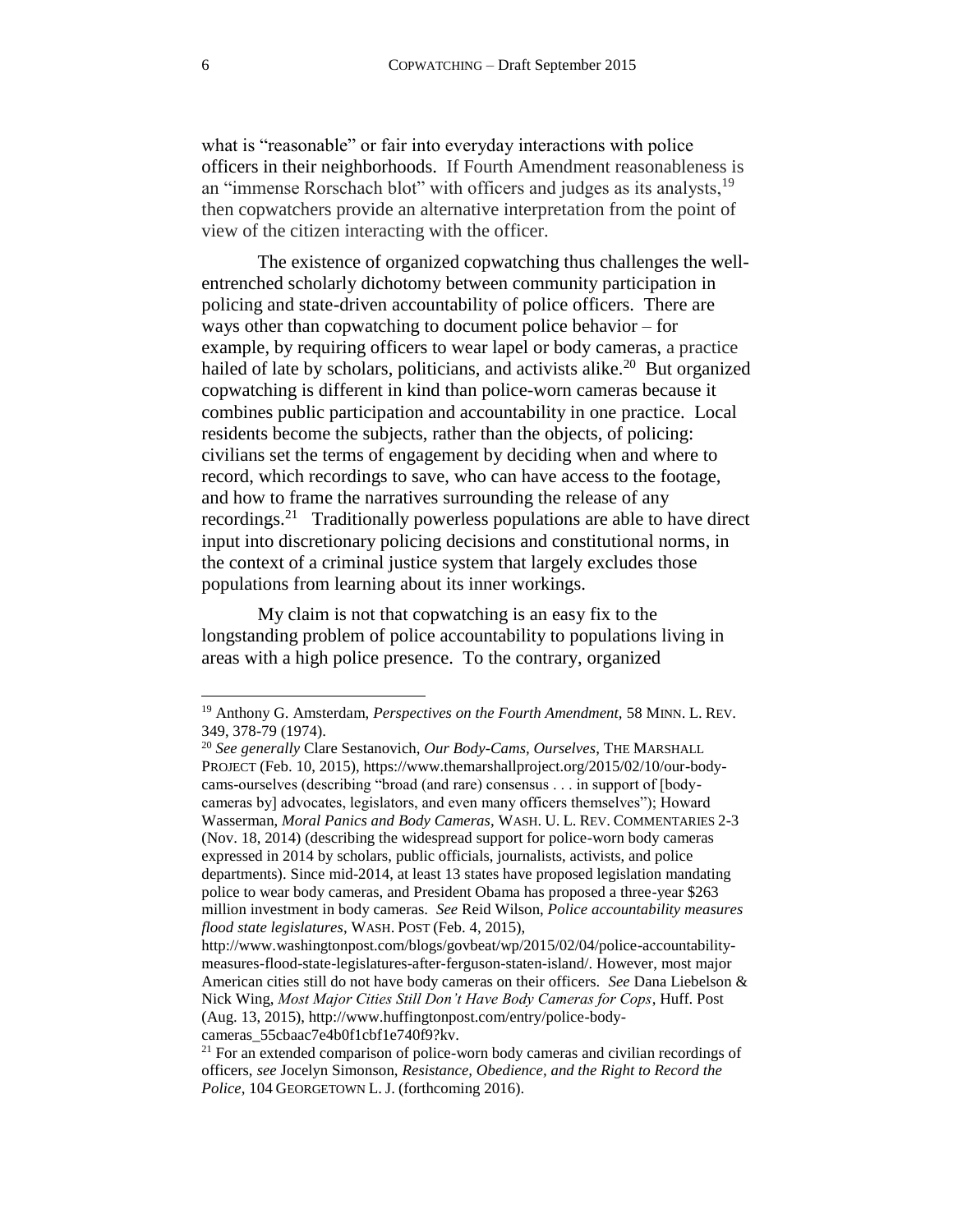<span id="page-6-0"></span>copwatching groups do not "represent" any larger public other than themselves, $22$  and their presence may at times exacerbate existing tensions between police officers and neighborhood residents.<sup>23</sup> But at a time when the nation is refocusing on the longstanding disconnect between the police and the populations they police, it is more important than ever to make sure that we know what we mean when we speak of participation, of civic engagement, and of repairing fractured relationships between communities and the police.

<span id="page-6-1"></span>This article is the second in a series in which I present a conception of public participation in criminal justice that includes observation and contestation alongside traditional notions of participation through deliberation.<sup>24</sup> The phenomenon of organized copwatching underscores that facilitating the meaningful *observation* of the criminal justice system cannot be separated from the ability of generally disempowered populations to provide meaningful *input into* the workings of that system. This insight has consequences for criminal justice more broadly: if we truly want to make our criminal justice system democratically accountable, we must accept feedback not just through formal state-structured mechanisms, but also through means of feedback and accountability that are designed by the people.

The article proceeds as follows. Part I describes the current scholarly focus on consensus in addressing the elusive nature of police accountability to traditionally disempowered populations, especially African-Americans and Latinos. In Part II, I detail the practice of organized copwatching and its rise over the last two decades. Using the results of interviews that I conducted with representatives of 18 copwatching organizations from around the United States, I analyze the practice of organized copwatching as a form of police accountability. In particular, I describe the ways in which copwatching functions as a form of deterrence of police misconduct, contributes to the collection of public information about policing, and gives residents of policed neighborhoods input into the contours of Fourth Amendment reasonableness. Part III then takes on the serious challenge of police resistance to copwatching

<sup>22</sup> *Cf.* SKLANSKY, *supra* note [59](#page-14-0) at 1811-12 (describing the heterogeneous interests of any community with respect to the police); LAURA APPLEMAN, DEFENDING THE JURY CRIME, COMMUNITY AND THE CONSTITUTION 70-91 (2015) (discussing the difficulties with defining community in relation to criminal justice); Robert Weisberg, *Restorative Justice and the Danger of "Community"*, 2003 UTAH L. REV. 343 (2003).

<sup>23</sup> I discuss this and other potential pitfalls of the practice in Parts III & IV, *infra.*

<sup>24</sup> *See* Jocelyn Simonson, *The Criminal Court Audience in a Post-trial World,* 127 HARV. L. REV. 2174 (2014). In the first article, I argued that the power of observation by audience members in criminal courtrooms can play an important role in promoting the accountability of public actors – especially judges and district attorneys – in the criminal justice system. *Id.* at 2177-2200.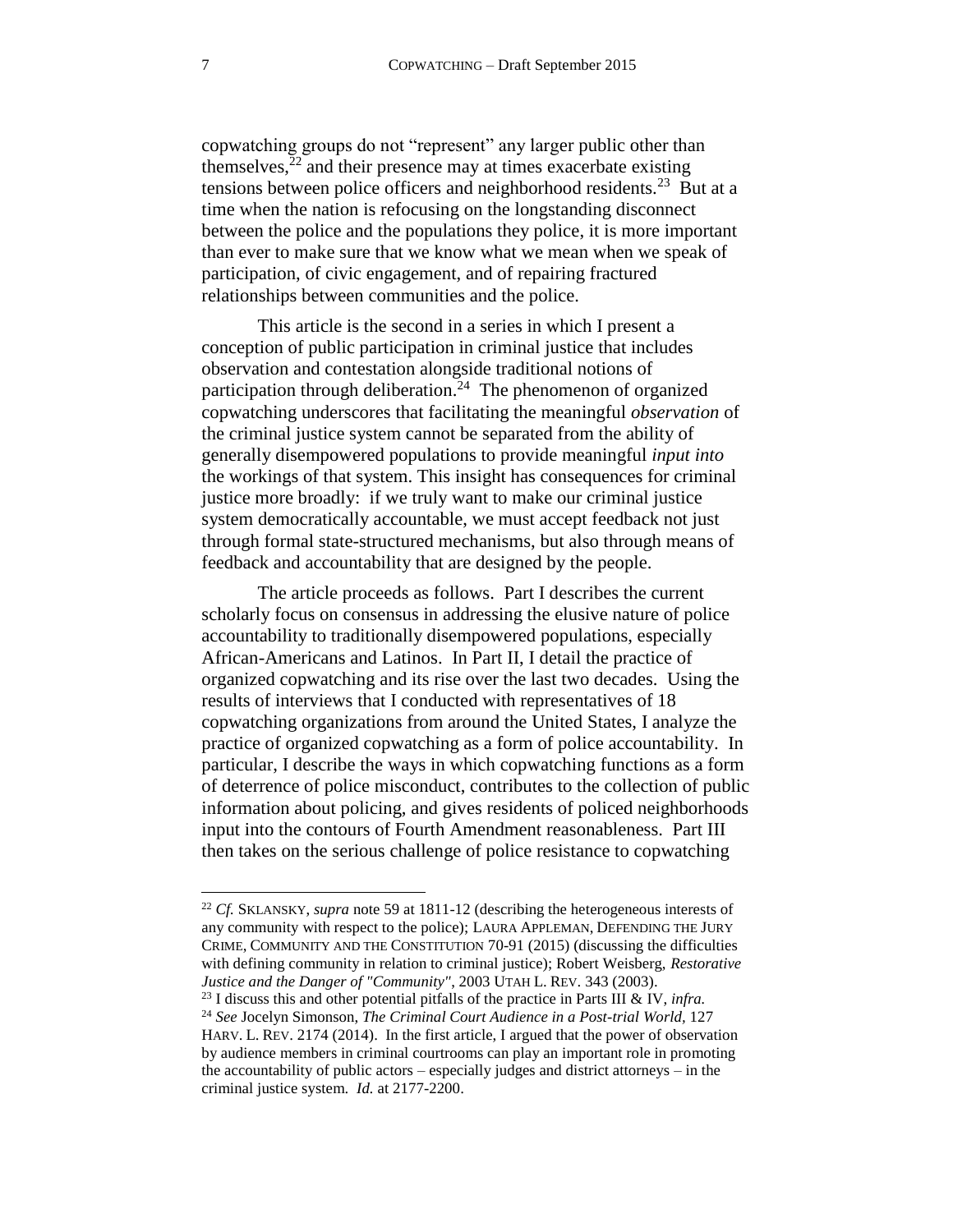and recognizes the limits of copwatching as a tactic of police accountability.

Part IV uses the practice of organized copwatching to challenge the consensus-based focus of scholars interested in public participation in criminal justice, and Part V then examines the normative commitments that flow from a recognition of the ways in which copwatching functions as a form of police accountability. For municipalities and police departments, this means promoting a climate of respect for local groups that engage in the practice of copwatching and its related activities. For the Department of Justice, local and federal policing taskforces, and actors involved in structural reform litigation, this means pushing for requirements that police departments train officers regarding the First Amendment right to observe and record, including *why* respect for such observation is important. Scholars and policymakers must recognize that participation and cooperation do not always go hand in hand, and that some forms of adversarial participation are worthy of our respect and protection.

# <span id="page-7-1"></span>I. COMMUNITY AND CONSENSUS IN POLICE ACCOUNTABILITY

<span id="page-7-2"></span><span id="page-7-0"></span>Police departments tend to be unpopular among the residents of areas in which the majority of police work takes place: neighborhoods with large concentrations of poor people, especially poor people of color.<sup>25</sup> These residents feel that police officers are simultaneously under-protecting and over-policing their neighborhoods.<sup>26</sup> In particular, the vast majority of African-Americans consider violence against civilians by police officers to be a serious problem.<sup>27</sup> This distrust between people living in neighborhoods with a large police presence and

l

<sup>25</sup> *See generally* Robert J. Sampson & Dawn Bartusch, *Legal Cynicism and (Subcultural?) Tolerance of Deviance: The Neighborhood Context of Racial Differences*, 32 LAW & SOC'Y REV. 777 (1998) (finding that dissatisfaction with police is highest in disadvantaged neighborhoods and among minority populations); Anthony C. Thompson, *Stopping the Usual Suspects: Race and the Fourth Amendment*, 74 N.Y.U. L. REV. 956, 1009 (1999) ("[T]he history of antagonistic relations between the police and individuals of color has fostered general uneasiness among people of color about contact with police officers.").

<sup>26</sup> *See* TOM TYLER & YUEN HUO, TRUST IN THE LAW 162-64 (2002); Ronal Weitzer, "Race and Policing in Different Ecological Contexts", in STEPHEN K. RICE & MICHAEL D. WHITE, EDS., RACE, ETHNICITY AND POLICING 118, 121 (2010) (describing this combination of "depolicing and harsh policing").

<sup>27</sup> *See* New Survey on Americans' Views on Law Enforcement, Violence, and Race, NORC (Aug. 5. 2015)

http://www.norc.org/NewsEventsPublications/PressReleases/Pages/new-survey-onamericans-views-on-law-enforcement-violence-and-race.aspx (survey finding that three-quarters of black respondents consider violence against civilians by police officers to be an extremely or very serious problem).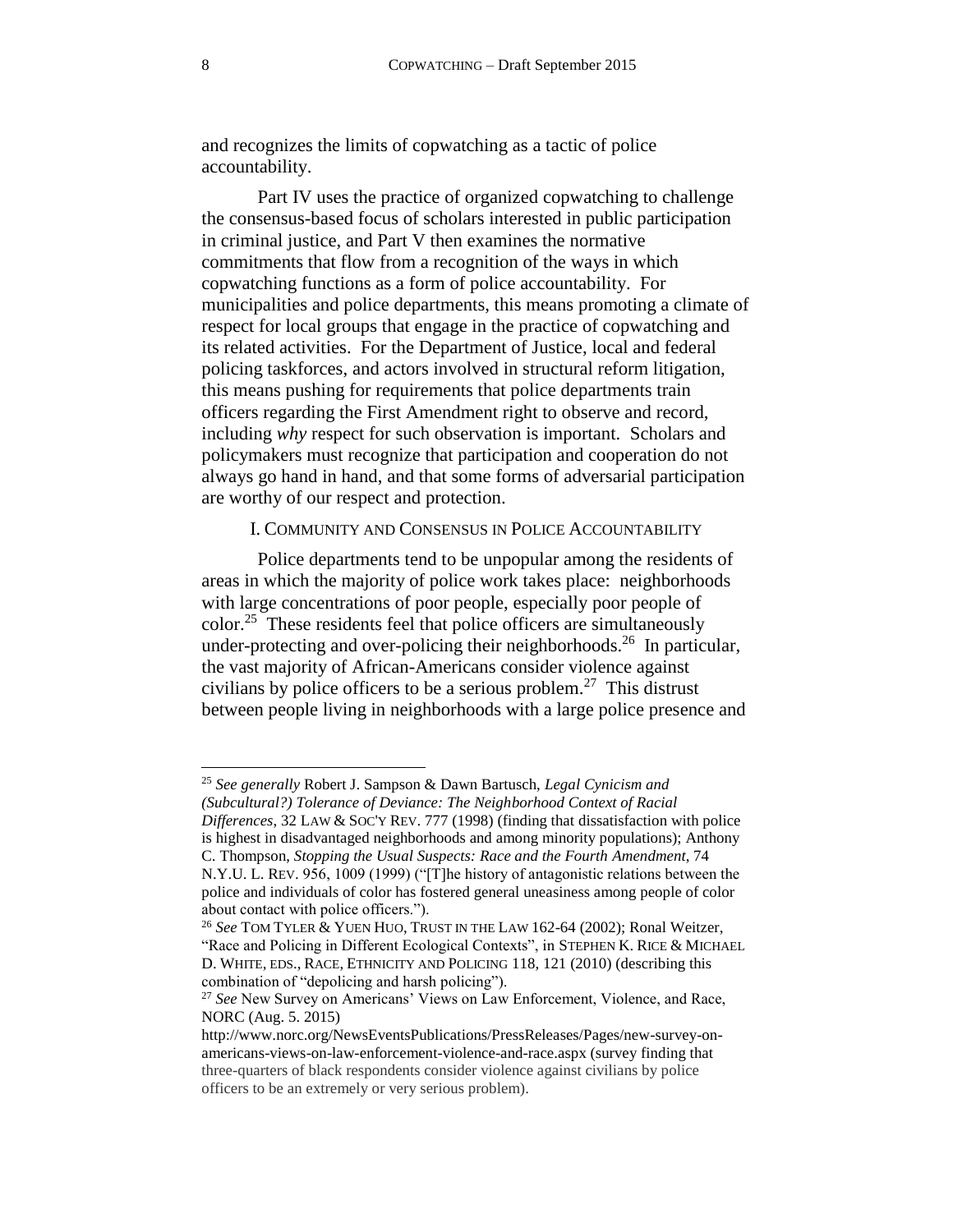<span id="page-8-1"></span><span id="page-8-0"></span>police departments is a problem for democratic accountability,<sup>28</sup> legitimacy, $29$  and fairness.  $30$  Moreover, this distance between the police and "communities"<sup>31</sup> is a symptom of the larger decline in political power of neighborhoods in which arrests and prosecutions are concentrated. 32

<span id="page-8-2"></span>How, then, should we approach this ever-widening gap between police departments and the poor, minority populations that they police? Scholars and policymakers concerned with this phenomenon tend to

http://web.law.columbia.edu/sites/default/files/microsites/tax-

<sup>28</sup> *See* TRACI BURCH, TRADING DEMOCRACY FOR JUSTICE 75–104 (2013); Barry Friedman, Book Manuscript, Chapters 6 & 7 (draft on file with author).

<sup>29</sup> *See* Tom Tyler et. al. *Street Stops and Police Legitimacy*, J. OF EMP. LEG. STUDIES (Forthcoming 2015), draft at 1-7, available at

policy/files/LTW/police\_stops\_and\_legitimacy\_january\_22\_2014.pdf (collecting studies that demonstrate the loss of legitimacy of police officers in the eyes of young men of color).

<sup>30</sup> *See* Alexandra Natapoff, *Misdemeanors*, 85 S. CAL. L. REV. 1313, 1331-37 (2012) (describing phenomenon of misdemeanor arrests without adequate evidence in "highvolume, low-scrutiny" situations such as those found in zero tolerance policing and routine urban street control).

 $31$  I put the word community in quotations because it is a notoriously vague concept; people mean different things when they use it. *See* STEVE HERBERT, CITIZENS, COPS, AND POWER 55 72-89 (2006) (describing how police departments define "community" in different terms than do residents of policed neighborhoods); Albert W. Alschuler & Stephen J. Schulhofer, *Antiquated Procedures or Bedrock Rights?: A Response to Professors Meares and Kahan,* 1998 U. CHI. LEGAL F. 215, 216 (1998) (critiquing the amorphous concept of community in the context of policing); Regina Austin, *"The Black Community," Its Lawbreakers, and a Politics of Identification*, 65 S. CAL. L. REV. 1769, 1774 (1989) (describing different conceptions of "community" among African-Americans with respect to criminal justice); Mary I. Coombs, *The Constricted Meaning of "Community" in Community Policing,* 72 ST. JOHN'S L. REV. 1367, 1370-75 (1998); Weisberg, *supra* note [22](#page-6-0) at 347 (critiquing the concept of community in the rise of restorative justice and problem-solving courts). But because it is the word that many scholars and even more policy-makers use, I use it here as a proxy for the idea of people who reside in a particular neighborhood and have a common stake in the policing of that neighborhood.

<sup>&</sup>lt;sup>32</sup> See STEPHANOS BIBAS, THE MACHINERY OF JUSTICE 34 (2012) ("Residents of highcrime neighborhoods have some personal concerns and knowledge [of the criminal justice system], but may be politically powerless and poor."); BURCH, *supra* note [28](#page-8-0) at 75–104 (describing lack of political power of poor populations of color from which the majority of prison populations come); AMY E. LERMAN & VESLA M. WEAVER, ARRESTING CITIZENSHIP 199-231 (2014) (describing alienation and withdrawal from political life of individuals who had contact with the criminal justice system via stops, arrests, or confinement); WILLIAM J. STUNTZ, THE COLLAPSE OF AMERICAN CRIMINAL JUSTICE 63–120 (2011) (describing a historical trajectory in which democratic participation dies out for African American communities affected by both crime and the criminal justice system); Dorothy E. Roberts, *The Social and Moral Cost of Mass Incarceration in African American Communities*, 56 STAN. L. REV. 1271, 1291-98 (2004) (describing how mass incarceration in African-American communities erodes those communities' ability to cultivate political power and affect the system).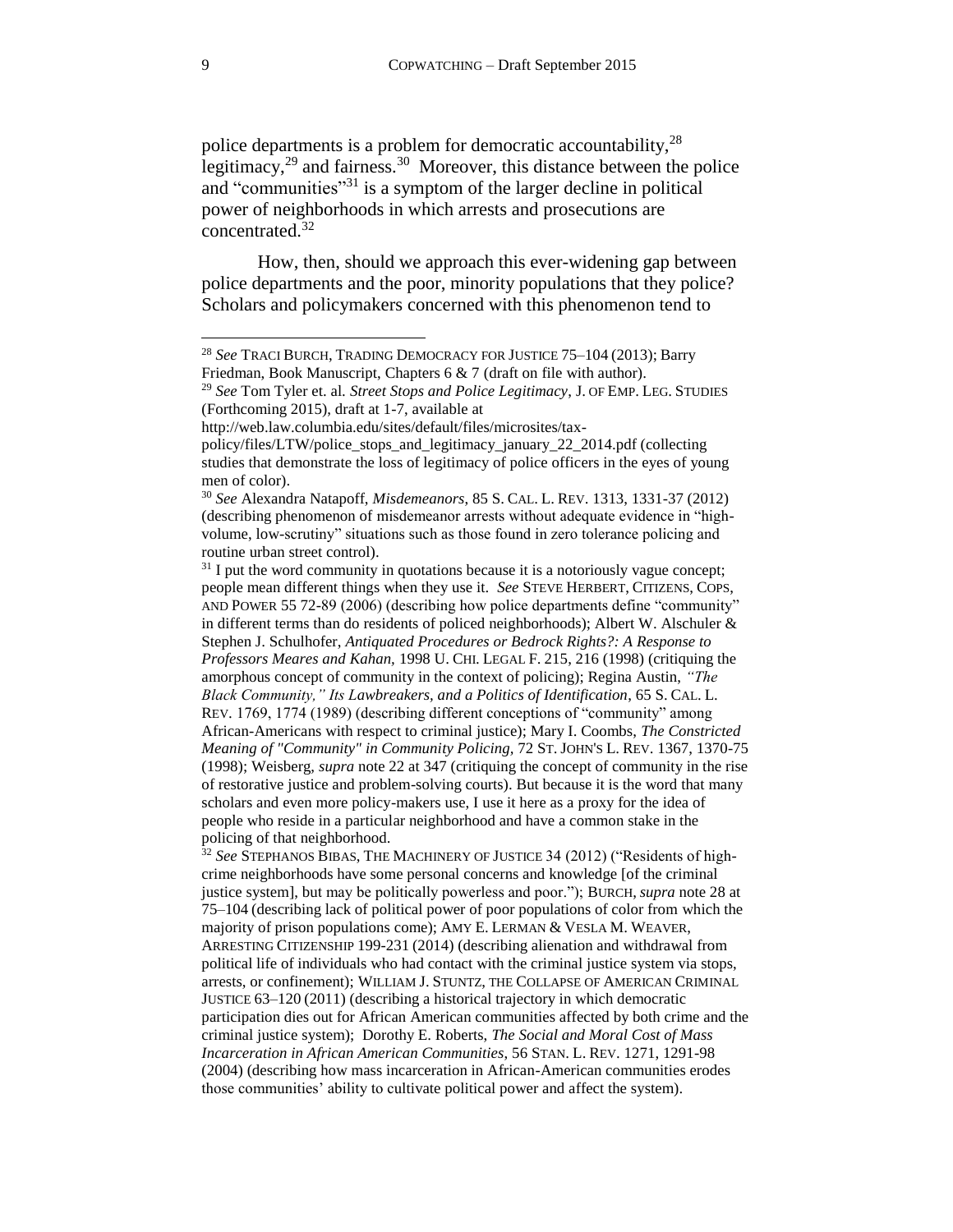focus on creating consensus-based mechanisms of inclusion for disempowered populations. Although these mechanisms differ substantially, they all center on police departments seeking ongoing input from and deliberation with residents and other stakeholders. As I detail below, this includes both "community policing" at the neighborhood level and efforts to bring the approach of new governance, specifically "democratic experimentalism," to the structural reform of entire police departments. These approaches recognize the limits of traditional political and legal channels to hold police accountable to local communities. At the same time, they represent a turn away from the focus on regulating constitutional violations against individual officers.

<span id="page-9-1"></span><span id="page-9-0"></span>Indeed, these consensus-based strategies are based, in part, on a sense that two traditionally adversarial dimensions of accountability – civilian review<sup>33</sup> and Fourth Amendment enforcement – have failed to do their jobs of holding police accountable to local residents. The Fourth Amendment's enforcement mechanisms are notoriously weak, both in their ability to deter misconduct and in their ability to hold officers accountable for misconduct. $34$  This stems, in part, from the Fourth Amendment's vague standards of "reasonableness", which leave courts room to interpret those standards in favor of police officers<sup>35</sup> and give officers a monopoly over the narratives that shape courts' interpretations. 36 Moreover, as Courts currently interpret the Fourth Amendment, much police behavior occurs outside the bounds of the Amendment's restrictions.<sup>37</sup> In particular, police officers can arrest someone with probable cause for any criminal infraction, no matter how

civilian-oversight.

<span id="page-9-2"></span><sup>33</sup> *See generally* SAMUEL WALKER, THE NEW WORLD OF POLICE ACCOUNTABILITY 144 (2005) ("To date, … there is no evidence that civilian review boards are effective in achieving their stated goals."); Stephen Clarke, *Arrested Oversight: A Comparative Analysis and Case Study of How Civilian Oversight of the Police Should Function and How It Fails*, 43 COLUM. J.L. & SOC. PROBS. 1, 2-12 (2009); Hector Soto, *The Failure of Civilian Oversight*, GOTHAM GAZETTE (Oct. 9, 2007), http://www.gothamgazette.com/index.php/open-government/3683-the-failure-of-

<sup>34</sup> *See generally* Oren Bar-Gill & Barry Friedman, *Taking Warrants Seriously*, 106 NW. U. L. REV. 1609, 1618-36 (2012) (documenting the "illusory deterrence" of traditional sanctions for Fourth Amendment misconduct); Justin F. Marceau, *The Fourth Amendment at a Three-Way Stop*, 62 ALA. L. REV. 687, 689 (2011) ("[T]he substantively living protections of the Fourth Amendment are being procedurally killed – it is a death by a thousand procedural cuts.").

<sup>35</sup> *See generally* David N. Dorfman, *Proving the Lie: Litigating Police Credibility* 26 AM. J. CRIM. L. 455, 472-3 (2013) (describing a "grey zone of morality" that police inhabit and judges accept when litigating Fourth Amendment claims); *see also infra*  notes [157](#page-33-0)[-168](#page-34-0) and accompanying text.

<sup>36</sup> *See generally* SKOLNICK, *supra* note [18](#page-4-0) at 12; *see also infra* notes [130](#page-28-1)[-134](#page-29-0) and accompanying text.

<sup>37</sup> *See generally* Harmon, *supra* note [14](#page-4-1) at 768-81; Meares, *supra* note [6](#page-2-2) at 1869; *see also infra* notes [186](#page-38-0)[-187](#page-39-2) and accompanying text.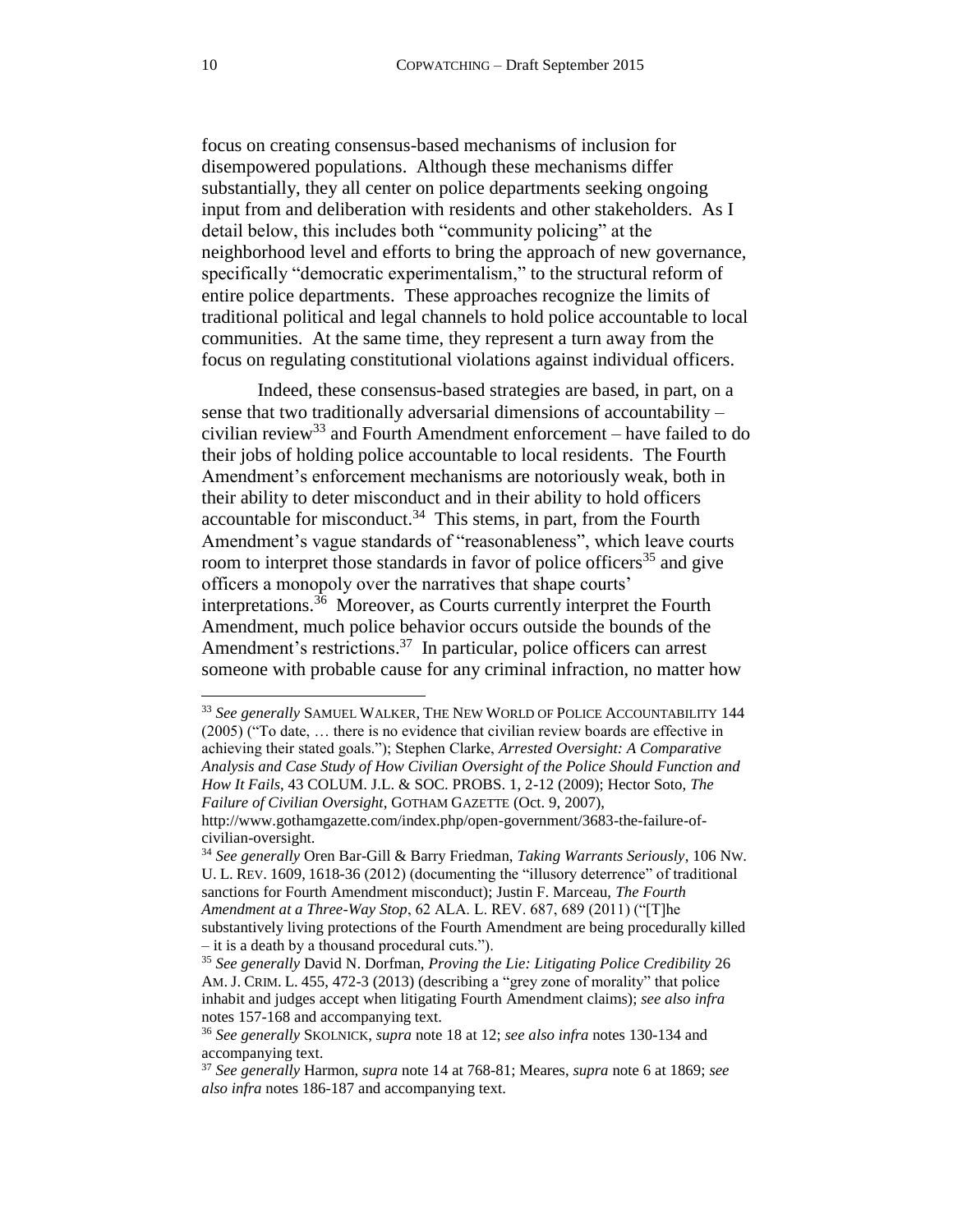<span id="page-10-1"></span><span id="page-10-0"></span>minor<sup>38</sup> – the Fourth Amendment, in other words, has seemingly nothing to say about how police departments decide what types of arrests to make and in which neighborhoods to make them, $39$  an issue of particular concern for many poor people of color in areas that engage in ordermaintenance policing and other place-based initiatives.<sup>40</sup> It is in the context of these limits of the Fourth Amendment, then, that community policing, democratic experimentalism, and other consensus-based initiatives have come to the forefront of police accountability scholarship and policymaking.

<span id="page-10-2"></span>It is difficult to overstate the influence of the concept of community policing; in the United States it has been the most widely acclaimed and heavily funded policing strategy over the last three decades. <sup>41</sup> In the months following events in Ferguson and Staten Island in 2014, it has been the go-to term for politicians and reformers. Responding to the grand jury decision in Ferguson in December 2014, for example, President Obama explicitly vowed to use the resources of the federal government to "strengthen community policing."<sup>42</sup> The President then created a task force whose mission was to "identify the best means to provide an effective partnership between law enforcement

<sup>38</sup> *See, e.g.,* Whren v. United States, 517 U.S. 806. 809 (1996); Atwater v. City of Lago Vista, 532 U.S. 318, 354 (2001).

<sup>39</sup> *See* Josh Bowers, *Probable Cause, Constitutional Reasonableness, and the Unrecognized Point of a "Pointless Indignity"*, 66 STAN. L. REV. 987, 992-95 (2014); Nirej Sekhon, *Redistributive Policing*, 101 J. CRIM. L. & CRIMINOLOGY 1171, 1179-81 (2012); Susan Bandes, "The Challenges of 'Quality of Life' Policing for the Fourth Amendment," in PARRY & RICHARDSON, EDS., THE CONSTITUTION AND THE FUTURE OF CRIMINAL JUSTICE 45, 45 (2013).

<sup>40</sup> *See* BERNARD E. HARCOURT, ILLUSION OF ORDER THE FALSE PROMISE OF BROKEN WINDOWS POLICING pages (2001) (describing effects of order maintenance policing on populations in which arrests take place); Bandes, *supra* note [39](#page-10-0) at 46-48 (describing how quality of life policing affects entire neighborhoods but is not subject to Fourth Amendment scrutiny); Josh Bowers & Paul H. Robinson, *Perceptions of Fairness and Justice*, 47 WAKE FOREST L. REV. 211, 229-31 (2012) (describing how residents of high-crime areas may not think as highly of order-maintenance policing as the general public); Devon W. Carbado, (*e)racing the Fourth Amendment*, 100 MICH. L. REV. 946, 952 (2002) (describing psychological effects on African Americans of their subordinate position and vulnerability to constant police scrutiny).

<sup>41</sup> *See generally* James Forman, Jr., *supra* note [5](#page-2-1) at 1; Debra Livingston, *Police Discretion and the Quality of Life in Public Places: Courts, Communities, and the New Policing*, 97 COLUM. L. REV. 551, 575 (1997); Tracey L. Meares, *Praying for Community Policing*, 90 CAL. L. REV. 1593, 1600 (2002); Wesley Skogan & Jeffrey A. Roth, "Introduction," IN WESLEY G. SKOGAN, ED., COMMUNITY POLICING (CAN IT WORK)? xvii, xvii (2004) ("Community policing is the most important development in policing in the past quarter century.").

<sup>&</sup>lt;sup>42</sup> See David Hudson, The White House Blog, Building Trust Between Communities and Local Police (Dec. 1, 2014), http://www.whitehouse.gov/blog/2014/12/01/buildingtrust-between-communities-and-local-police.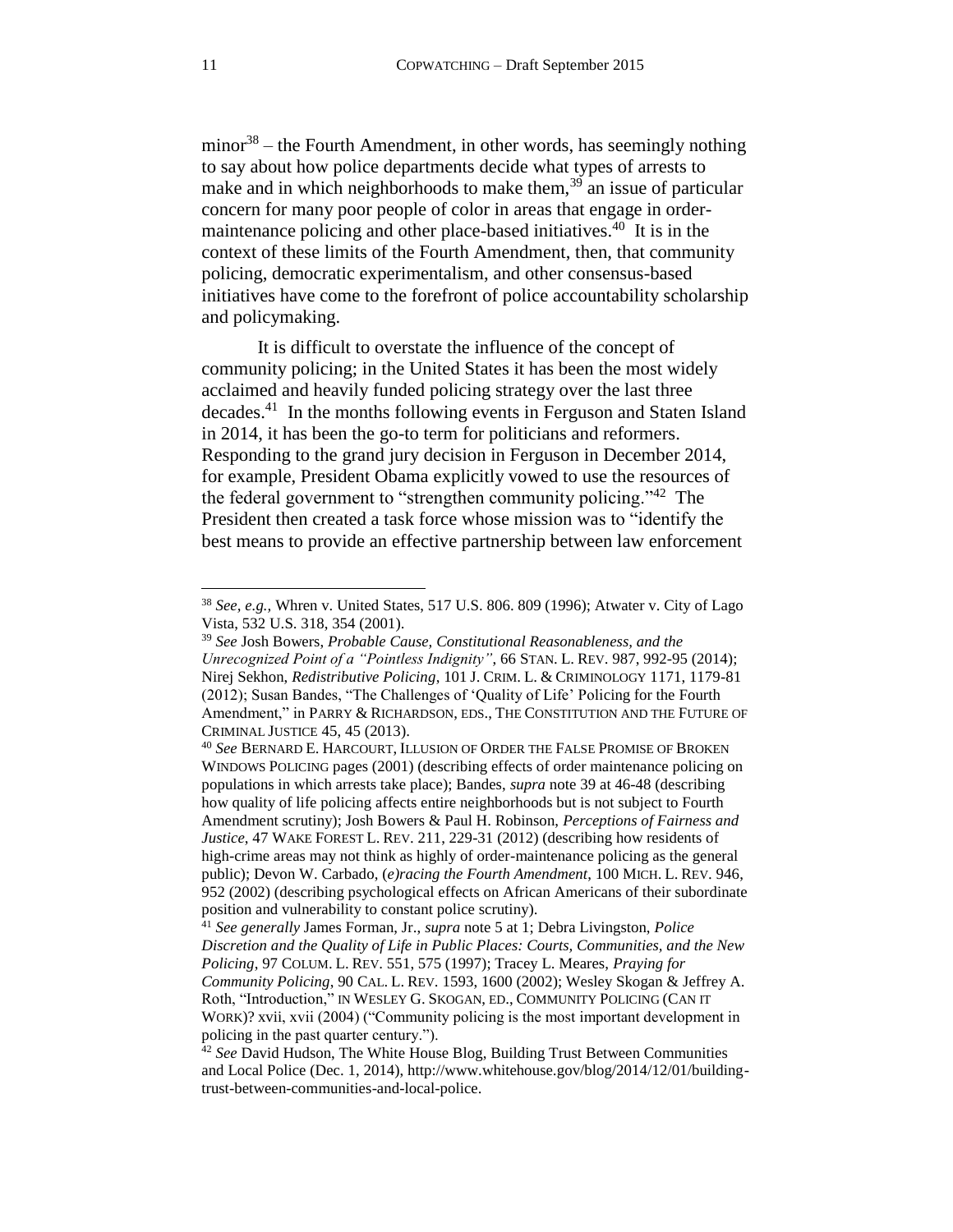and local communities."<sup>43</sup> The Task Force's eventual recommendations included a panoply of consensus-based strategies to improve policecommunity relationships, including "collaborat[ion] with community members to develop policies and strategies."<sup>44</sup>

<span id="page-11-0"></span>Although community policing is a vague term,<sup>45</sup> referring to a variety of approaches to policing,<sup>46</sup> in the context of improving relationships between residents of policed neighborhoods and local police departments it often refers to efforts to include those residents in regular collaborative meetings to solicit input about and report back on policing priorities.<sup>47</sup> Community policing initiatives vary in how they try to include "community" members in police work, and can also include education through community meetings, placing community representatives on advisory councils, and enlisting the help of residents in crime detection and prevention initiatives.<sup>48</sup>

<span id="page-11-1"></span><sup>43</sup> Exec. Order No. 13684, 79 Fed. Reg. 76865 (Dec. 18, 2014).

<sup>44</sup> *See* THE FINAL REPORT OF THE PRESIDENT'S TASK FORCE ON 21ST CENTURY POLICING (May 2015), *available at* 

http://www.cops.usdoj.gov/pdf/taskforce/TaskForce\_FinalReport.pdf. Nowhere in the 100-page report does the Task Force mention civilian filming of police or recommend that police departments respect civilian filming. *Id.*

<sup>&</sup>lt;sup>45</sup> *Cf.* U.S. DEP'T OF JUSTICE, OFFICE OF COMMUNITY ORIENTED POLICING SERVICES, COMMUNITY POLICING DEFINED, http://www.cops.usdoj.gov/pdf/vets-to-

cops/e030917193-CP-Defined.pdf (giving the following definition of the term: "[A] philosophy that promotes organizational strategies, which support the systematic use of partnerships and problem-solving techniques, to proactively address the immediate conditions that give rise to public safety issues such as crime, social disorder, and fear of crime.").

<sup>46</sup> *See generally* SKLANSKY, *supra* note [6](#page-2-2) at 82 (describing community policing as a "unifying rhetoric", "notorious for meaning different things to different people"); Michael D. Reisig, *Community and Problem-Oriented Policing*, 39 CRIME & JUST. 1, 2- 41 (2010) (describing the evolution of community policing over three decades). Police officials have also used the term "community policing" to refer to order-maintenance policing and other policies of mass misdemeanor arrests, but many of those policies do not seek out community-police partnerships. *See* HARCOURT, *supra* note [40](#page-10-1) at 47 (2001).

<sup>47</sup> *See, e.g.,* ARCHON FUNG, EMPOWERED PARTICIPATION 56-68 (2004) (laying out the ideal of participatory deliberation in community policing using Chicago as a model); Michael C. Dorf & Charles F. Sabel, *A Constitution of Democratic Experimentalism,* 98 COLUM. L. REV. 267, 327-33 (1998) (describing the promise of community policing efforts in Chicago in the mid-1990s to include residents in formulating policing strategies at "beat meetings"); Matthew J. Parlow, *The Great Recession and Its Implications for Community Policing*, 28 GA. ST. U. L. REV. 1193, 1197 (2012) (defining community policing as "a theoretical and practical approach to policing that focuses on crime prevention, order maintenance, and partnership with the community to achieve these goals").

<sup>48</sup> *See generally* Wesley G. Skogan, "Representing the Community in Community Policing," in WESLEY G. SKOGAN, ED., COMMUNITY POLICING (CAN IT WORK)? 57, 57- 74 (2004) (describing four forms of community involvement in community policing: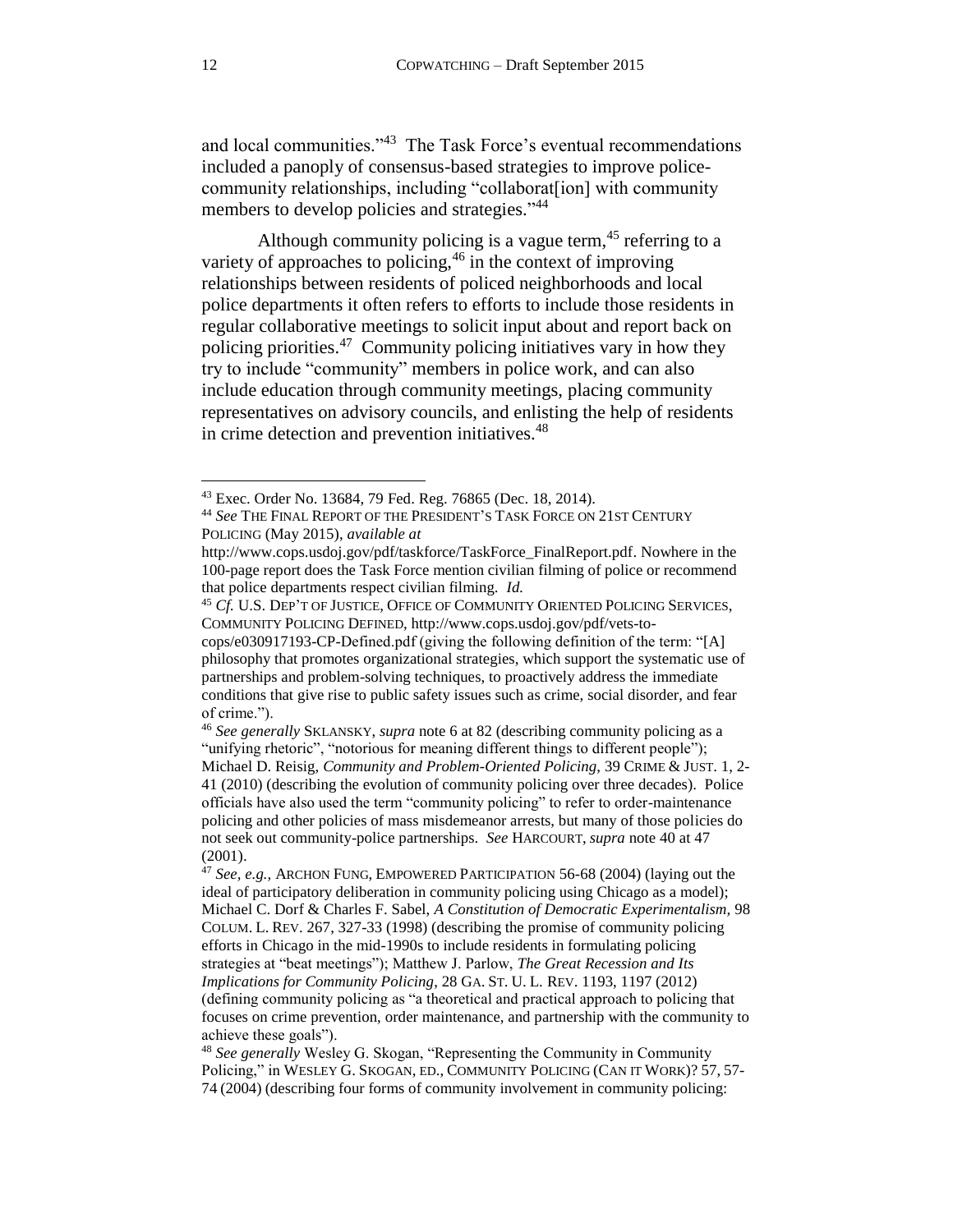Scholars who promote community policing often focus on the benefits of deliberative and collaborative decision-making. They argue that having a voice in a deliberative process both improves substantive outcomes and increases residents' satisfaction with the policing priorities that emerge from the deliberation.<sup>49</sup> This satisfaction, in turn, promotes legitimacy and makes residents more likely to work with police officers in identifying and fighting crime.<sup>50</sup> Over the last several decades, community policing has led to a number of successes in improving police-community relationships and perhaps in reducing crime as well.<sup>51</sup> Although I do not recount these successes here, it is clear that in addition to reducing crime in some places, many community policing initiatives have changed essential aspects of how police officers view some neighborhoods residents, and vice versa.

<span id="page-12-0"></span>But there are limits to the community policing approach. For instance, some scholars have highlighted the tendency of community policing efforts to exclude the most marginalized and disadvantaged people in their meetings and interactions with "stakeholders".<sup>52</sup> This is of particular concern because these marginalized populations are often also those with the most frequent interactions with police officers on a

education, assistance, coproduction of safety, and representation on advisory boards); Yale Law School Innovations in Policing Clinic, Five Police Departments Building Trust and Collaboration (January 2014), report available at

http://www.law.yale.edu/documents/pdf/Clinics/InnovationsPolicing\_BuildingTrust.pdf [hereinafter *Yale Innovations in Policing Report*] (describing specific examples of each of these trends).

<sup>49</sup> *See, e.g.,* Eric Luna, *The New Data: Over-representation of Minorities in the Criminal Justice System*, 66 LAW & CONTEMP. PROB. 183, 204-07 (2003) (citing JURGEN HABERMAS, BETWEEN FACTS AND NORMS: CONTRIBUTIONS TO A DISCOURSE THEORY OF LAW AND DEMOCRACY (William Rehg trans., 1996)) (discussing deliberative democracy and procedural justice); Archon Fung, *Accountable Autonomy*, 29 POLITICS & SOC'Y 73, 73-80 (2001) (discussing how community policing in Chicago exemplifies "empowered deliberative democracy").

<sup>50</sup> *See* TYLER & HUO, *supra* not[e 26](#page-7-1) at 198-204.

<sup>51</sup> *See* Reisig, *supra* note [47](#page-11-0) at 26-42 (collecting studies showing that "the weight of the evidence suggests that community and problem-solving policing tactics can reduce crime, albeit modestly, and improve citizens' perceptions of neighborhood conditions"). <sup>52</sup> *See, e.g,* HERBERT, *supra* note [31](#page-8-1) at 25 (describing how in Seattle's community policing program, the same three to five people "represented" the "community" in community meetings); Forman, Jr., *supra* note [5](#page-2-1) at 14-16 (describing and collecting studies of the uneven inclusion of populations with little political power in community policing, especially poor people of color); *id.* at 19-21 (describing how youth have for the most part been left out of community policing efforts); Skogan, *supra* not[e 48](#page-11-1) at 73 (describing how attendance at beat meetings in Chicago "represents a strong middleclass bias" and "do[es]a better job at representing already established stakeholders in the community than they do at integrating marginalized groups with fewer mechanisms for voicing concerns").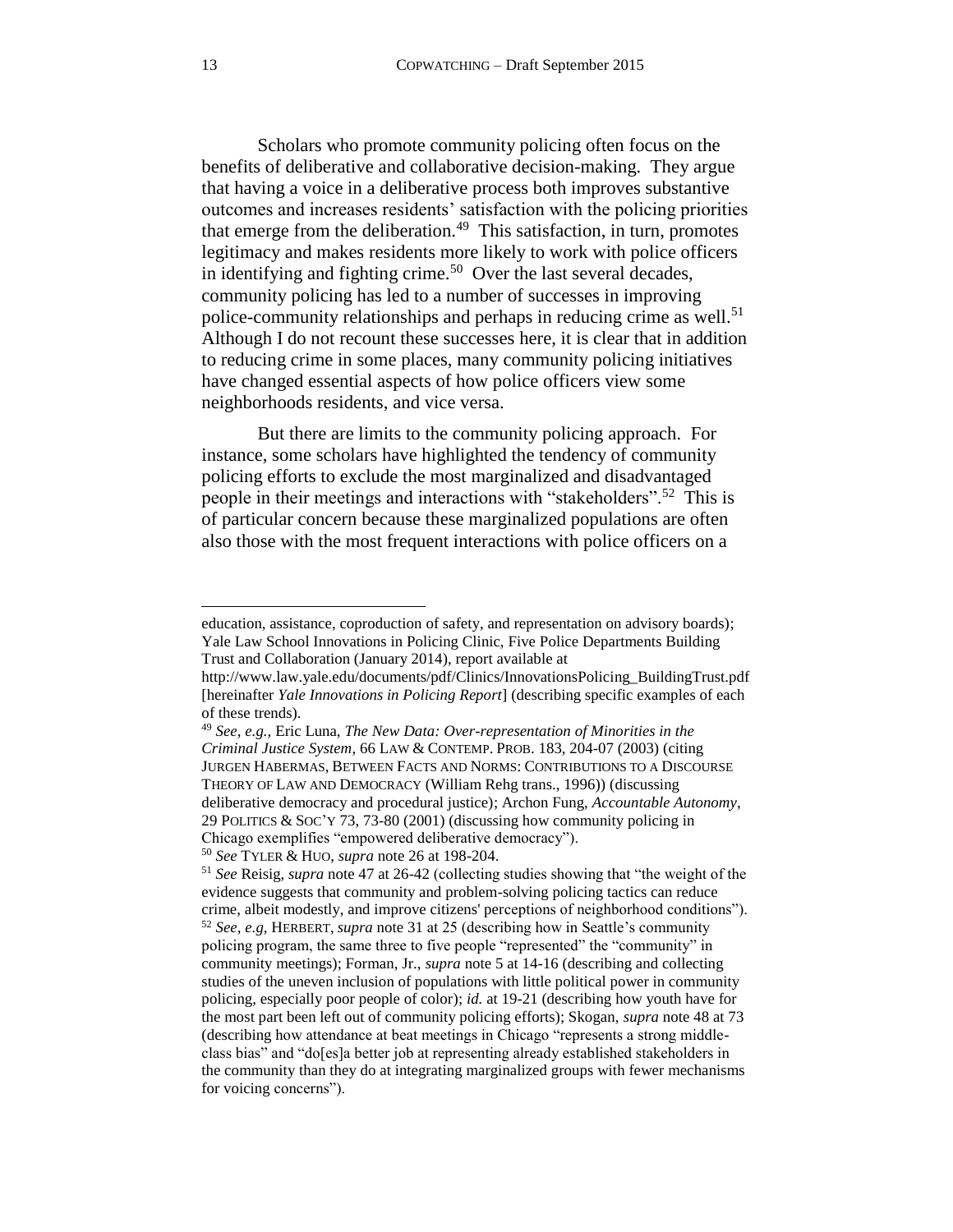<span id="page-13-1"></span>day-to-day basis.<sup>53</sup> Other scholars have raised the worry that community policing may coopt community concerns rather than represent them; police may be "buying peace" rather than earning it.<sup>54</sup> And despite its name, community policing efforts remain in the control of the police – driven by the police department's terms, schedule, and outlook.<sup>55</sup> Scholars and reformers who recognize these problems have largely responded by doubling down on the central tenets of community policing, trying to create more opportunities for public input into policing practices<sup>56</sup> and emphasizing the need to reach out to "unlikely" allies" in police-citizen partnerships.<sup>57</sup>

<span id="page-13-2"></span><span id="page-13-0"></span>More recently, scholars, courts, and police departments have begun to channel the consensus-based ideals of community policing and "democratic experimentalism" <sup>58</sup> towards encouraging ongoing

<sup>53</sup> *See* Forman, Jr., *supra* note [5](#page-2-1) at 12-17; *cf.* Amna Akbar, *National Security's Broken Windows*, 62 UCLA L. Rev. 834, 838-39 (2015) (arguing that "community policing brings new law enforcement scrutiny to an already marginalized community"). <sup>54</sup> *Cf.* Skogan, *supra* note [48](#page-11-1) at 57 ("One reason – perhaps the major one – cities adopt community policing is to solve their legitimacy problems and buy peace in poor and disenfranchised neighborhoods."). For discussions of cooptation, *see also* HERBERT, *supra* not[e 31](#page-8-1) at 72-3 (finding that "police constitute their own view of community and recognize some but not other forms of input as legitimate"); Alschuler & Schulhofer, *supra* not[e 31](#page-8-1) at 217 ("Far from serving the needs of the disadvantaged, the concept of community can, in the wrong hands, become another weapon for perpetuating the disempowerment and discrimination that continue to haunt urban America."); Bowers & Robinson, *supra* note [40](#page-10-1) at 246 ("[T]he legitimacy project for its part does not actually demand that procedures be fair, only that they appear to be."); Stephen Mastrofski & Jack Greene, "Community Policing and the Rule of Law," *in* POLICE INNOVATION AND CONTROL OF THE POLICE 92-3 (1993) (discussing "the challenge of stimulating actual community voice rather than achieving cooptation"); M. Alexander Pearl, *Of "Texans" and "Custers": Maximizing Welfare and Efficiency Through Informal Norms*, 19 ROGER WILLIAMS U. L. REV. 32, 47-48 (2014) (arguing that community policing imposes norms on the community that are "fundamentally external and foreign to the community," even if they are "executed by various members of the community").

<sup>55</sup> *See* SKLANSKY, *supra* note [6](#page-2-2) at 85 ("The theme is community partnership, not community control: with minor exceptions, community policing programs are implemented unilaterally by the police.").

<sup>56</sup> *See, e.g.,* BIBAS, *supra* note [32](#page-8-2) at 144-53 (proposing greater transparency and participation in policing through community policing strategies that include both physical meetings and electronic sources of information and feedback); Richard A. Bierschbach & Stephanos Bibas, *Notice-and-Comment Sentencing*, 97 MINN. L. REV. 101, 139-53 (2012); Eric Luna, *Race, Crime, and Institutional Design*, LAW & CONTEMP. PROBS. 183, 184-85 (2003).

<sup>57</sup> *See, e.g.,* Forman, Jr. *supra* note [5](#page-2-1) at 30-42 (advocating that community policing initiatives focus on youth); Yale Innovations in Policing Report, *supra* note [48](#page-11-1) at 3-4 (describing efforts in Philadelphia, Charlotte, High Point, and Seattle to reach "unlikely allies").

<sup>58</sup> Dorf & Sabel, supra note [47](#page-11-0) at 267 (defining democratic experimentalism as a system in which "power is decentralized to enable citizens and other actors to utilize their local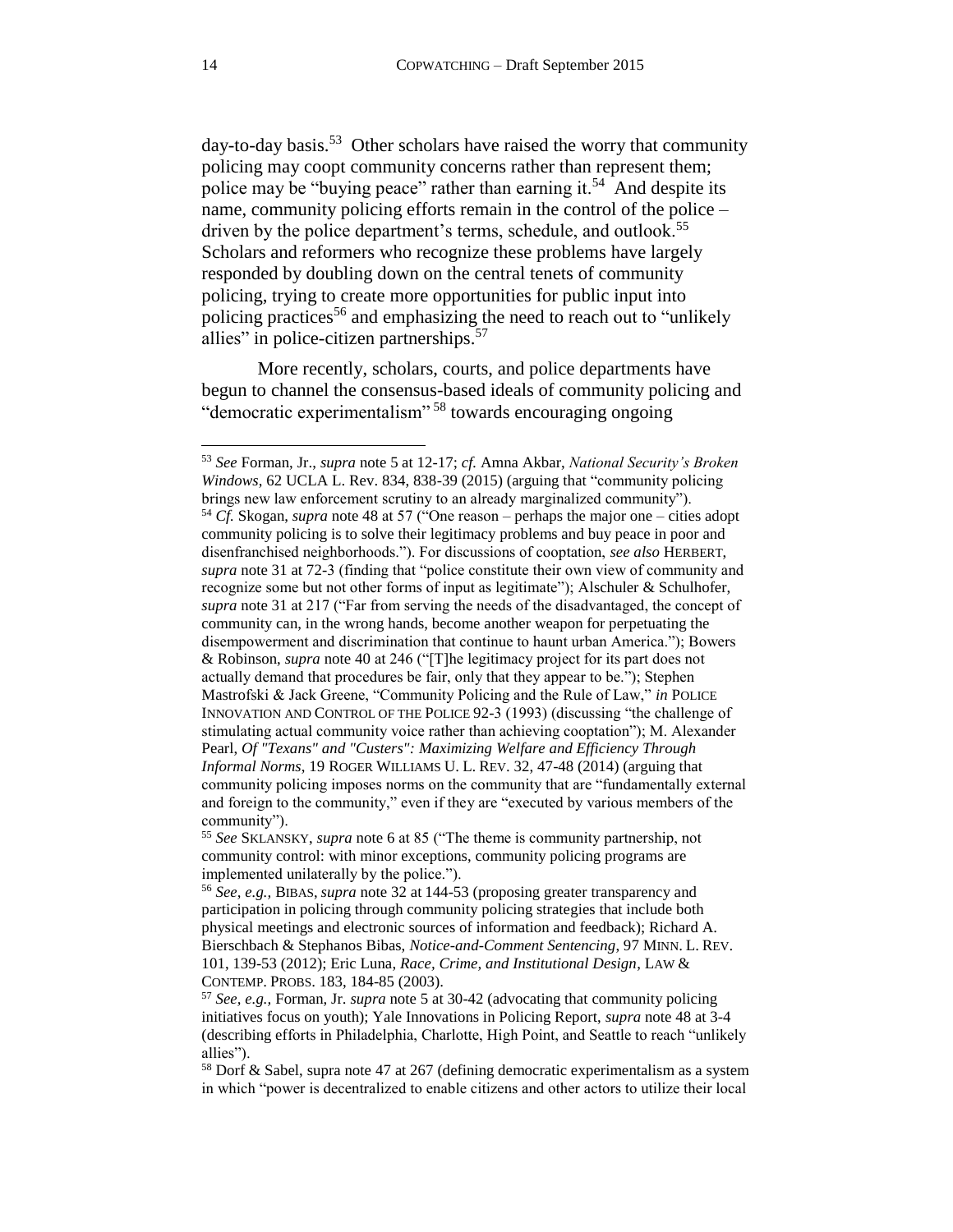<span id="page-14-1"></span><span id="page-14-0"></span>collaboration between the Department of Justice, local community groups, and entire police departments. 59 This has meant combining the federal power of the Department of Justice's ability to sue municipalities under  $§14141^{60}$  with efforts to include stakeholders in ongoing participation in structural reform litigation. In particular, scholars hail Cincinnati as a promising example; $61$  in Cincinnati, the police department signed not only a consent decree with the Department of Justice, but also a Collaborative Agreement with the ACLU, the Cincinnati Black Front, and the local police union, requiring the department to solicit ongoing input from stakeholders as the department worked to reduce excessive force. $62$  Democratic experimentalism places a premium on the potential of deliberation among local stakeholders to result in both better policing and policing that residents perceive as more legitimate; as with community policing, the process of consensus-driven deliberation is itself part of the point. $63$ 

knowledge to fit solutions to their individual circumstances" but local lessons are shared regionally and nationally); *see also* Orly Lobel, *The Renew Deal: The Fall of Regulation and the Rise of Governance in Contemporary Legal Thought*, 89 MINN. L. REV. 342, 345-47 (2004) (describing host of terms used in legal scholarship to describe the shift from regulation to governance).

<sup>59</sup> *See, e.g.,* Brandon Garrett, *Remedying Racial Profiling*, 33 COLUM. HUM. RTS. L. REV. 41, 101-05 (2001); Charles F. Sabel & William H. Simon, *Destabilization Rights: How Public Law Litigation Succeeds*, 117 HARV. L. REV. 1015, 1047 (2004); Kami Chavis Simmons, *New Governance and the "New Paradigm" of Police Accountability: A Democratic Approach to Police Reform,* 59 CATH. U. L. REV. 373, 390-419 (2010). <sup>60</sup> *See* Rachel A. Harmon, *Promoting Civil Rights Through Proactive Policing Reform*, 62 STAN. L. REV. 1 (2009); Debra Livingston, *Police Reform and the Department of Justice: An Essay on Accountability*, 2 BUFF. CRIM. L. REV. 815, 819-20 (1999); Michael E. White, *Preventing Racially Biased Policing through Internal and External Controls: The Comprehensive Accountability Package*, in RACE, ETHNICITY, AND POLICING: NEW AND ESSENTIAL READINGS (2010).

<sup>61</sup> *See, e.g.,* Simmons, *supra* not[e 59](#page-14-0) at 425; Jay Rothman, *Identity and Conflict: Collaboratively Addressing Police-Community Conflict in Cincinnati, Ohio*, 22 OHIO ST. J. ON DISP. RESOL. 105, 105-110 (2006); Floyd v. City of New York*,* No. 08 Civ. 1034(SAS), 2013 WL 4046217, at \*5 (S.D.N.Y. Aug. 12, 2013); Elliot Harvey Schatmeier, Note, *Reforming Police Use-of-Force Practices: A Case Study of the Cincinnati Police Department*, 46 COLUM. J.L. & SOC. PROBS. 539, 556-63 (2013). <sup>62</sup> *See* Memorandum of Agreement Between the United States Department of Justice and the City of Cincinnati, Ohio and the Cincinnati Police Department (April 12, 2002), http://www.cincinnati-oh.gov/police/linkservid/27A205F1-69E9-4446- BC18BD146CB73DF2/showMeta/0/; Saul Green et. al., City of Cincinnati Independent Monitor's Final Report 36-51 (2008), available at http://www.cincinnatioh.gov/police/linkservid/97D9709F-F1C1-4A75-804C07D9873DC70F/showMeta/0/.]. <sup>63</sup> *See, e.g.,* Simmons, *supra* not[e 59](#page-14-0) at 425 ("The opportunity for police officers and community members to engage in deliberation about police conduct and police-citizen interactions is key to dismantling the 'us v. them' mentality . . . ."); Garrett, *supra* note [59](#page-14-0) at 133 ([W]hen the emphasis is on partnerships, aggressive and quasi-militaristic attitudes that risk alienating significant segments of the community are counterproductive.").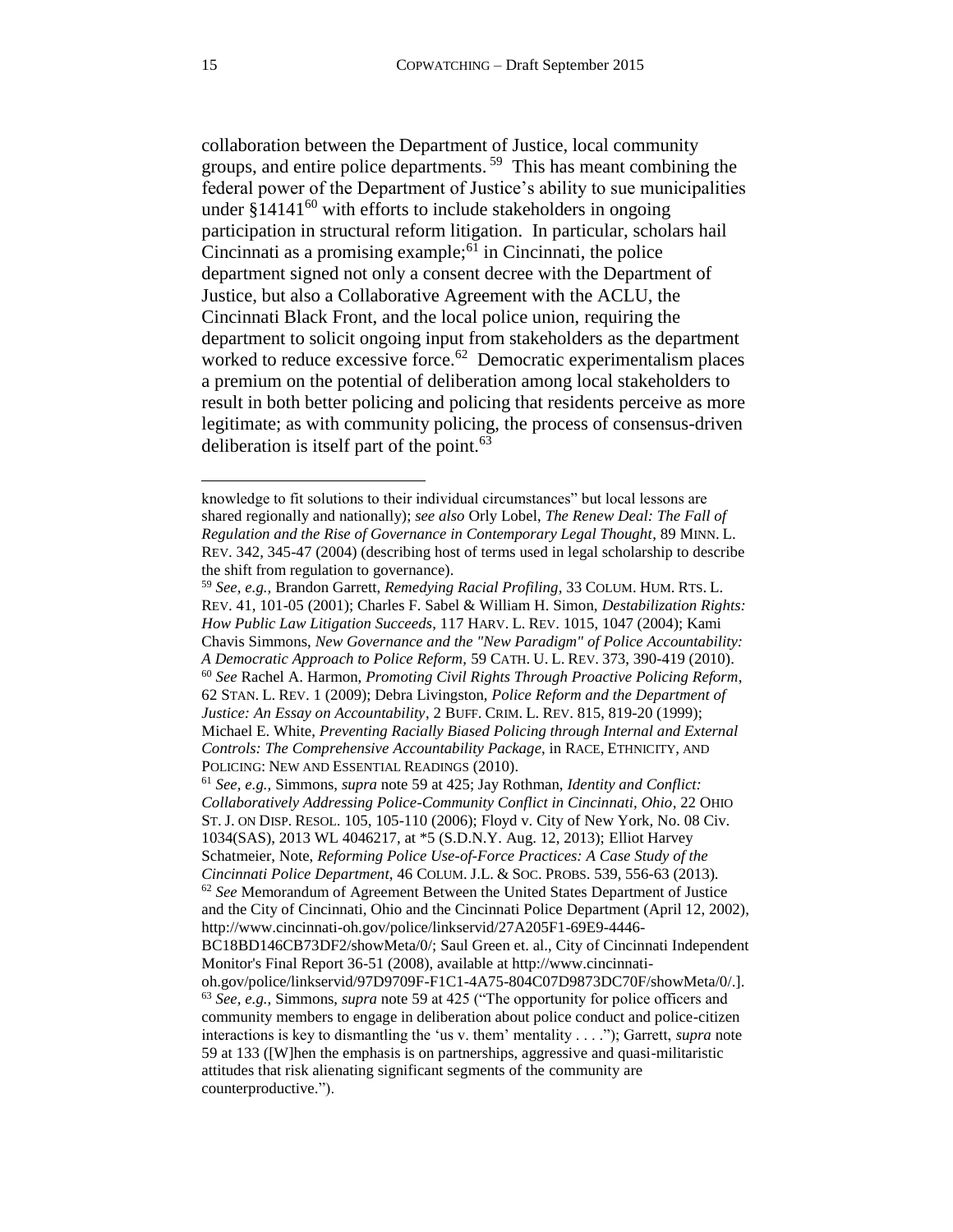<span id="page-15-1"></span>And as with community policing, depending on stakeholder participation as a proxy for "community" involvement raises concerns about both who is included as representatives of the "community" and the extent to which the input of those representatives is taken seriously.<sup>64</sup> For instance, some scholars have critiqued consent decrees between the Department of Justice and police departments that do not require ongoing and meaningful inclusion of affected community groups in their monitoring.<sup>65</sup> More broadly, scholars of new governance have recognized that there is a danger that decentralized participation of this nature can become "cosmetic" or even reinscribe existing power imbalances.<sup>66</sup> As with community policing, though, the scholarly solution is often to improve upon the inclusion of community groups in structural reform rather than to look beyond consensus-driven approaches.<sup>67</sup>

<span id="page-15-2"></span><span id="page-15-0"></span>Not all legal scholars seek out consensus-based processes for public participation. Professor David Sklansky, for instance, has been a prominent critic of the focus on legitimacy and participation in policing, demonstrating powerfully the link between conceptions of democracy and conceptions of policing: as democratic theory has moved away from pluralism to focus on deliberation, so too have ideas about policing moved towards a focus on consensus, often at the expense of considering disempowered voices and the political dynamics that disempower

<sup>&</sup>lt;sup>64</sup> *Cf.* An Open Letter to the ACLU of Illinois Regarding Stop and Frisk (Aug. 12, 2015), http://wechargegenocide.org/an-open-letter-to-the-aclu-of-illinois-regardingstop-frisk/ (laying out dissatisfaction from a community group with settlement negotiations between the ACLU of Illinois, the City of Chicago, and the Chicago Police Department).

<sup>65</sup> *See, e.g.,* Garrett, *supra* note [59](#page-14-0) at 101-05 (describing how consent decrees fail to include local residents); Sabel & Simon, *supra* not[e 59](#page-14-0) at 1047 (2004) (describing importance of the role of citizen groups in consent decrees between police departments and the Department of Justice); Simmons, *supra* note [59](#page-14-0) at 419.

<sup>66</sup> Jaime Allison Lee, *Can You Hear Me Now? Making Participatory Governance Work for the Poor*, 7 HARV. L. & POL. REV. 405, 413-17 (2013) (describing problem of "cosmetic participation" in New Governance initiatives). *See also* Douglas Nejaime, *When New Governance Fails,* 70 OHIO ST. L.J. 323, 362 (2009) ("[P]articipatory structures may rhetorically include disempowered stakeholders but actually cede little or no power.").

<sup>67</sup> *See, e.g.,* WALKER, *supra* not[e 33](#page-9-0) at 187 (discussing the need for police departments to engage community representatives in their plans to design accountability systems); Garrett, *supra* note [59](#page-14-0) at 101-05 (describing problems with many consent decrees and arguing that "[b]uilding remedies with outside groups as 'equal partners' can solve many of the problems these decrees have encountered"); Lee, *supra* not[e 66](#page-15-0) at 406; Sabel & Simon, *supra* not[e 65](#page-15-1) at 1047; Simmons, *supra* note [59](#page-14-0) at 419 ("The DOJ should actively identify additional stakeholders in the jurisdictions affected by its Pattern or Practice legislation and invite them to participate in developing and considering the reforms.)".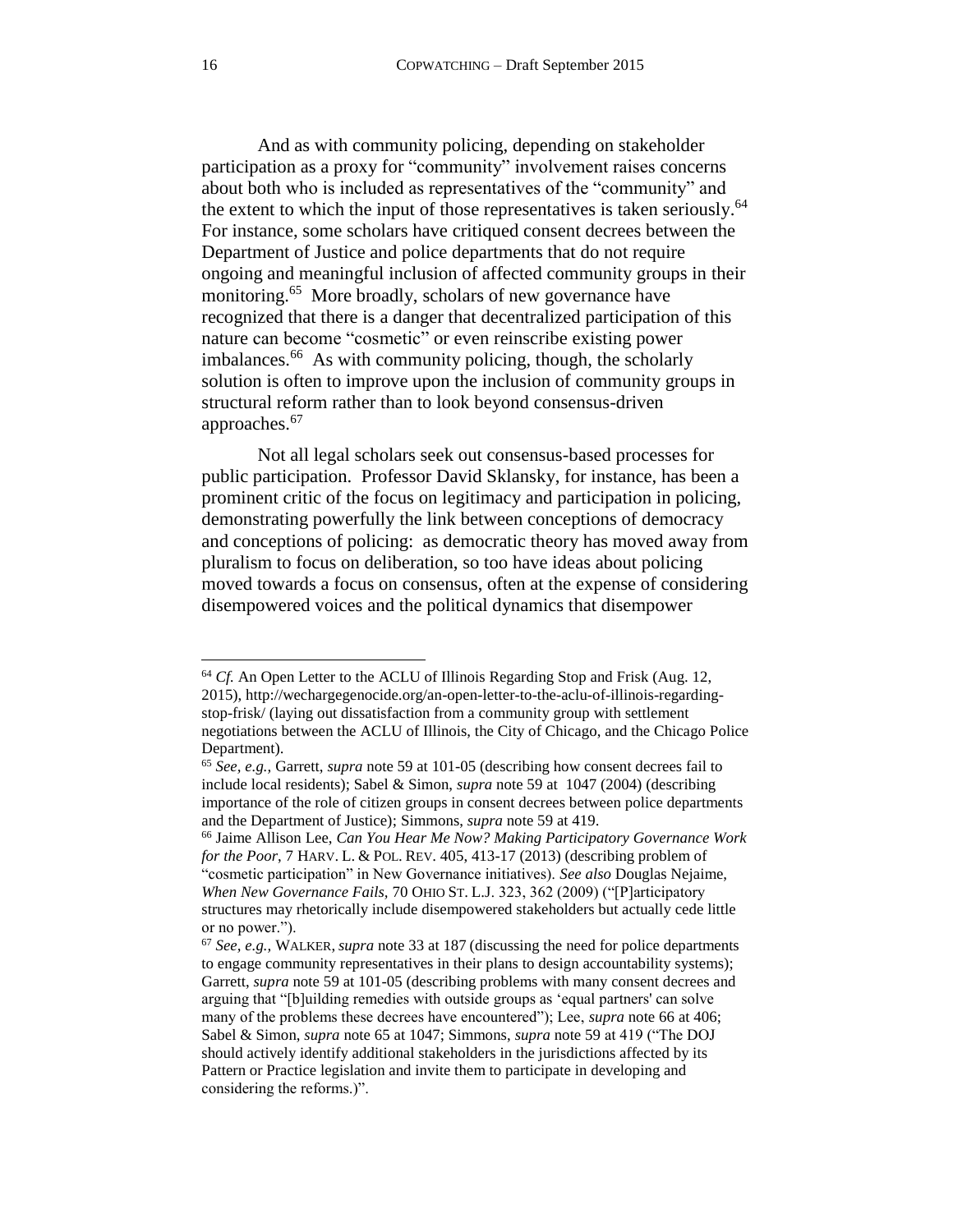<span id="page-16-0"></span>them.<sup>68</sup> Generally, though, scholars who seek to increase local public participation in policing, and especially those concerned with disempowered minority populations, look towards designing and perfecting deliberative, consensus-based mechanisms of inclusion – mechanisms that focus not on enforcing individual constitutional rights but rather on guiding discretionary policies and practices made possible by broad interpretations of the Fourth Amendment.<sup>69</sup>

<span id="page-16-2"></span><span id="page-16-1"></span>This focus on consensus and deliberation – on getting a seat at the table – misses out on a number of things. It does not engage with the potential for social movements aimed at changing police practices to be a part of legal changes and even formal regulatory mechanisms.<sup>70</sup> It does not recognize the resonance that individual rights have for disenfranchised groups, even those who simultaneously recognize the limits of those rights.<sup>71</sup> And it does not adequately address the dangers of cooptation and legitimation when certain voices are shut out of the process.<sup>72</sup> Perfecting consensus overlooks the civic participation that the people who do not make it to the table engage in when they become frustrated with police policies and behavior in their neighborhoods. Not everyone who dislikes the police withdraws from civic life, or worse,

<sup>68</sup> *See* SKLANSKY, *supra* note [6](#page-2-2) at 13-74. Nor do all scholars turn away from constitutional rights in thinking about public participation; some scholars have advocated that juries decide questions of Fourth Amendment reasonableness that are usually removed from larger societal norms of what is reasonable *See, e.g.,* Meghan J. Ryan, *Juries and the Criminal Constitution*, 65 ALA. L. REV. 849, 891-94 (2014); Eric Luna, *The Katz Jury*, 41 U.C. DAVIS L. REV. 839, 840 (2008).

<sup>69</sup> *See, e.g.,* Terry v. Ohio, 392 U.S. 1 (1968); Whren v. United States, 517 U.S. 806 (1996). *See also* Part II(D), *infra* (discussing Fourth Amendment reasonableness and police discretion).

<sup>70</sup> *Cf.* Michael McMann, "How Does Law Matter for Social Movements?," *in* HOW DOES LAW MATTER? 76, 90-100 (1998); Jack M. Balkin, *How Social Movements Change (or Fail to Change) the Constitution: The Case of the New Departure*, 39 SUFFOLK U. L. REV. 27, 28 (2005); Guinier & Torres, *supra* note [16](#page-4-2) at 2750-69; Reva B. Siegel, *Constitutional Culture, Social Movement Conflict and Constitutional Change: The Case of the De Facto ERA*, 94 CAL. L. REV. 1323 (2006) (arguing that "constitutional culture channels social movement conflict to produce enforceable constitutional understandings"). *But see* WALKER, *supra* note [67](#page-15-2) at 178-80 (noting the role of community groups in changing police practices).

<sup>71</sup> *See* STUART A. SCHEINGOLD, THE POLITICS OF RIGHTS 83-84 (2d Ed. 2004) (discussing the myth of rights); George Lovell, *The Myth of the Myth of Rights*, 59 STUDIES IN LAW, POLITICS, & SOC'Y 1, 3-7 (2012); *cf.* Kimberle' Williams Crenshaw, *Race, Reform, and Retrenchment: Transformation and Legitimation in Antidiscrimination Law*, 101 HARV. L. REV. 1331, 1368 (1988).

<sup>72</sup> *See* CHANTAL MOUFFE, AGONISTICS 1-19 (2013) (laying out a theoretical critique of the legitimating functions of participatory democracy); IAN SHAPIRO, THE STATE OF DEMOCRATIC THEORY 148 (2003) ("[D]eliberative processes can be manipulated by people with ulterior motives, they can marginalize the inarticulate, (who may well also be those most vulnerable to domination), and they can result in stonewalling by the powerful in the face of needed changes."). *See also* Part IV, *infra.*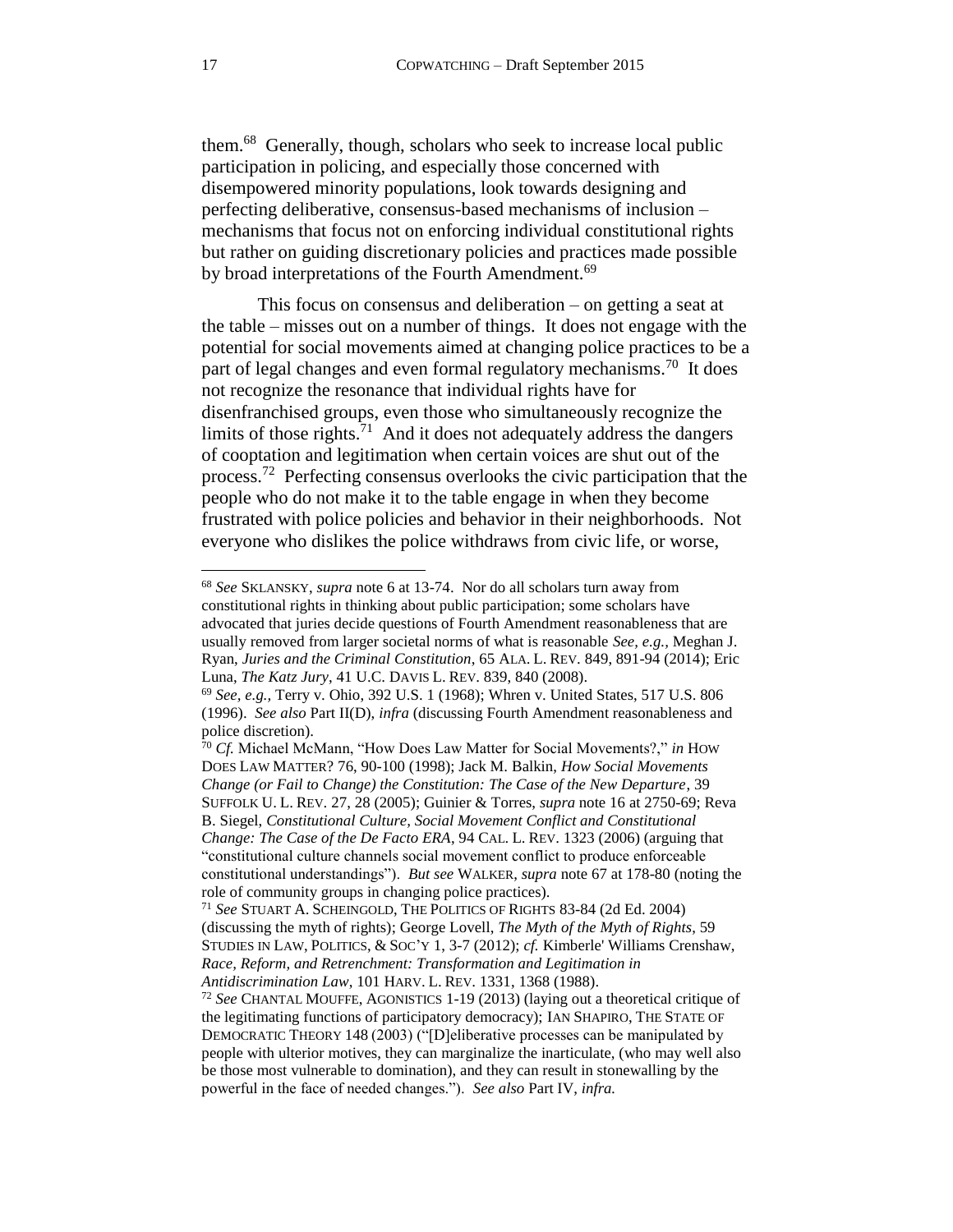turns to crime; instead, many turn to forms of civil engagement outside of state-driven mechanisms. Organized copwatching is an example of such civic engagement: when groups of lay people come together to contest police practices through observation, recording, and dialogue, they engage in a civic gesture worthy of respect and protection.

## II. COPWATCHING AS POLICE ACCOUNTABILITY

<span id="page-17-0"></span>This section details the practice of organized copwatching and its rise over the last two decades. As I will show, organized copwatching gives traditionally powerless populations a vehicle through which to have direct input into policing decisions that affect their neighborhoods. The "voice" of local residents comes out both in the moment, when the real-time observation of police officers deters unconstitutional conduct and promotes positive interactions, and after the fact, when copwatch members contribute to the accountability of police departments through both formal institutions and the informal public sphere. As copwatchers deter misconduct and enforce the Fourth Amendment, they also infuse their own views about what the Fourth Amendment can or should be. At the same time, copwatching reveals the limits of the Fourth Amendment, asking that police officers think about more than if their conduct would pass eventual inspection at a suppression hearing. The practice of copwatching also presents a host of challenges and limitations, which are discussed below in Part III.

First, though, I present the basics of the practice of copwatching and in particular some distinctions between casual filming of the police and organized copwatching. My account of the practice of organized copwatching is based in part on the results of telephone interviews that I conducted with representatives of eighteen copwatching groups from around the country in early 2014. The purpose of the interviews was not to collect a full empirical data set that catalogues the practice of copwatching, but rather to collect examples of the practice that go beyond second-hand accounts found in the popular media. The interviews thus serve as a source of anecdote to flesh out a thick description of a prevalent civic practice. Indeed, it is my hope that unearthing the ever-growing practice of copwatching might inspire social scientists to conduct more rigorous studies of the effects of copwatching on individual police conduct, judicial decision-making, and structural police reform, a project that would require speaking not only with copwatching groups but also with police officers, judges, and reformers. In this Part, my goal is more modest: to describe a practice using the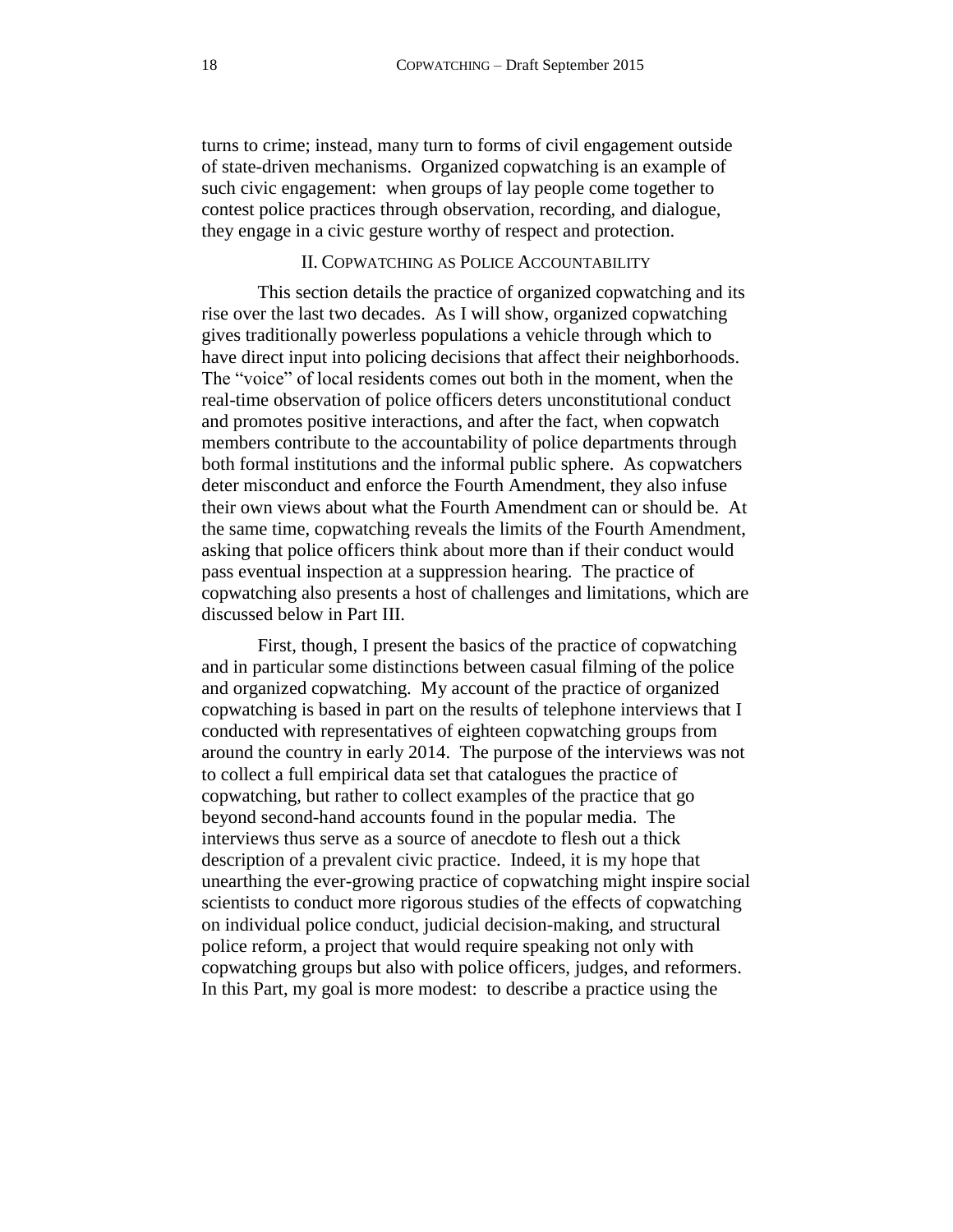results of interviews with representatives of copwatching organizations from around the country.<sup>73</sup>

### <span id="page-18-0"></span>*A. The tactic of organized copwatching*

Copwatching – in the way that I am using the term – does not simply refer to the recording of police officers in public by civilians, but rather to organized groups of local residents who patrol their neighborhoods, monitor police conduct, and create videos of what they see. Individual, spontaneous recordings of police officers can of course have a big real-world impact – from the spontaneous video recordings of the beating of Rodney King in  $1991<sup>74</sup>$  to more recent smartphone recordings of the killings of Eric Garner in New York City in 2014<sup>75</sup> and Walter Scott in South Carolina in 2015,<sup>76</sup> individual recordings have a history of sparking outrage and dialogue about police practices throughout the nation. Today, given the widespread use of smartphones, civilian recording of police officers is ubiquitous; Professor Seth Kreimer has termed this phenomenon "pervasive image capture" and argued that ubiquitous videotaping, especially of public officials, has the potential to enhance public discourse and accountability.<sup>77</sup>

Organized copwatching, though, does more than capture video. Indeed, as a tactic of police accountability, copwatching predates smartphone technology and even handheld video recording devices. Organized copwatching groups emerged as early as the 1960s in urban areas in the United States, when the Black Panthers famously patrolled city streets with firearms and cameras and other civil rights organizations

<sup>&</sup>lt;sup>73</sup> These semi-structured interviews were conducted by telephone in early 2014 with representatives from eighteen community organizations that engage in copwatching as one of their central activities. The list of organizations, locations, and years that they began copwatching is listed in Appendix A, *infra*. Many copwatching groups did not want to participate in the telephone interview and/or were difficult to contact; as a result, the groups surveyed are not a representative sample but rather a snapshot of what the diverse practices of copwatching can look like. Moreover, these interviews predate the rapid expansion of copwatching in conjunction with the #BlackLivesMatter movement between August 2014 and August 2015.

<sup>74</sup> *See* Kreimer, *supra* note [7](#page-2-0) at 347-48 (describing "iconic" videotape of Rodney King made spontaneously from George Holliday's window).

<sup>75</sup> *See* Gene Demby, *What We See in the Eric Garner Video, and What We Don't,*  NPR.ORG (July 29, 2014),

http://www.npr.org/blogs/codeswitch/2014/07/29/335847224/what-we-see-in-the-ericgarner-video-and-what-we-dont.

<sup>76</sup> *See* Melanie Eversely, *Man who shot S.C. cell phone video speaks out*, USA TODAY (April 9, 2015), http://www.usatoday.com/story/news/2015/04/08/walter-scott-feidinsantana-cell-phone-video/25497593/.

<sup>77</sup> Kreimer, *supra* note [7](#page-2-0) at 343-47; *cf.* Damien Cave & Rochelle Oliver, *The Videos that are Putting Race and Policing Into Sharp* Relief, N.Y. Times (Aug. 12, 2015) http://www.nytimes.com/interactive/2015/07/30/us/police-videos-race.html ("Raw video has thoroughly shaken American policing.").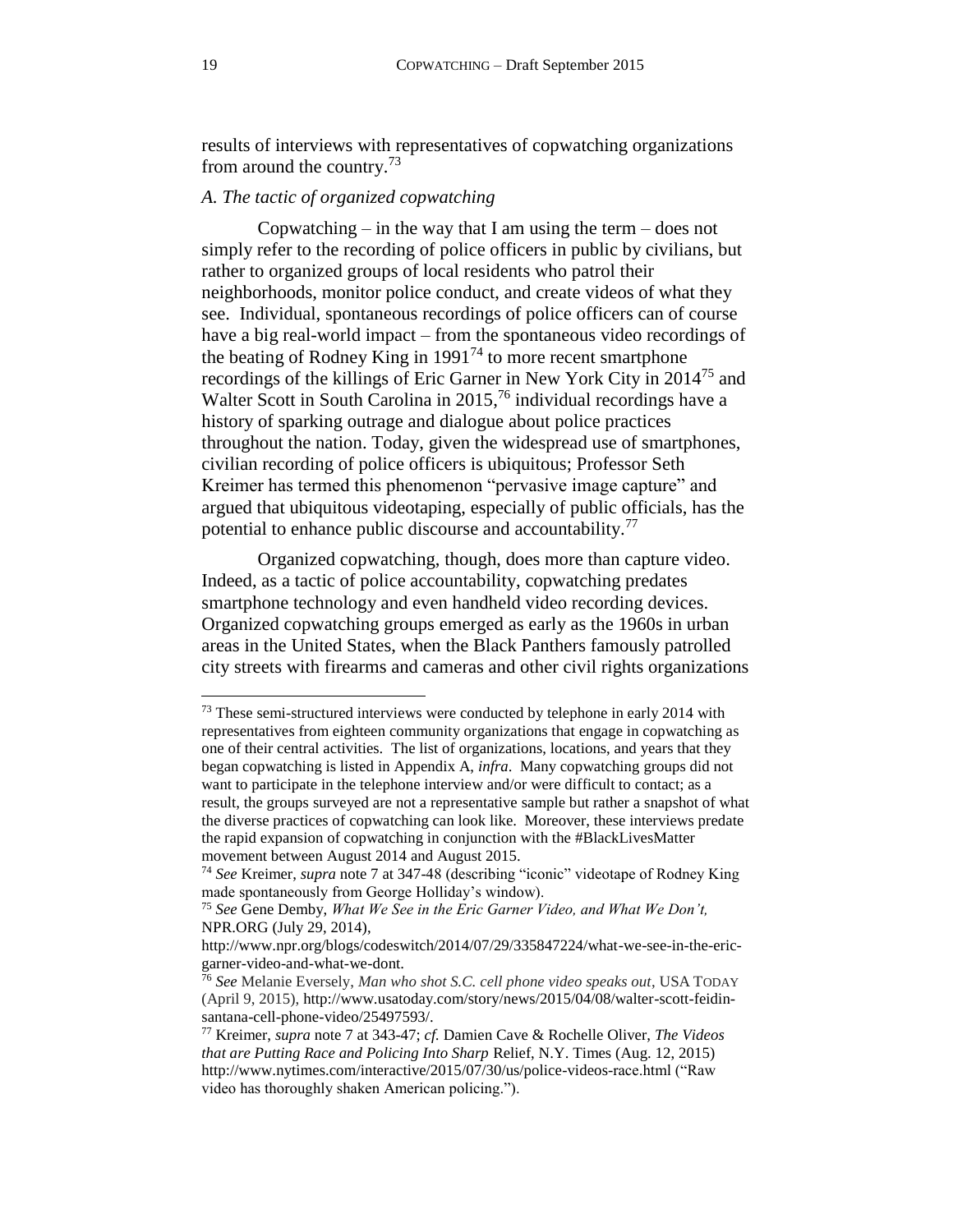<span id="page-19-1"></span><span id="page-19-0"></span>conducted unarmed patrols in groups.<sup>78</sup> In Watts, for example, African-American residents formed the Community Alert Patrol, in which they drove their own "patrol cars" to heavily policed areas, where they observed police conduct and wrote down their observations contemporaneously on notepads.<sup>79</sup> These practices have continued sporadically since then, with a particular tradition among African-American urban communities.<sup>80</sup> There is also a vibrant and longstanding history of using video as a mechanism of protecting individuals engaged in protest<sup>81</sup> and fighting human rights abuses throughout the globe.<sup>82</sup>

In the last two decades, though, copwatching groups have proliferated at an unprecedented rate. Of the eighteen groups I conducted interviews with, all but two began copwatching in the past two decades,<sup>83</sup> and eleven began copwatching within the past five years.<sup>84</sup> Since mid-2014, new organized copwatching patrols have sprung up in Ferguson, St. Louis, Chicago, New York City, Baltimore,

<sup>78</sup> *See* JOSHUA BLOOM & WALDO E. MARTIN, BLACK AGAINST EMPIRE (2013) (describing the Black Panther Party's community patrol in Oakland, including its demise when the California legislature banned the open carrying of firearms); Regina Austin*, The Next "New Wave": Law-Genre Documentaries, Lawyering in Support of the Creative Process, and Visual Legal Advocacy*, 16 FORDHAM INTELL. PROP. MEDIA & ENT. L.J. 809, 864-65 (2006) ("A movie camera can be a powerful ally of the vulnerable and a potent weapon in the hands of the disadvantaged. That was clear to the Black Panthers who filmed street encounters between citizens and the police."); Terence Cannon, *A Night with the Watts Community Alert Patrol/There is a Movement Starting in Watts*, MOVEMENT, Vol. 2 No. 7, Aug. 1966.

<sup>79</sup> *See* Cannon, *supra* note [78](#page-19-0) at 1-3 (describing the Community Alert Patrol in Watts). <sup>80</sup> *See* Telephone interview with Malcolm X Grassroots Movement, Brooklyn Chapter (hereinafter "MXGM interview") (describing how the group modeled their copwatching practices on similar patrols in Brooklyn that took place in the 1970s and 1980s).

<sup>81</sup> *See, e.g.,* Colin Moynihan, *To Get '04 Tapes, City Cites Lost Evidence*, N.Y. TIMES (July 26, 2008), http://www.nytimes.com/2008/07/26/nyregion/26video.html (describing the group I-Witness Video's efforts to aggregate hundreds of videotapes of police conduct during protests against the 2004 Republican National Convention). <sup>82</sup> *See, e.g.,* Gillian Caldwell, "Using Video for Advocacy," in SAM GREGORY ET AL., VIDEO FOR CHANGE xii (2005) (describing tradition of using video for change dating from the 1930s). The organization WITNESS, for example, was founded in 1992 to support the filming of human rights abuses using hand-held cameras; the organization has since become a leader in helping grassroots groups use smart phones as a form of human rights advocacy. *See* WITNESS: Our story, http://witness.org/about/our-story/. <sup>83</sup> The two oldest copwatch organizations with which I spoke are Berkeley Copwatch, (founded 1990) and Portland Copwatch (founded 1992).

<sup>84</sup> *See* Appendix A (list of copwatching organizations and years they began copwatching).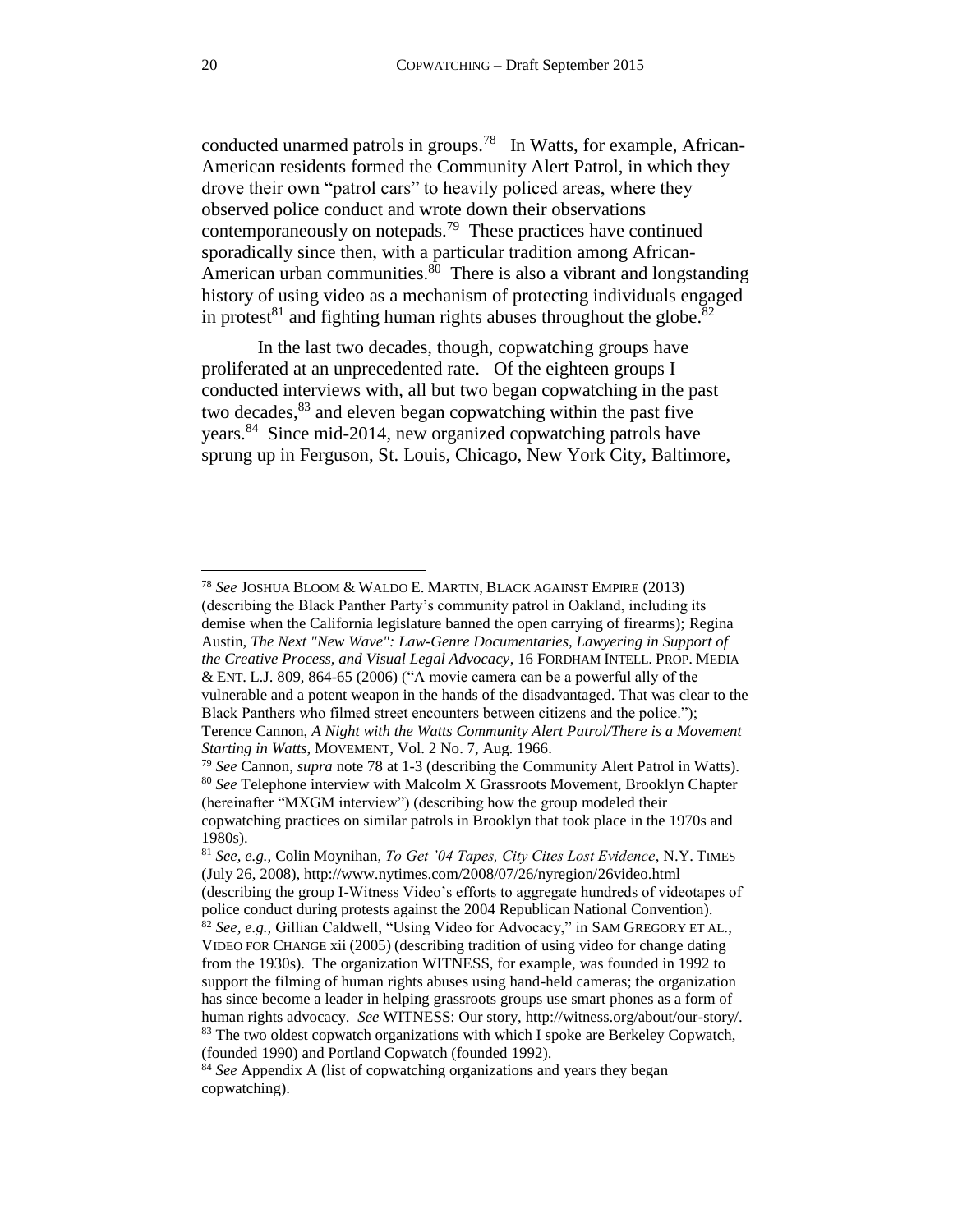and Boston,<sup>85</sup> and continue to expand to new regions of the country.<sup>86</sup> Many of these new copwatching groups are either affiliated with a local movement for police accountability or began as a direct, organized response to a well-publicized incident of police violence caught on camera. Indeed, veteran copwatchers have travelled to cities such as Ferguson and Baltimore to train groups in best practices for organized copwatch patrols.<sup>87</sup>

Organized copwatching groups differ from casual bystanders filming the police in three important ways. First, they are organized and strategic – the central idea is to prevent police misconduct rather than to catch it. Some copwatchers speak of the "Three Ds of Copwatching": deter, deescalate, and document.<sup>88</sup> The heart of organized copwatching activities consists of planned group patrols, in which members patrol specific neighborhoods with video cameras and in uniform – usually tshirts, badges, or hats.<sup>89</sup> Members of the patrol are often drawn from the neighborhood in which the patrol is happening; for some groups, this is a strict requirement.<sup>90</sup> Many groups require that patrols consist of at least four people at a time, with at least two cameras *–* one held by someone close to the police encounter, and one aimed at the person doing the

<sup>85</sup> *See, e.g.,* Associated Press, *supra* note [10](#page-3-0) (describing new group in Ferguson, the "Canfield Watchmen", in which two dozen residents have formed a copwatch team); Kochman, *supra* note [10](#page-3-0) (describing a copwatching organization that is training new copwatching groups in all five boroughs of New York City in fall 2014); WBEZ Chicago Public Radio, *supra* note [10](#page-3-0) (describing coalition of groups in Chicago beginning a series of trainings about copwatching in October 2014). *See also* note[s 10-](#page-3-1) [11](#page-3-2) *supra* and accompanying text.

<sup>86</sup> *See, e.g., Midwest WeCopwatch Regional Groups Form*, wecopwatch.org, (Jan. 4, 2015), http://www.wecopwatch.org/midwest-wecopwatch-regional-groups-form/ (describing coalition of people interested in forming copwatching groups in Wisconsin, Michigan, Ohio, Illinois, and Missouri).

<sup>87</sup> *See* id. (describing trainings in Missouri and Baltimore conducted by WeCopwatch). <sup>88</sup> *See* Alex-Quan Pham, *Cop Watch Trains Community to Document NYPD*, GOTHAM GAZETTE (Oct. 10, 2014), http://www.gothamgazette.com/index.php/government/5376 cop-watch-trains-community-to-remain-vigilant-in-documenting-nypd (describing the discussion of the three Ds of copwatching at a training).

<sup>89</sup> *See* Telephone Interview with Redwood Curtain Copwatch (hereinafter Redwood interview); MXGM Interview; People's Justice, Copwatch Network Description, available at http://www.peoplesjustice.org/site/index.php/Cop-Watch-Network-Description/Cop-Watch-Network-Description.html ("Part of the purpose of Cop Watch is to be visible to our community members and to the NYPD. By identifying ourselves, our community members will not only know who we are, but we will also demonstrate an organized and unified resistance to police misconduct and brutality. Therefore, teams should wear Cop Watch buttons or clothing and distribute Know Your Rights and Cop Watch materials.").

<sup>90</sup> *See, e.g*., MXGM interview; Telephone interview with Los Angeles Community Action Network (hereinafter LA CAN interview).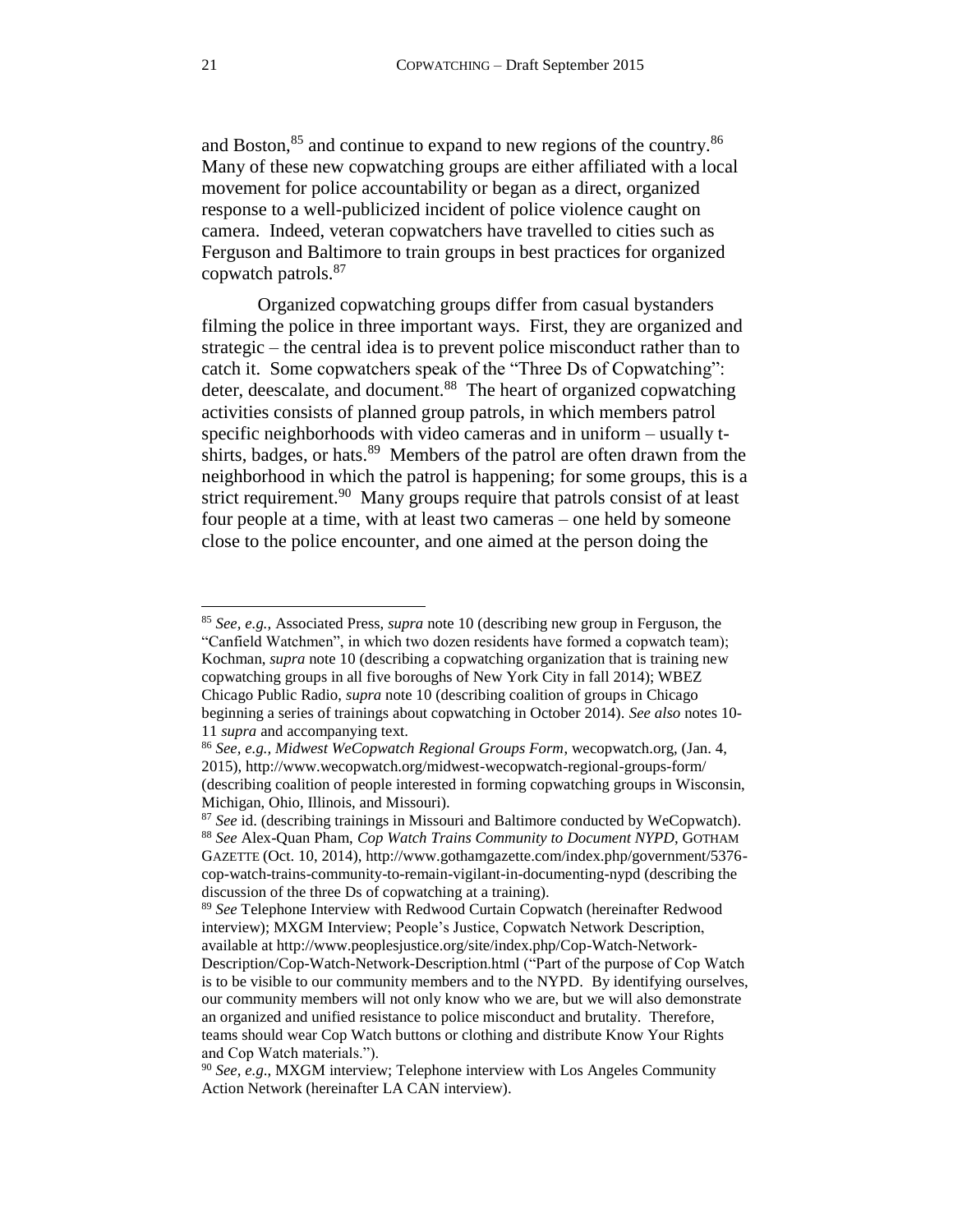recording.<sup>91</sup> The filming is often thoughtful and deliberate; copwatchers may ask the police questions about their actions and engage in dialogue about constitutional principles.<sup>92</sup> They also explain to people interacting with the police what they are doing, and seek permission to film.<sup>93</sup> The reported experience of copwatchers engaging in organized patrols is that police officers view them differently than casual observers or recorders. One organization representative described it this way:

> <span id="page-21-0"></span>[W]hen we do our patrols and we wear copwatch patches, we make it very visible that we are copwatch. I learned quickly that there was this sort of … respect that we got that is different than when somebody is standing there and trying to observe. You know, regular person without any kind of label on them, the police tend to target them and try to intimidate them and everything. But when we would go out in group of three or five people, and we'd wear copwatch on us, it was almost like . . . the fact that they wear a uniform and we're wearing this label, you know, made them like "oh, well we're doing our job and you're doing your job"....<sup>94</sup>

Second, unlike casual observers of the police, organized copwatching groups engage in a series of additional activities that support and complement their group patrols. Every group with which I spoke, for example, conducts "Know Your Rights" trainings in the neighborhoods in which they patrol. The vast majority of groups maintain websites, Facebook pages, or online video databases that catalog and describe videos of interest.<sup>95</sup> Many groups also attend court proceedings that relate to the videos they record or the police practices they contest.<sup>96</sup> Although these basic tactics remain constant across copwatching organizations, the political orientations of the groups vary greatly – some groups advocate a libertarian perspective, some a progressive one, some a more anarchist bent, and some a range of

<sup>91</sup> *See, e.g.,* CopBlocking 101, available at http://www.copblock.org/copblocking101 (describing best practices as including two different cameras); MXGM Cop Watch Program Manual (on file with author) (laying out the roles of different members of copwatch teams).

<sup>92</sup> *See infra* note[s 170-](#page-35-0)[171](#page-35-1) and accompanying text.

<sup>93</sup> *See* LA CAN interview. *See also* Forrest Stuart, *Constructing Police Abuse After Rodney King: How Skid Row Residents and the Los Angeles Police Department Contest Video Evidence*, 36 LAW & SOC. INQUIRY 327, 340-45 (2011) (describing filming strategies of LA CAN community patrol teams on Skid row).

<sup>&</sup>lt;sup>94</sup> Redwood interview.

<sup>&</sup>lt;sup>95</sup> Of the eighteen groups, 15 maintain websites, 15 Facebook pages, and 11 manage public online video databases.

<sup>&</sup>lt;sup>96</sup> Eleven of eighteen groups reported engaging in courtwatching.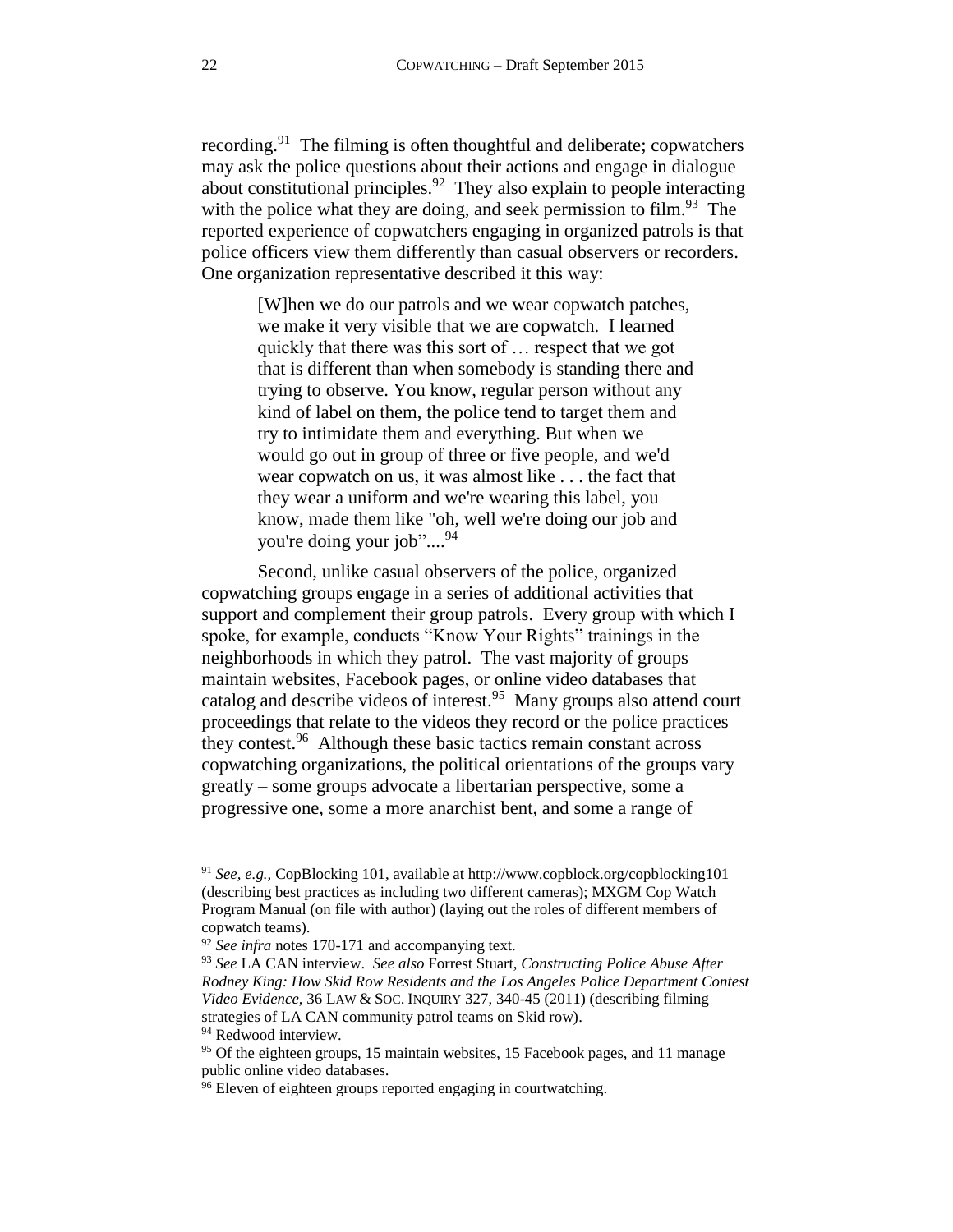political perspectives.<sup>97</sup> As a result, some groups – ten of eighteen with which I spoke – engage in larger efforts at political advocacy, including attending community policing meetings, lobbying for reform, and pushing for affirmative class action litigation; while others, in contrast, withdraw from formal political processes entirely.

Third, although police accountability is a primary purpose of organized copwatching, for many but not all copwatching groups this accountability function goes hand in hand with a secondary purpose – the building of power and organizing for larger change in the criminal justice system. In other words, many organized copwatchers are part of social movements.<sup>98</sup> Here are some examples of how copwatching organizations describe their relationship to larger movements for change:

[We are] building a movement against police violence and systemic racism in New York City and to strengthen and empower Latino communities to hold police accountable.<sup>99</sup>

[Our mission is to] organize and empower community residents to work collectively to change the relationships of power that affect our community.<sup>100</sup>

Our overriding goal is to create a climate of resistance to abuse of authority by police organizations and to empower local people with a structure that can take on police brutality and actually bring it to an end.<sup>101</sup>

<sup>100</sup> LA CAN interview.

<sup>97</sup> *See, e.g.,* Telephone Interview with Peaceful Streets Project Austin (hereinafter PSP Austin interview) (describing how the group has both conservatives and liberals as members, as well as representatives from both Occupy Austin and the Tea Party). <sup>98</sup> *See* MICHAEL MCCANN, LAW AND SOCIAL MOVEMENTS xiii-iv (2006) (defining a social movement as a "sustained series of interactions between power-holders and persons 'successfully claiming to speak on behalf of a constituency lacking formal representation, in the course of which those persons make publicly visible demands for changes in the distribution or exercise of power . . . .'" (quoting Charles Tilly, *Social Movements and National Politics* 306 *in* BRIGHT & HARDING, EDS., STATEMAKING AND SOCIAL MOVEMENTS (1984)); Tomiko Brown-Nagin, *Elites, Social Movements, and the Law: The Case of Affirmative Action*, 105 COLUM. L. REV. 1436, 1501 (2005) ("[P]rogressive social movements are instances of insurgent political activity, usually initiated by or on behalf of low-status or socially marginal citizens, that are unmediated by the state or conventional political structures."); Gerald Torres & Lani Guinier, *The Constitutional Imaginary: Just Stories About We the People*, 71 MD. L. REV. 1052, 1068 (2012) ("Social movements are different than interest groups or political organizations because they usually make their claims in ways that are more dynamic, contentious, and participatory than the usual interest group or civic association."). <sup>99</sup> Telephone interview with the Justice Committee NYC (hereinafter Justice Committee interview).

<sup>&</sup>lt;sup>101</sup> Telephone interview with Communities United Against Police Brutality (Minneapolis, MN) (hereinafter CUAPB interview).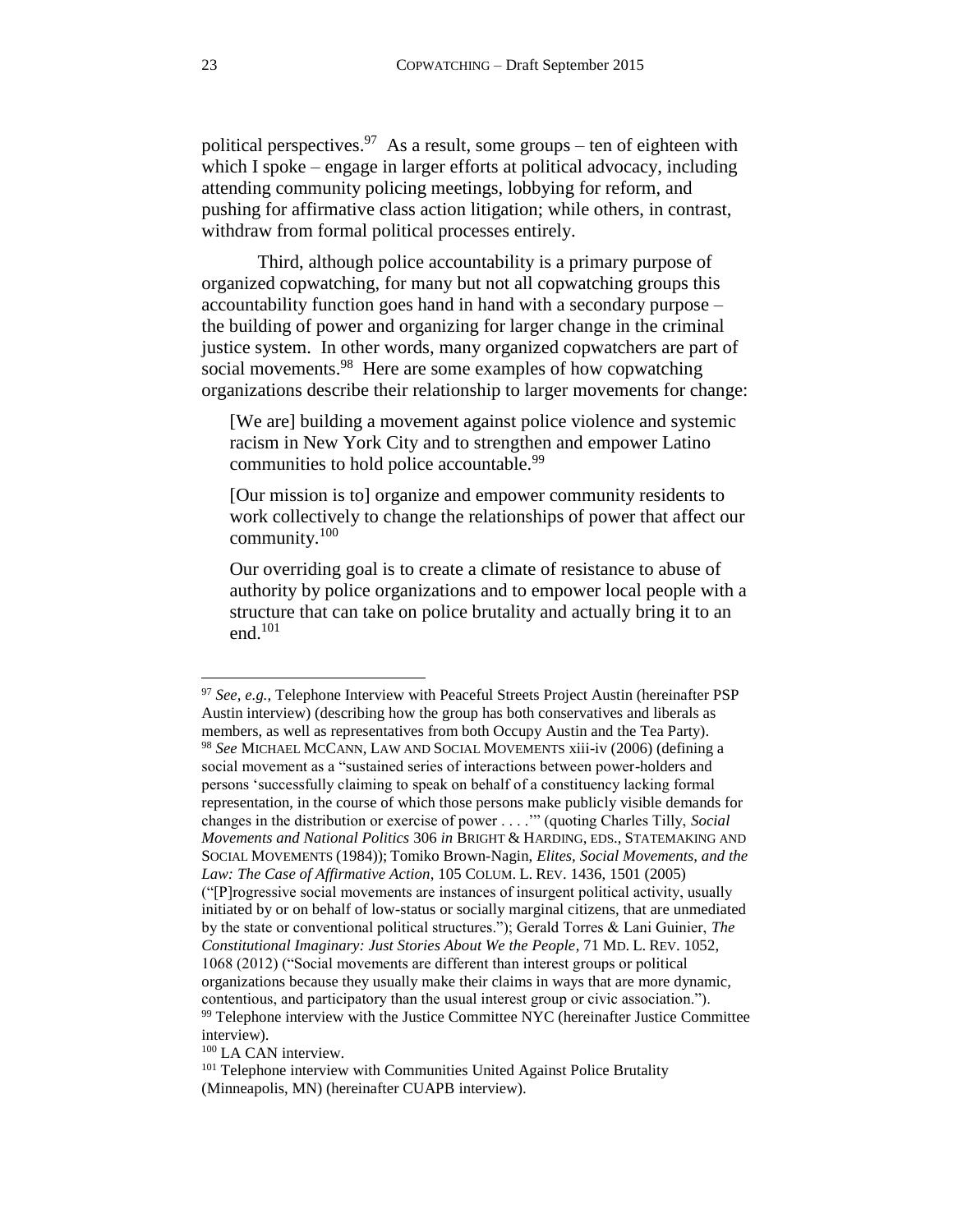We are part of a larger effort to re-assert community control over the police. Police should be servants – not oppressors – of the community.<sup>102</sup>

While not every copwatching group with which I spoke views their mission in these precise terms, every group sought to articulate a vision of a world in which police officers act differently with respect to disempowered populations – a world, moreover, in which those power imbalances were reduced or dismantled. Since I conducted these interviews in early 2014, many copwatching groups – both new and old – have formed close links to the #BlackLivesMatter movement and other movements against police violence, thus enhancing their connections to larger efforts at social and political change.<sup>103</sup>

Copwatching is not a unitary practice. One considerable variation is in the extent to which groups are willing to work with police departments to seek piecemeal reforms: some groups meet with police officers regularly; some groups participate in "stakeholder" meetings with local police departments engaged in community policing; some groups lobby for local policing changes; and some groups, in contrast, refuse to work with police departments in any way. Not surprisingly, copwatching organizations disagree with each other over which of these approaches is preferable. 104 So while I am not describing a universal practice, below I tease out the different ways in which copwatching functions as a form of police accountability.

Organized copwatching connects police conduct towards individuals to the effect of that conduct on communities. At the same time, copwatching is a substantiation of the effect of policing on communities: but for distrust of and anger over police conduct, copwatching might not be so prevalent. Copwatching functions as a form of participatory police accountability in at least three ways: for deterrence of police misconduct; for data collection; and for the substantive contours of Fourth Amendment reasonableness doctrine. This section explores each of these functions in turn.

<sup>&</sup>lt;sup>102</sup> Telephone interview with Copwatch of East Atlanta (hereinafter Copwatch of East Atlanta interview).

<sup>103</sup> *See* notes x-y, *supra.*

<sup>104</sup> *See, e.g.,* Telephone interview with Virginia Copblock ("The way that [another group] conducts themselves is counterproductive"); Telephone interview with Peaceful Streets Project NYC (describing another group as too "militaristic"). I express my own normative preference for agonistic over antagonistic forms of organized copwatching in Part IV, *infra*.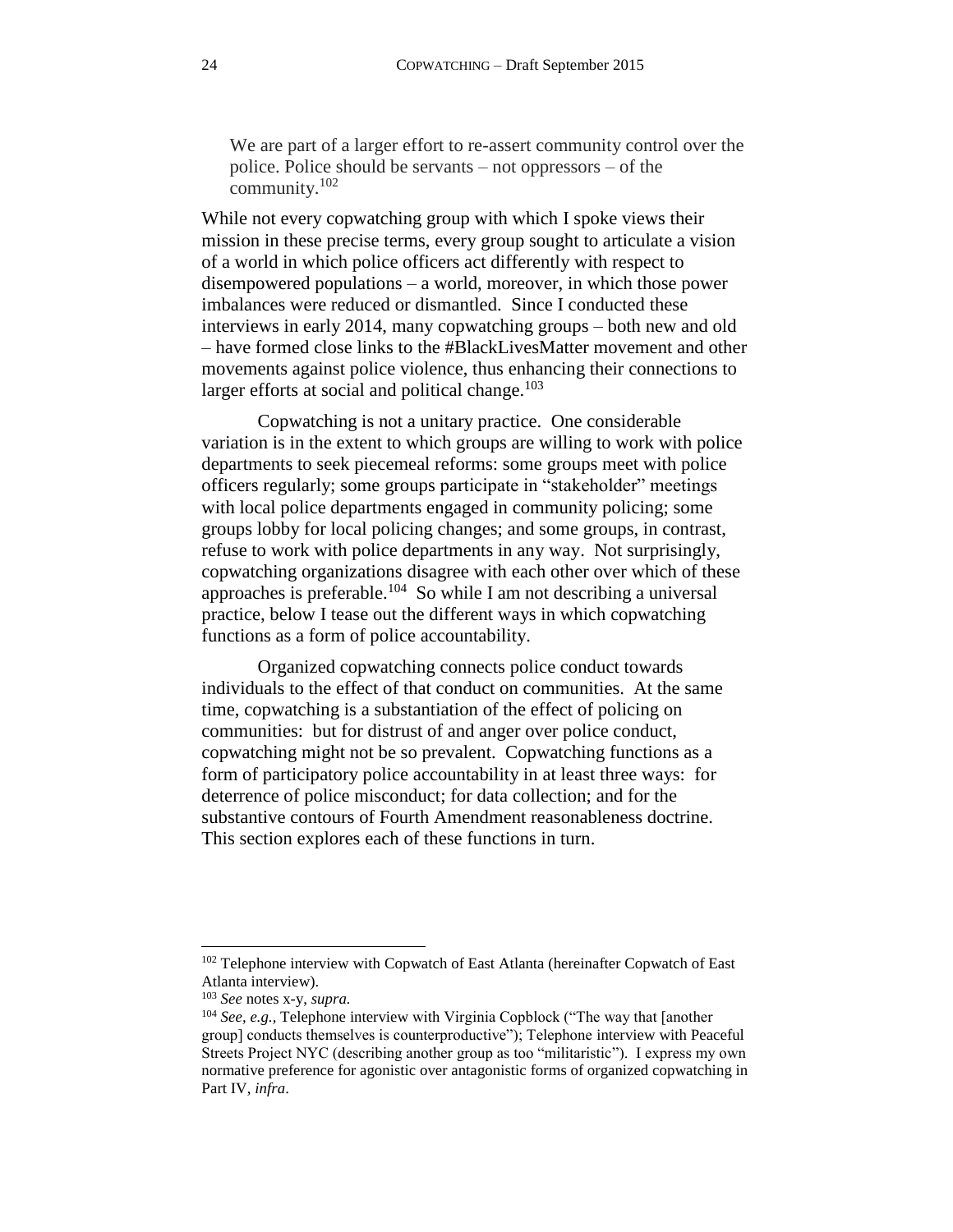# <span id="page-24-0"></span>*B. Copwatching as deterrence*

Deterring police misconduct is a notoriously difficult enterprise.<sup>105</sup> For example, studies show that the remedy of excluding evidence is of limited force in deterring unconstitutional police conduct,  $106$  in part because of the infrequency of suppression hearings and remoteness in time of those hearings.<sup>107</sup> Moreover, police officers are indemnified from liability in the vast majority of civil lawsuits that they lose;<sup>108</sup> and although the Department of Justice has the ability to sue – and has sued – police departments for a pattern and practice of constitutional violations, such lawsuits require an abundance of data about policing practices that is often difficult to acquire.<sup>109</sup>

<span id="page-24-2"></span><span id="page-24-1"></span>Copwatching deters police misconduct in real time. With copwatching, observation itself serves as a form of deterrence.<sup>110</sup> Social science confirms that people behave better when they know that they are being watched.<sup>111</sup> With respect to policing, studies show that police behave differently when they know they are being recorded by

<sup>105</sup> *See* Carol S. Steiker, *Counter- Revolution in Constitutional Criminal Procedure? Two Audiences, Two Answers*, 94 MICH. L. REV. 2466, 2548-9 (1996) (describing how weak enforcement mechanisms in criminal procedure can "'legitimate' the exercise of police power"); Bar-Gill & Friedman, *supra* note [34](#page-9-1) at 1618-36 (documenting the "illusory deterrence" of traditional sanctions for misconduct).

<sup>106</sup> *See, e.g.,* William C. Heffernan & Richard W. Lovely, *Evaluating the Fourth Amendment Exclusionary Rule: The Problem of Police Compliance with the Law*, 24 U MICH J. L. REF. 311, 361 n 123 (1991).

<sup>107</sup> *See* Bar-Gill & Friedman, *supra* not[e 34](#page-9-1) at 1618-36; *see also infra* notes [131](#page-29-1)[-137](#page-29-2) (discussing additional problems of discovery, narrative, and doctrine that skew the results of suppression hearings).

<sup>108</sup> *See* Joanna C. Schwartz, *Police Indemnification*, 89 N.Y.U. L. REV. 885, 912-17 (2014) (showing that police officers are indemnified from damages under §1983 suits more than 99% of the time).

<sup>109</sup> *See* Rachel Harmon, *Why Do We (Still) Lack Data on Policing?,* 96 MARQ. L. REV. 1119, 1121-22 (2013) ("[W]hile existing federal law and agency efforts provide for some data collection about policing, those efforts are flawed, stymied by institutional and legal limitations.").

<sup>110</sup> *Cf.* Mary D. Fan, *Panopticism for Police: Structural Reform Bargaining and Police Regulation by Data-Driven Surveillance*, 87 WASH. L. REV. 93, 102-03 (2012) (describing disciplining effect of government-controlled surveillance of the police); I. Bennett Capers, *Crime, Surveillance, and Communities*, 40 FORD. URB. L.J. 959, 986 (2013) ("[C]amera surveillance has the potential 'to increase the police's *accountability*  to the public, while decreasing their *account ability*,' or their ability to 'patrol the facts.'") (internal citations omitted).

<sup>111</sup> *See, e.g.,* Mir Adnan Ali et al., *Measuring the Effect of Sousveillance in Increasing Socially Desirable Behavior*, 2103 IEEE INTERNATIONAL SYMPOSIUM ON TECHNOLOGY AND SOCIETY 266-67 (2013); Melissa Bateson et. al., *Cues of being watched enhance cooperation in a real-world setting*, 2006:2 BIOLOGY LETTERS 412-14 (2006).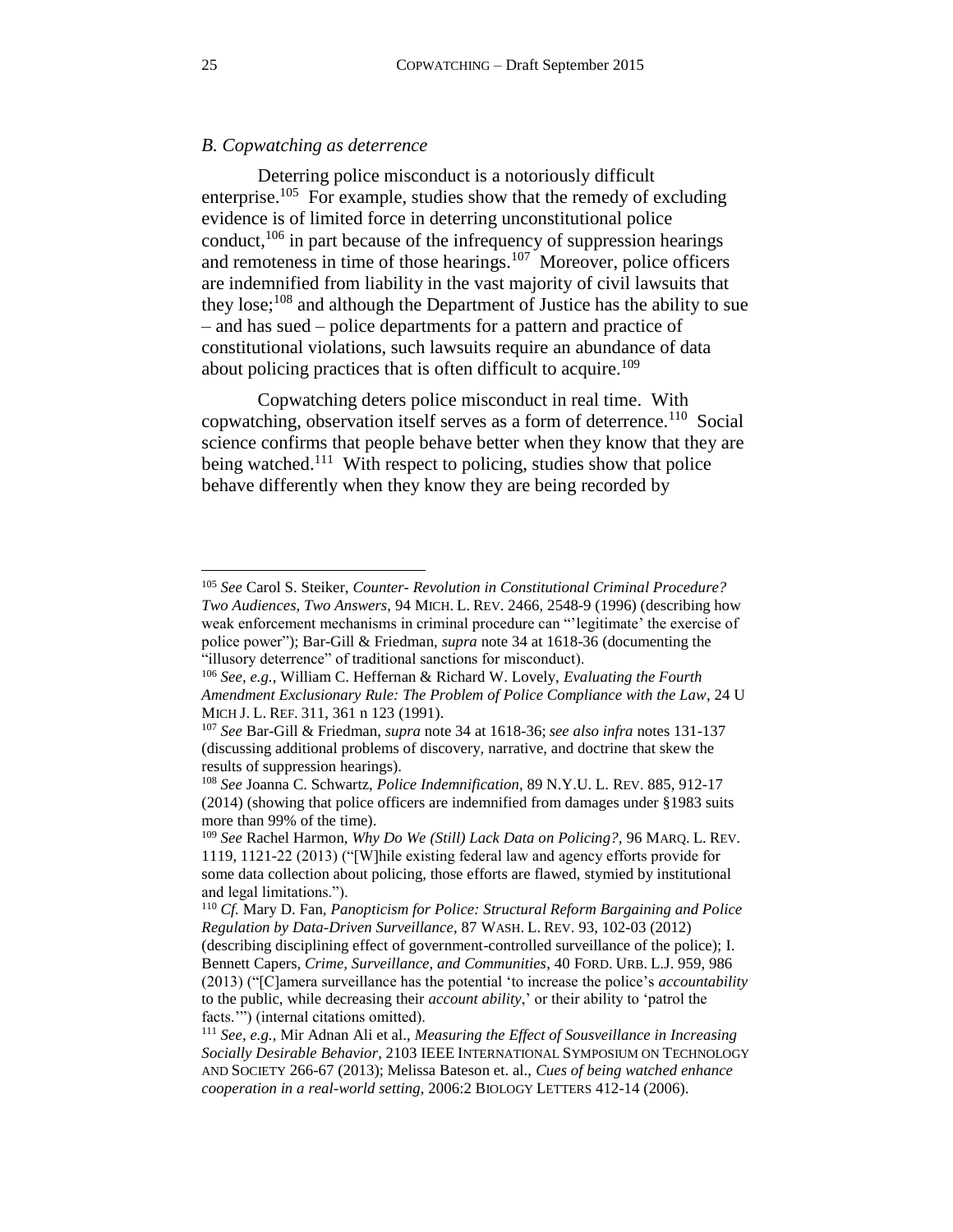<span id="page-25-0"></span>surveillance cameras<sup>112</sup> or are in the presence of spectators.<sup>113</sup> Not only do copwatching organizations film police officers, they also engage them in dialogue about their behaviors and constitutional rules.<sup>114</sup> Research in the social sciences demonstrates that pausing to think through or articulate a reason for an action limits the effects of implicit biases on that action.<sup>115</sup> By speaking with the officers on camera, then, copwatchers may be able to bring constitutional rules to the forefront of officers' minds and limit the effect of unconscious biases on officers' behavior.

<span id="page-25-1"></span>Although copwatching shares some deterrent effects with policeworn cameras,  $116$  copwatching has the potential to be a more powerful deterrent than police-worn cameras because the cameras and footage remain in the control of civilians rather than the state. This means that the observation of copwatchers is backed up by the implicit threat that any video captured can be used in the future, not only in formal legal proceedings – civilian review boards, internal monitoring agencies, and

<sup>112</sup> *See, e.g.,* Benjamin J. Goold, *Public Area Surveillance and Police Work: the Impact of CCTV on Police Behavior and Autonomy*, 1 SURVEILLANCE & SOCIETY 191, 194 (2003) (finding that two-thirds of British police officers interviewed reported that they were more careful when under surveillance of CCTV cameras).

<sup>113</sup> See HANS TOCH, COPWATCH: SPECTATORS, SOCIAL MEDIA, AND POLICE REFORM 39 (2012) (describing interviews with police officers who stated that they behave differently in the presence of spectators). Some studies also show that complaints of abuse go down in jurisdictions in which police are required to wear cameras on their uniforms. *See* Rory Carroll, *California Police Use of Body Cameras Cuts Violence and Complaints*, THE GUARDIAN (Nov. 4, 2013),

http://www.theguardian.com/world/2013/nov/04/california-police-body-cameras-cutsviolence-complaints-rialto; OFFICE OF CMTY. ORIENTED POLICING SERVICES., THE IMPACT OF VIDEO EVIDENCE ON MODERN POLICING: RESEARCH AND BEST PRACTICES (2004), http://www.cops.usdoj.gov/ric/ResourceDetail.aspx?RID=404. <sup>114</sup> *See infra* notes [170](#page-35-0)[-171](#page-35-1) and accompanying text.

<sup>115</sup> *See* Bar-Gill & Friedman, *supra* not[e 34](#page-9-1) at 30-39, 36 (collecting studies and arguing that "[t]he debiasing and accountability literatures suggest that police decisionmaking can be improved if accountable police officers are forced to consider counterarguments and to think about the harm caused by their actions"); *cf.* L. Song Richardson, *Police Efficiency and the Fourth Amendment*, 87 IND. L. J. 1143, 1153-55 (2012) (describing how implicit social cognitions impair the ability of police officers to determine what constitutes "reasonable suspicion").

<sup>116</sup> Police-worn body cameras are a reform for which a number of scholars have advocated in recent years. *See* Ron Bacigal, *Watching the Watchers*, 82 MISS. L. J. 821, 825 (2013); Bar-Gill & Friedman, *supra* note [34](#page-9-1) at 1673-74; David Harris*, Picture This: Body Worn Video Devices ('Head Cams') as Tools for Ensuring Fourth Amendment Compliance by Police*, 43 TEXAS TECH L. REV. 357 (2010); Christopher Slobogin, *Community Control over Camera Surveillance*, 40 FORDHAM URB. L.J. 993, 997 (2013); Eric Luna, *Transparent Policing,* 85 IOWA L. REV. 1107, 1169-70 (2000). *But see* Wasserman, *supra* note [20](#page-5-0) at 8 (arguing that "the deterrent effect [of body cameras] may not be as great as many hope").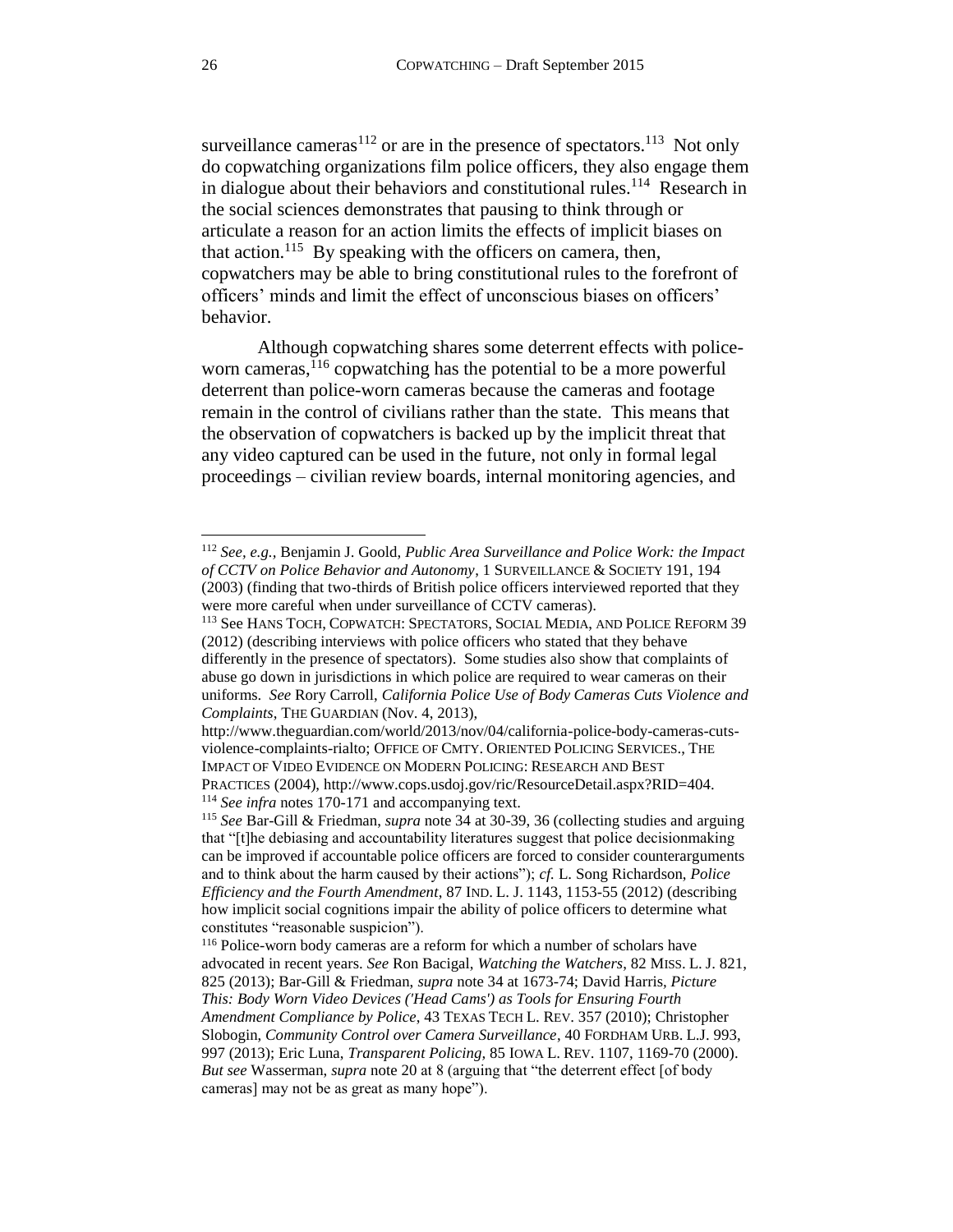courts – but also in the "wild" (i.e., unregulated) public sphere.<sup>117</sup> The vast majority of copwatching organizations post videos on their websites or Facebook pages, and many of them maintain YouTube feeds as well. When residents are doing the filming, police officers cannot turn off the cameras when they do not want to be filmed, $118$  require complicated discovery requests before the footage is released, <sup>119</sup> or refuse to turn over any footage at all $1^{120}$  – all problems that have emerged with policecontrolled cameras. Moreover, the "misconduct" that copwatchers prevent is not only the constitutional misconduct that is the traditional subject of litigation, but also what the copwatchers perceive as misconduct – for example, foul language or other forms of disrespect – and might therefore submit to social media as such.<sup>121</sup> These potential consequences of misconduct, perceived or real, may loom larger in a police officer's mind than, say, the remote threat that if she recovers contraband it may someday be excluded from a trial. Unlike with video evidence relevant to a suppression hearing, there need not be contraband recovered – or even an arrest – for the video to have an effect.

<span id="page-26-0"></span>Copwatching uses group observation – backed up by cameras – to transfer power from the police to the people. Social theorists have

<sup>117</sup> *See* Jurgen Habermas, *Political Communication in Media Society*, 16

COMMUNICATION THEORY 415, 420 (2009) ("[A]ttitudes [about political issues] are influenced by everyday talk in the informal settings or episodic publics of civil society at least as much as they are by paying attention to print or electronic media."); TOCH, *supra* not[e 113](#page-25-0) at 91-130 (describing the effect of social media on police practices in Seattle).

<sup>118</sup> *See, e.g.,* Robert Gammon, *OPD Needs to Start Using its Lapel Cameras*, EAST BAY EXPRESS (Nov. 6, 2013), http://www.eastbayexpress.com/oakland/opd-needs-to-startusing-its-lapel-cameras/Content?oid=3756595. In Los Angeles, one internal inspection found that about half of the estimated 80 cars in one patrol division had cameras or microphones that had been tampered with or removed by officers. *See* Joel Rubin, *LAPD officers tampered with in-care recording equipment, records show*, LOS ANGELES Times (April 7, 2014), http://articles.latimes.com/2014/apr/07/local/la-melapd-tamper-20140408.

<sup>119</sup> *See, e.g.,* Sara Libby, *Even When Police Wear Body Cameras, Don't Count on Seeing the Footage*, CITY LAB (Aug. 18, 2014),

http://www.citylab.com/crime/2014/08/even-when-police-do-wear-cameras-you-cantcount-on-ever-seeing-the-footage/378690/; Sestanovich, *supra* not[e 20](#page-5-0) ("The urgent question now is not who will use the cameras, but who will be allowed to see the footage."). That said, there are privacy concerns with releasing all footage – concerns that will be discussed in Part III(a), *infra*.

<sup>120</sup> *Id.* 

<sup>121</sup> *Cf.* Tracey L. Meares et. al., *The Two Different Worlds We Live In: Lawfulness and Perceived Police Misconduct* (Yale Law Sch., Pub. Law Working Paper No. 255, 2012), available at http://papers.ssrn.com/sol3/papers.cfm? abstract\_id=211664 (showing that lay people's conceptions of good policing fall more along the lines of fairness than lawfulness); Stephen J. Schulhofer et al., *American Policing at a Crossroads: Unsustainable Policies and the Procedural Justice Alternative*, 101 J. CRIM. L. & CRIMINOLOGY 335, 350-62 (2011) (collecting studies).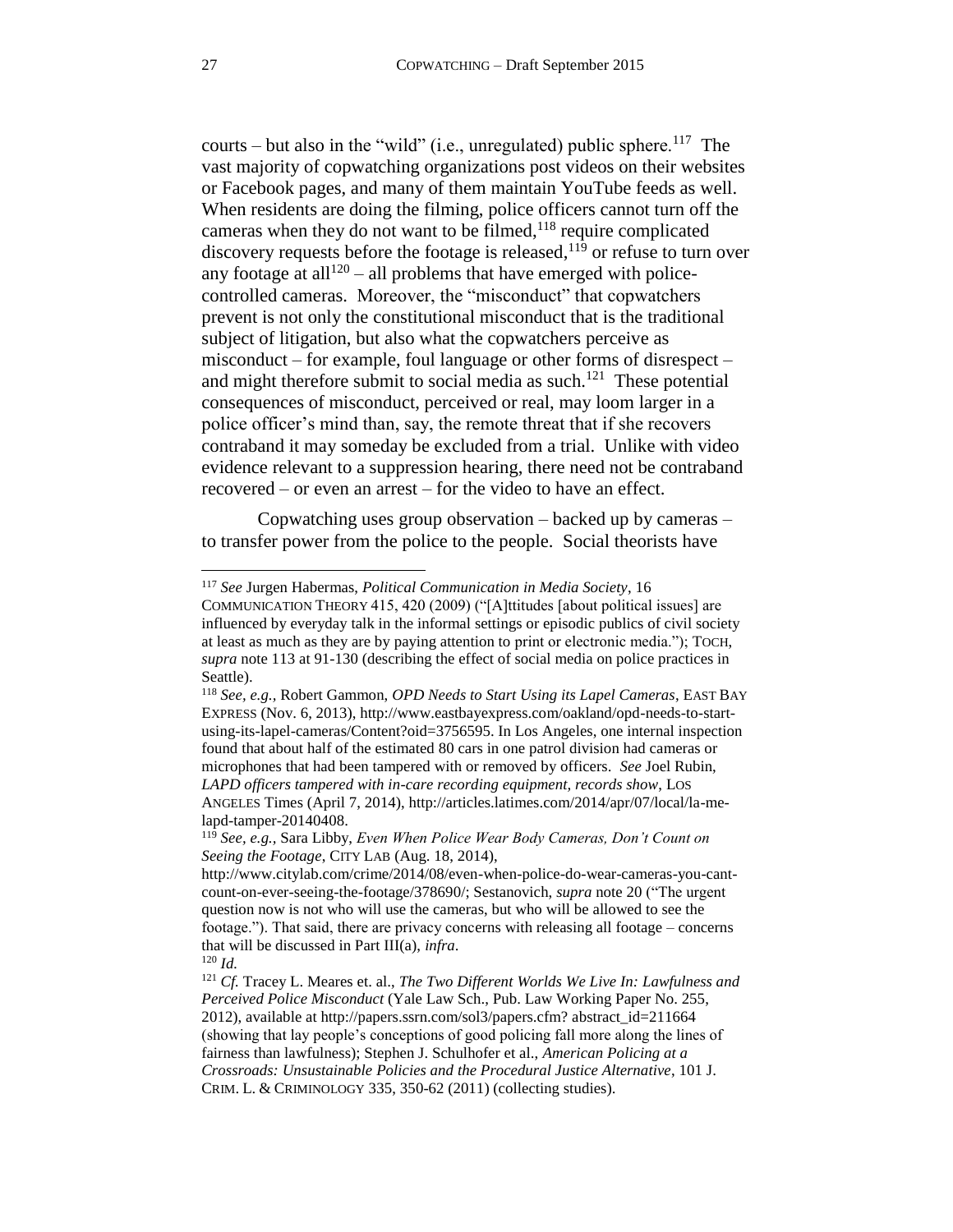<span id="page-27-0"></span>termed the turning of surveillance instruments on those in power – watching the watchers – as "sousveillance," or surveillance from below.<sup>122</sup> *Sous*veillance serves as a counter to the disciplining effects of *sur*veillance; it is a technique for pushing back against the monopoly of those in power over information, technology, and control.<sup>123</sup> With sousveillance, observation becomes a form of resistance.<sup>124</sup> And sousveillance is a technique of deterrence, much like Jeremy Bentham's original panopticon was designed to prevent prison misconduct through a constant threat of surveillance.<sup>125</sup>

<span id="page-27-1"></span>The reported experiences of copwatching organizations bear out this function of copwatching as deterrence. For although copwatchers seek to record misconduct if it happens, for the most part they report that their routine patrols (in contrast to patrols of planned protests) are relatively uneventful. One organization representative reported that in the first six years of copwatching, their patrols did not come upon any active scenes of police brutality – which to him "doesn't mean [police abuse] doesn't exist, but means that the presence of an organized body of people with camera prevents it."<sup>126</sup> Another group's representative stated that, in the group's experience, "when people stop and watch the police and the police are aware that they're being watched, it frequently

<sup>122</sup> *See, e.g.,* Steve Mann & Joseph Ferenbok, *New Media and the Power Politics of Sousveillance in a Surveillance-Dominated World*, 11 SURVEILLANCE & SOC. 18, 26 (2013) ("The practice of viewing from below when coupled with political action becomes a balancing force that helps – in democratic societies – move the overall 'state' towards a kind of veillance (monitoring) equilibrium.").

<sup>&</sup>lt;sup>123</sup> Professor Steven Mann, who coined the term, describes sousveillance as a technique "for uncovering the Panopticon and undercutting its primary purpose and privilege." Steve Mann et. al., *Sousveillance: inventing and using wearable computing devices*, 1 SURVEILLANCE & SOC. 331, 333 (2003); s*ee also* Steve Mann & Joseph Ferenbok, *New Media and the Power Politics of Sousveillance in a Surveillance-Dominated World*, 11 SURVEILLANCE & SOC. 18, 26 (2013) ("The practice of viewing from below when coupled with political action becomes a balancing force that helps – in democratic societies – move the overall 'state' towards a kind of veillance (monitoring) equilibrium."); Timothy Zick, *Clouds, Cameras, and Computers: The First Amendment and Networked Public Places*, 59 FLA. L. REV. 1, 66-67 (2007) (describing how sousveillance can be an empowering activity in the context of public protests). <sup>124</sup> Resistance, here, refers to the Foucaultian concept of the diffuse resistance to power that can come in everyday activities. *See generally* Michael Foucault, ["The Subject and](http://foucault.info/documents/foucault.power.en.html)  [Power"](http://foucault.info/documents/foucault.power.en.html) 208, 210 in H. D[REYFUS](http://foucault.info/documents?f%5Bauthor%5D=23050) AND P. R[ABINOW](http://foucault.info/documents?f%5Bauthor%5D=23051), EDS., MICHEL FOUCAULT: BEYOND STRUCTURALISM AND HERMENEUTICS (1983).

<sup>125</sup> *See* JEREMY BENTHAM, THE PANOPTICON, OR, THE INSPECTION HOUSE Ch. VI (2008 edition); MICHEL FOUCAULT, DISCIPLINE AND PUNISH: THE BIRTH OF THE PRISON 195- 231 (1975); *Cf.* Neil M. Richards, *The Dangers of Surveillance*, 126 HARV. L. REV 1934, 1953 (2013) ("[T]he gathering of information affects the power dynamic between the watcher and the watched, giving the watcher greater power to influence or direct the subject of surveillance.").

<sup>&</sup>lt;sup>126</sup> MXGM interview. Since that time, however, MXGM has caught several instances of police violence on film. *Id.*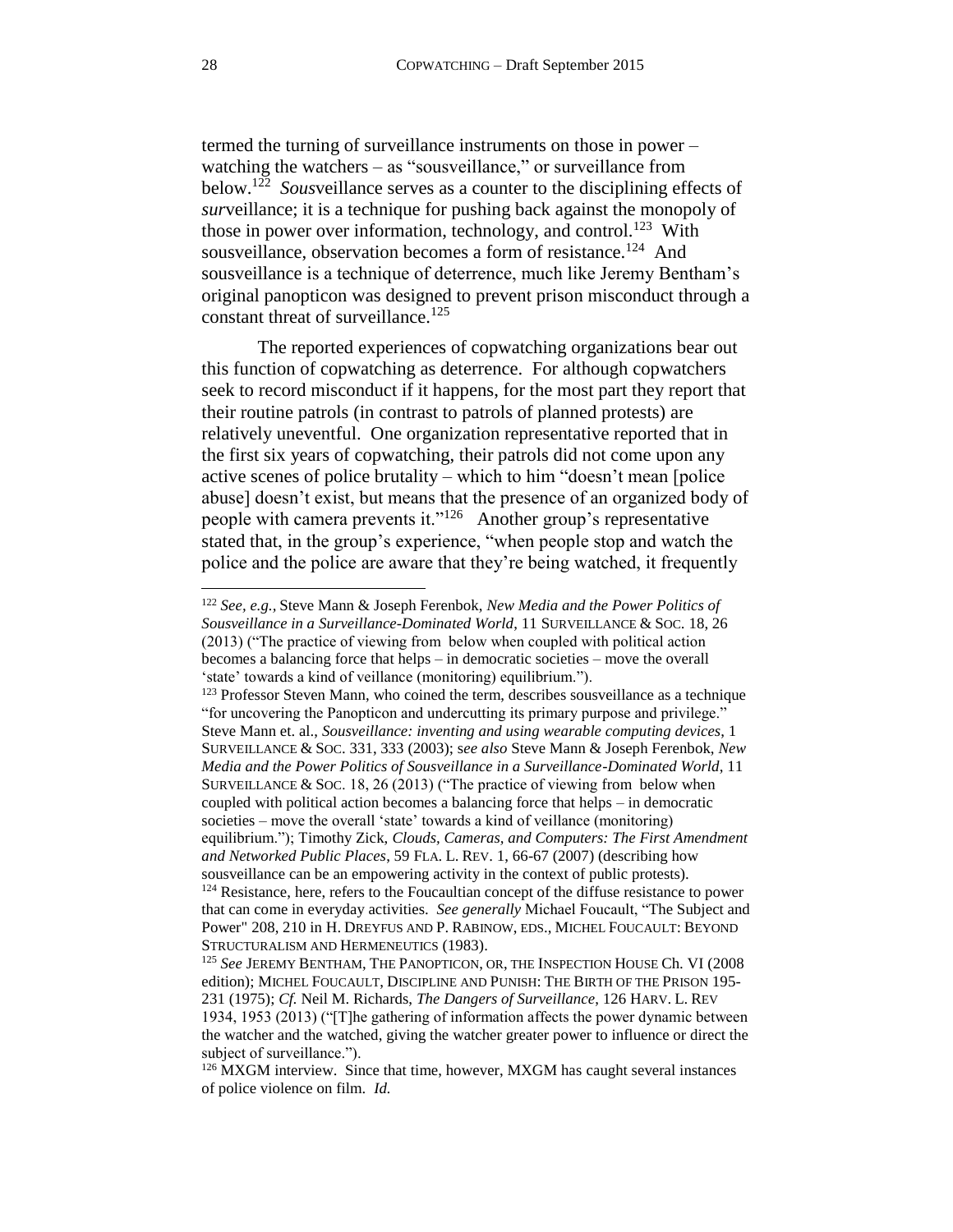has the impact of deescalating the situation or not allowing the situation to escalate. Even if we can deescalate, at minimum, we are witnessing and obtaining evidence of abuse." $127$  Although it may not be surprising in a self-reported study, every group with which I spoke reported that they believe that their practice of copwatching changes police behavior to some degree.

The deterrent effect of copwatching is surely an uneven one; unlike police-worn cameras or a 24-hour surveillance camera, copwatchers are not always present, nor is their footage always preserved. But copwatching does not operate at the expense of other forms of deterrence or enforcement, including those that use deliberative processes to bring the "voice" of community residents to the ears of police departments. Indeed, a number of copwatching organizations with which I spoke have been actively involved in community policing activities or meetings between police departments and community organizations related to federal litigation.<sup>128</sup> Copwatching thus serves as a complement to, and not a substitute for, already existing mechanisms of deterrence, including police-worn cameras and formal community meetings.

### <span id="page-28-2"></span><span id="page-28-0"></span>*C. Copwatching as data collection*

Copwatching also complements current efforts to improve the collection of evidence of potential misconduct and data about policing practices more broadly.<sup>129</sup> As data collectors and aggregators – both of individual instances of misconduct and of larger policing trends – copwatchers bump up against the traditional monopoly that police departments possess over the evidence of and narratives structuring their behavior on the street. $130$ 

<span id="page-28-1"></span><sup>&</sup>lt;sup>127</sup> Justice Committee interview.

<sup>128</sup> *See, e.g.,* Telephone interview with People's Justice (hereinafter People's Justice interview) (describing their involvement with the *Floyd* litigation and their hope to participate in the stakeholder meetings mandated by the NYPD settlement); Telephone interview with Portland Copwatch (describing their involvement with public hearings relating to the specifics of the police department's settlement with the Department of Justice); LA CAN interview (describing their attendance at community policing "beat meetings" and their advocacy for more of those meetings).

<sup>129</sup> For calls for better data collection about department-wide practices, *see, e.g.,*  Harmon, *supra* note [60](#page-14-1) at 29-30; Fan, *supra* note [110](#page-24-1) at 102-03; Luna, *supra* note **Error! Bookmark not defined.**[116](#page-25-1) at 1167-70.

<sup>130</sup> *See* SKOLNICK, *supra* note [18](#page-4-0) at 12; Kreimer, *supra* not[e 7](#page-2-0) at 344 & 357; Jim Dwyer, *When Official Truth Combines with Cheap Digital Technology*, N.Y. TIMES, July 30, 2008 (describing how videos of police behavior by spectators using mobile technology has "ended a monopoly on the history of public gatherings that was limited to the official narratives").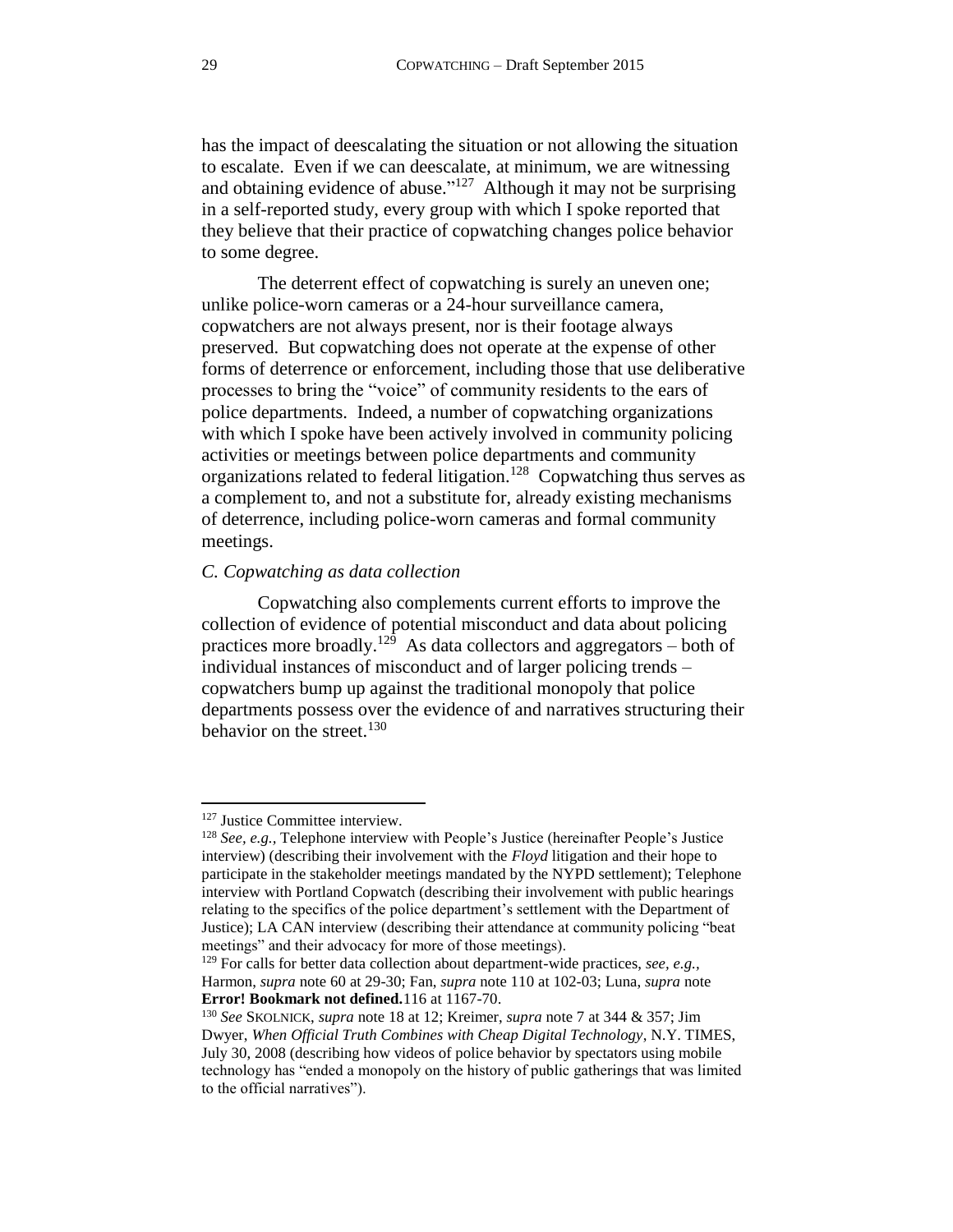<span id="page-29-1"></span>Police departments' control over official narratives of their behavior is well-entrenched.<sup>131</sup> To begin with, in the world of plea bargaining, victims of police misconduct claims rarely have the opportunity to air those claims in open court or even to receive copies of police videos or documentation.<sup>132</sup> When claims do reach open court, evidence of reasons for a stop or search comes almost exclusively from police officers themselves, which allows room for police to craft doctrine-friendly narratives,<sup>133</sup> fudge the truth,<sup>134</sup> and claim good faith.<sup>135</sup> When combined with the bias inherent in a judicial determination in the face of seized contraband,<sup>136</sup> the result is that defendants lose the vast majority of suppression hearings. $137$ 

<span id="page-29-3"></span><span id="page-29-2"></span><span id="page-29-0"></span>Copwatching changes this calculus in two senses – first, by documenting video evidence from the point of view of the lay bystander; and second, by collecting data controlled by the public rather than the

<sup>131</sup> *See generally* Carol Steiker, *Second Thoughts About First Principles*, 107 Harv. L. Rev. 820, 852 (1994) (hereinafter Steiker, *Second Thoughts*) (describing "the inevitable bias injected by hindsight in decision-making, the problems of police perjury, and the unreliability of police officers as the primary administrators of amorphous standards of 'reasonableness'").

<sup>132</sup> *Cf.* Steven Zeidman, *Policing the Police: The Role of the Courts and the Prosecution,* 32 FORDHAM URB. L.J. 315, 321 (2005) ("Once an officer makes an arrest, it is for all intents and purposes insulated from any meaningful challenge or review."). Moreover, after United States v. Armstrong, 517 U.S. 456 (1996), defendants are limited in their ability to collect information about policing or prosecutorial practices from discovery in criminal cases.

<sup>133</sup> *See* Ron Bacigal, *A Brave New World of Stop and Frisk*, 18 WASH. & LEE J. CIVIL RTS. & SOC. JUST. 83, 87-89 (2011) (describing how police can craft narratives so as to win suppression motions); David N. Dorfman, *Proving the Lie: Litigating Police Credibility* 26 AM. J. CRIM. L. 455, 472-3 (2013) (describing a "grey zone of morality" that police inhabit and judges accept when litigating Fourth Amendment claims); Reynolds & Steakley, *supra* not[e 12](#page-3-3) at 1204 (describing "testimonial advantage" of police officers).

<sup>134</sup> *See* Melanie D. Wilson, *An Exclusionary Rule for Police Lies*, 47 AM. CRIM. L. REV. 1, 5–12 (2010) (collecting studies documenting police perjury and "testilying" in suppression hearings).

<sup>135</sup> *See, e.g.,* Herring v. United States, 555 U.S. 135 (2009). For a description of the expanding scope of good faith exceptions in the last two decades, *see generally* TRACEY MACLIN, THE SUPREME COURT AND THE FOURTH AMENDMENT'S EXCLUSIONARY RULE 302-48 (2013).

<sup>136</sup> *See* Anthony Amsterdam, *The Supreme Court and the Rights of Suspects in Criminal Cases*, 45 N.Y.U. L. REV. 785, 778 (1970) (""Under the exclusionary rule, judicial attention is focused upon an evidentiary product of the practices rather than upon the practices themselves."); Bar-Gill & Friedman, *supra* not[e 34](#page-9-1) at 1623 ("[P]ost hoc bias has done more to undermine the utility of exclusion—and indeed the Fourth Amendment generally—than any other quality of the exclusionary rule."); Steiker, *Second Thoughts*, *supra* note [131](#page-29-1) at 853-5.

<sup>137</sup> *Cf.* Shima Baradaran, *Rebalancing the Fourth Amendment*, 102 GEO. L.J. 1 (2013) (documenting that since 1990, the Supreme Court sided with government interests in approximately eight out of ten criminal procedure cases.).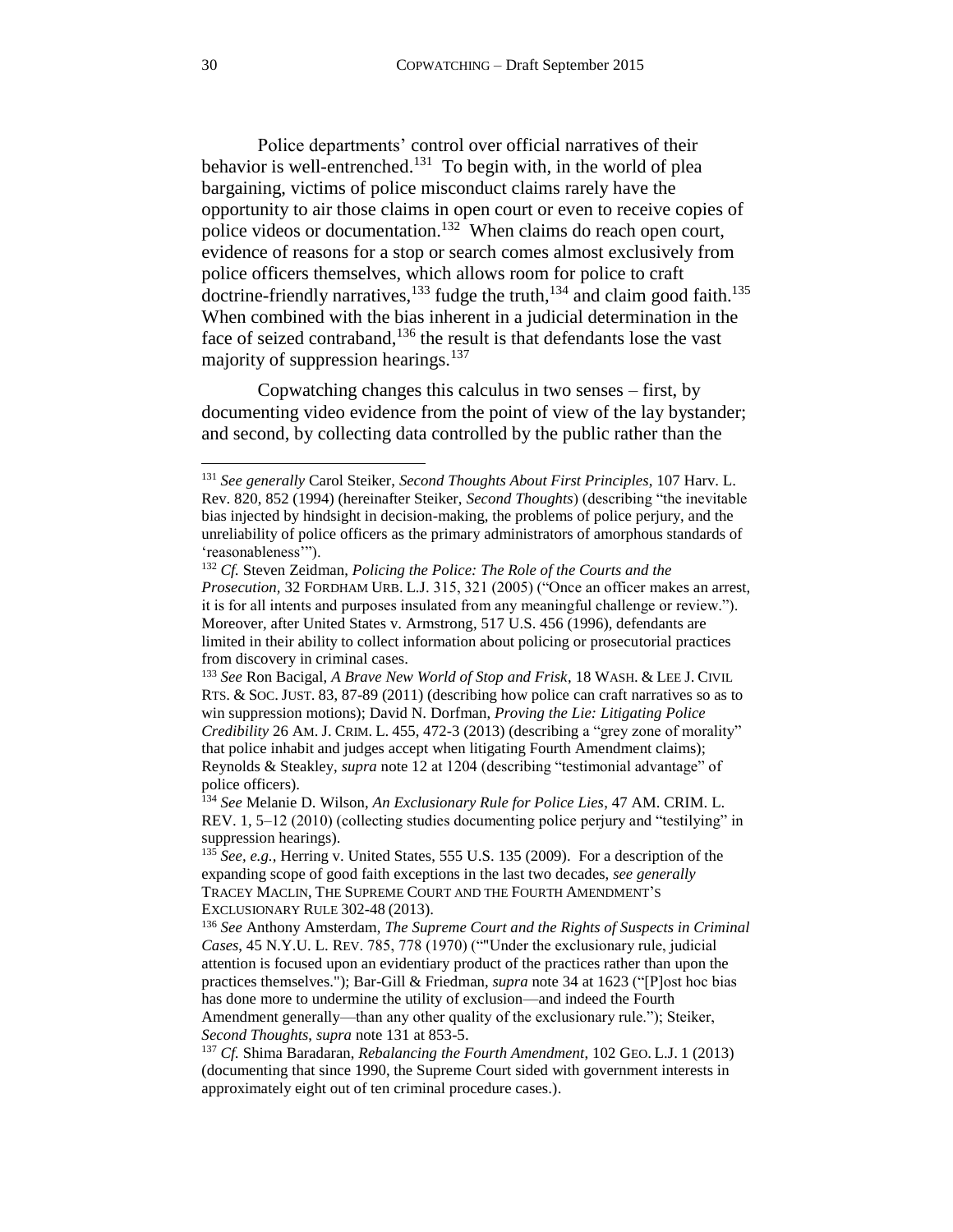<span id="page-30-1"></span>state. Whether on the internet or in the courtroom, having videos and testimony from the point of view of observers rather than the police takes away the traditional monopoly that police officers have to narrate and draw conclusions about the facts of day-to-day encounters. Literally, the point of view matters: people perceive videos differently based on the angle from which they are shot and who has done the shooting.<sup>138</sup> More than that, though, the context of videos recorded as part of a copwatching patrol may affect the interpretation of those videos. The fact that there are observers from the neighborhood – observers, moreover, who have seen fit to distribute the video – is a reminder to the viewer that the conduct at issue affects not only the person interacting directly with the police officer, but also their neighbors, friends, and others who interact with those same officers.<sup>139</sup> This point of view – of, for lack of a better word, the community – is one missing from the adjudication of individual cases and many popular accounts of criminal justice as well. Moreover, videos taken by organized copwatching groups are more likely to contain footage that shows an interaction from beginning to end, rather than only filming from a moment of conflict or violence, as a casual bystander might. $140$ 

<span id="page-30-0"></span>I do not mean to overstate the power of video.<sup>141</sup> Video is not objective, but rather depends on the context, point of view, and cultural experiences of its viewers.<sup>142</sup> Some copwatchers recognize this, adjusting by engaging in dialogue with officer during the taking of video so as to lock them into an explanation<sup>143</sup> or limiting their expectations of the reception of their videos;<sup>144</sup> while some, in contrast, believe that

<sup>138</sup> *See* Adam Benforado, *Frames of Injustice: the Bias We Overlook*, 85 IND. L. J. 1333, 1347-60 (2010) (discussing the social science of camera perspective bias and its impact on video evidence in court).

<sup>139</sup> *Cf.* Simonson, *supra* note [24](#page-6-1) at 2202-05 (describing this phenomenon in the context of the audience in the courtroom); TOCH, *supra* not[e 113](#page-25-0) at xvii-5 (describing how when spectators gather near police conduct it gives the police conduct public significance).

<sup>140</sup> *See* Stuart, *supra* note [93](#page-21-0) at 339 (describing importance of video capturing an interaction from start to finish).

<sup>141</sup> For more on this problem, see *infra* Part III(c).

<sup>142</sup> *See* Dan Kahan et. al., *"They Saw a Protest" Cognitive Illiberalism and the Speech-Conduct Distinction*, 64 STAN. L. REV. 851 (2012) (hereinafter "Kahan et. al., *Protest*"); Dan Kahan et. al., *Whose Eyes Are You Going to Believe?* Scott v. Harris *and the Perils of Cognitive Illiberalism*, 122 HARV. L. REV. 837, 879-81 (2009) (hereinafter Kahan et. al., *Whose Eyes?*) (discussing study showing that conclusions about the police conduct in *Scott v. Harris* video vary based on demographic characteristics); Stuart, *supra* note [93](#page-21-0) at 328-33 (discussing the "social construction of video evidence"). <sup>143</sup> *See, e.g.,* Stuart, *supra* note [93](#page-21-0) at 341-3 (describing LA CAN's Community Watch Commander's strategy of asking police officers questions about their training and knowledge while videotaping their interactions with skid row residents). <sup>144</sup> *See, e.g.,* LA CAN interview; People's Justice interview; MXGM interview.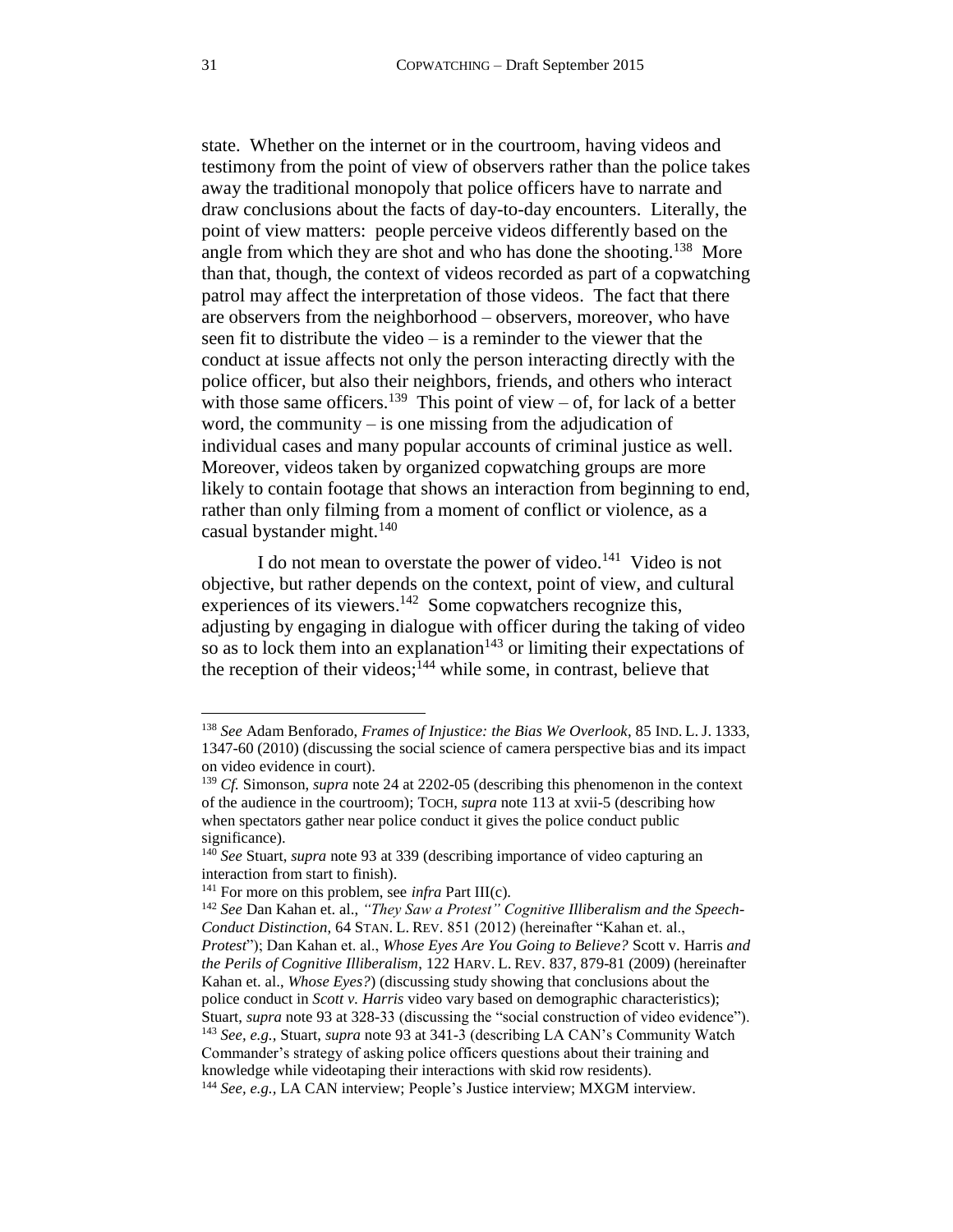"video doesn't lie."<sup>145</sup> But the point remains that videos recorded by members of the public, and especially organized copwatchers, are different in kind than those from surveillance cameras or police-worn cameras.

Similarly, the fact that copwatching organizations usually retain control over their videos is important not just for its deterrent effect, described above,  $146$  but also because the videos are in possession of populations that have historically lacked access to data about policing practices.<sup>147</sup> Part of the power of copwatching as sousveillance is this control over the video evidence<sup>148</sup> – the power to edit or delete videos, post them to larger databases, and provide context or commentary to them. This control over videos and information gives copwatching organizations the ability to share their experiences with more privileged populations who may not experience the same day-to-day interactions with the police – to "document [police practices] so that we  $c[an]$ convince others that this [i]s actually happening."<sup>149</sup> An official police effort to frame an event or a policy may quickly be disputed by counternarratives from copwatching groups that are ready and waiting. In New York City, for instance, copwatching groups were an integral part of a Twitter campaign to respond to an NYPD request for photos of citizens with police officers; already in possession of countless photos and videos, they flooded Twitter with pictures of police abuse under the "#mynypd" hashtag, making front page news.<sup>150</sup> For example, one photo retweeted more than a thousand times in 24 hours showed a picture of a police officer wielding a baton over the body of an unarmed man, with captioned in part, "#mynypd engages with its community members".<sup>151</sup> Through social media, then, copwatching organizations have the power

<sup>145</sup> Virginia Copblock interview.

<sup>146</sup> *See supra* notes [110](#page-24-1)[-128](#page-28-2) and accompanying text.

<sup>147</sup> *See* Gerald P. Lopez, *Shaping Community Problem Solving Around Community Knowledge*, 79 N.Y.U. L. REV. 59, 60 (2004) (describing problem of lack of data and knowledge within low-income communities).

<sup>148</sup> *See* Mann, *supra* note [123](#page-27-0) (describing control over captured footage as a key component of sousveillance).

<sup>&</sup>lt;sup>149</sup> Berkeley Copwatch Handbook at 3 (describing founding of Berkeley Copwatching in 1990 in response to order maintenance policing initiative) (on file with author). <sup>150</sup> See Lauren Burke, NYPD Hashtag Blows Up into Embarrassing Social Media Fiasco, (Apr. 2014) http://politic365.com/2014/04/22/mynypd-nypd-hashtag-blows-upinto-embarrassing-social-media-fiasco/ ("The folks at @copwatch had a particularly energetic time using the #MyNYPD hashtag."); Thomas Tracy et. al., *#myNYPD Twitter campaign backfires, promotes photos of police brutality instead of positive encounters with public*, N.Y. DAILY NEWS (Apr. 23, 2014),

http://www.nydailynews.com/new-york/nypd-twitter-campaign-mynypd-backfiresarticle-1.1765159#ixzz32BDZiVKT (describing the barrage of police brutality photos under the #mynypd hashtag).

<sup>151</sup> https://twitter.com/OccupyWallStNYC/status/458684716447973376.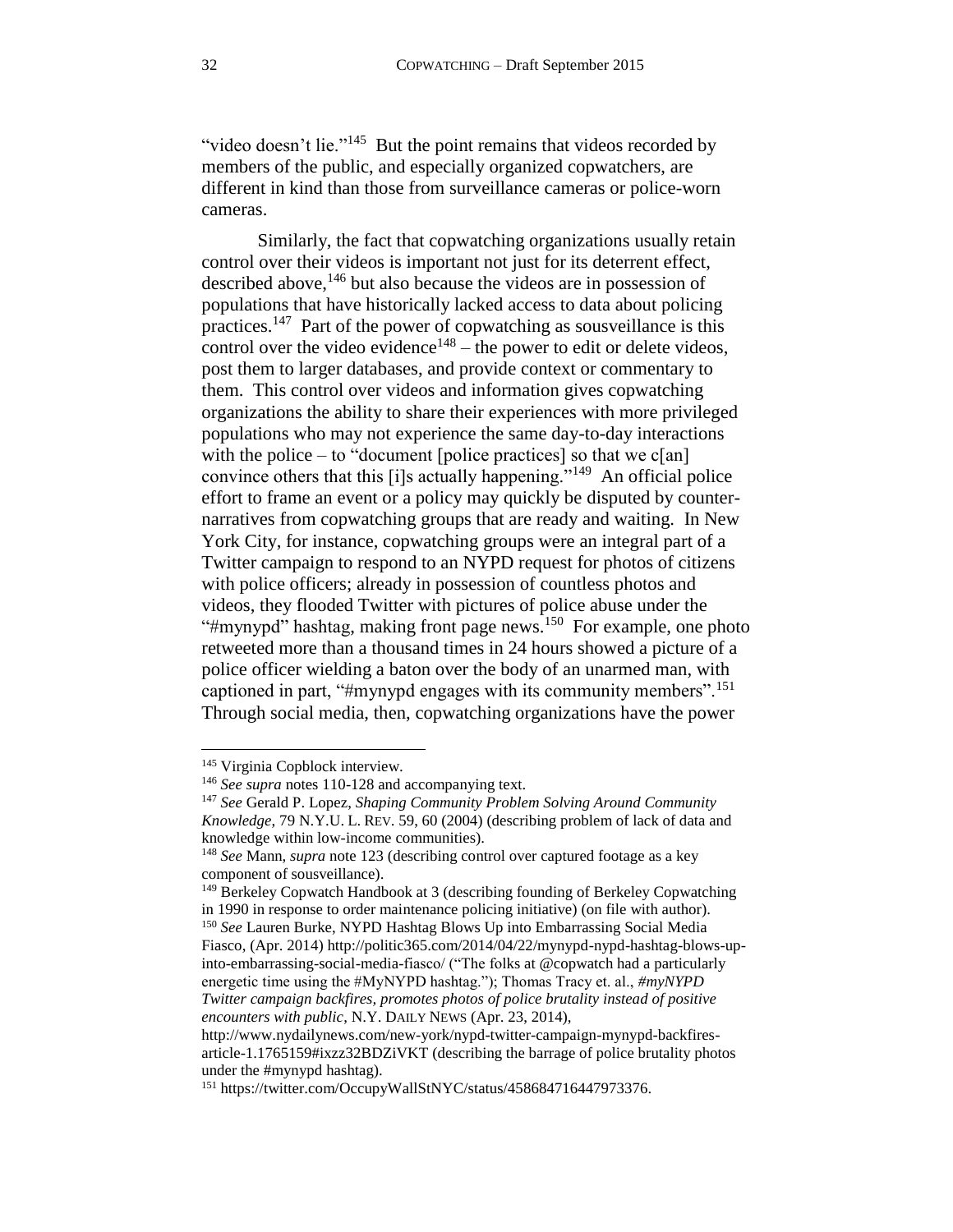to convert individual police encounters into public events. Moreover, when copwatchers are part of larger protests in response to police violence, such as those in Ferguson and Baltimore in, they are able to provide real-time updates via social media that often contradict official reports in the popular media.<sup>152</sup>

Copwatching organizations also engage in larger data collection practices that do not involve video. For example, one organization is collecting data on individuals who have been brought into custody for offenses for which they could also be given a non-custodial ticket –  $a$ practice that may not look out of the ordinary on video, but when captured in the aggregate can say a lot about the exercise of police discretion in particular neighborhoods.<sup>153</sup> Another organization engages in "People's Investigations" in response to incidents of police brutality, whether or not there is video; they interview witnesses, submit Freedom of Information Act requests, and write up public reports on their findings.<sup>154</sup> As with videos, these larger data collection practices are no substitute for internal, comprehensive collection efforts already in practice and sometimes distributed to the public,<sup>155</sup> although the information collected by copwatching organizations could certainly be useful to police supervisors and administrators as a form of public feedback.<sup>156</sup> But these information-collecting practices are an important function of copwatching organizations as data collectors on behalf of the public.

# <span id="page-32-0"></span>*D. Copwatching as constitutional engagement*

Copwatching is also a way for local populations to express – to each other, to their neighbors, to the police, and to the larger public – their communal stake in the *constitutional* regulation of the police. In particular, copwatching bumps up against the control that courts and police officers have to determine what is "reasonable" or "suspicious" with regard to the Fourth Amendment. A flip side of this constitutional

<sup>152</sup> *See* Day, *supra* note [9](#page-3-4) (describing how in Ferguson and Baltimore "activists [took] to Twitter to highlight the contradictions between police reports and eyewitness accounts).

<sup>153</sup> *See* People's Justice Newsletter, May 20, 2014 (on file with author).

<sup>154</sup> *See, e.g.,* Berkeley Copwatch, People's Investigation: In-custody Death of Kayla Moore (October 2013), available at

http://www.berkeleycopwatch.org/resources/Peoples\_Investigation\_Kayla\_Moore\_201 3.pdf.

<sup>155</sup> *Cf.* Gerald P. Lopez, *How Mainstream Reformers Design Ambitious Reentry Programs Doomed to Fail and Destined to Reinforce Targeted Mass Incarceration and Social Control*, 11 HASTINGS RACE & POVERTY L. J. 1 (2014) (critiquing the "rule of experts" in seeking evidence-based strategies for reentry).

<sup>156</sup> *Cf.* Lior Jacob Strahilevitz, "*How's My Driving" For Everyone (and Everything),* 81 N.Y.U. L REV. 1699, 1764 (2006) (proposing "How's My Policing" program that aggregates citizen feedback on police officers).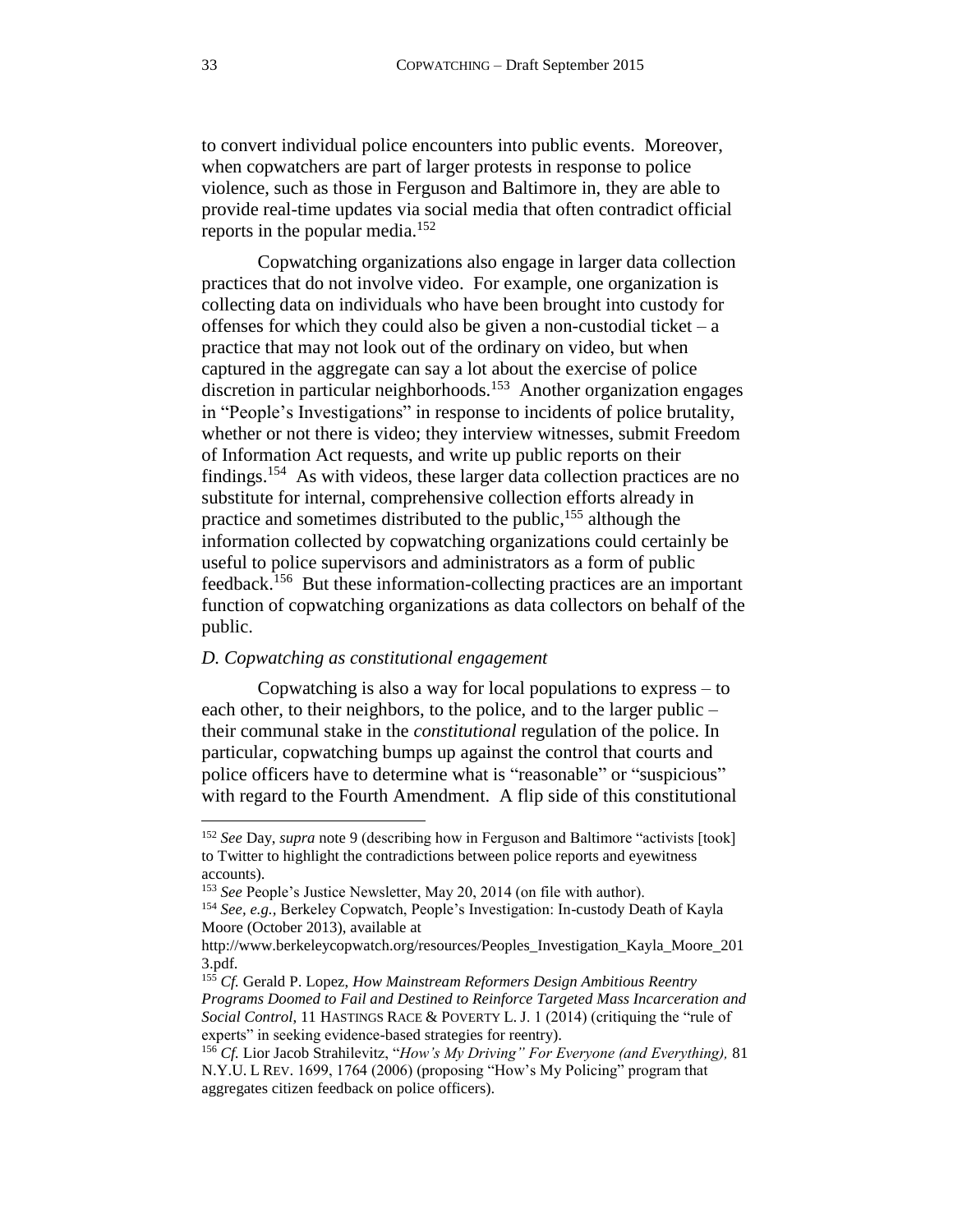engagement is that copwatching reveals the limits of the Fourth Amendment: through their presence, copwatchers require that police officers pay attention to seemingly extraconstitutional concerns such as dignity and fairness. This pressure, in turn, lends popular legitimacy to efforts to expand the possibilities of what the Fourth Amendment can do.

<span id="page-33-1"></span><span id="page-33-0"></span>Two aspects of Fourth Amendment reasonableness stand out in the context of copwatching, both of which require a determination of "reasonableness" based on the realities of human experience and behavior,  $157$  but in practice do not account for the day-to-day experiences of disempowered populations.<sup>158</sup> The first is the "reasonable suspicion" that an officer must possess to conduct a *Terry* stop, or a "stop and frisk".<sup>159</sup> Reasonable suspicion is satisfied when a reasonable *officer*, based on "experience and specialized training", can articulate sensible – sensible to her and to a court – reasons for the stop.<sup>160</sup> This means that, for example, in determining whether a police officer has reasonable suspicion to stop someone who runs away from the police, it does not matter whether the person running away reasonably fears police brutality because of years of harassment and arrests of people who look like them in their neighborhood.<sup>161</sup> Nor can a court consider any harm to

<sup>159</sup> Terry v. Ohio, 392 U.S. 1 (1968).

<span id="page-33-2"></span><sup>157</sup> *See, e.g.,* Illinois v. Wardlow, 528 U.S. 119, 124–25 (2000) ("In reviewing the propriety of an officer's conduct, . . . the determination of reasonable suspicion must be based on commonsense judgments and inferences about human behavior."). <sup>158</sup> See Janice Nadler, "Consent, Dignity, and the Failure of Scattershot Policing," in PARRY & RICHARDSON, EDS., THE CONSTITUTION AND THE FUTURE OF CRIMINAL JUSTICE 93, 99 (2013) ("[T]he Court tends to take the perspective of law enforcement, and so the rules of engagement created by the Court are sometimes based on highly questionable assumptions about what citizens in these situations believe and understand."); Bowers & Robinson, *supra* not[e 40](#page-10-1) at 223 (describing how when the Court determines "reasonableness" in the context of criminal procedure, "the Court doesn't ask whether the Court's own perceptions gel with what people actually find fair or just."); Christopher Slobogin & Joseph E. Schumacher, *Reasonable Expectations of Privacy and Autonomy in Fourth Amendment Cases*, 42 DUKE L.J. 727, 730-31 (1993) (describing results of study indicating that society's views of reasonable expectation of privacy differ from that of the Supreme Court). For discussions of how this plays out in the context of race, *see* Paul Butler, *The White Fourth Amendment,* 43 TEX. TECH L. REV. 245, 247-53 (2010); Devon W. Carbado, *supra* note [40](#page-10-1) at 970-78; David A. Harris, *Factors for Reasonable Suspicion: When Black and Poor Means Stopped and Frisked*, 69 IND. L.J. 659, 660-75 (1994); L. Song Richardson, *Cognitive Bias, Police Character, and the Fourth Amendment*, 44 ARIZ. ST. L.J. 267, 268-73 (2012); Thompson, *supra* note [25](#page-7-2) at 998-99.

<sup>160</sup> *Terry*, 392 U.S. at 9-10; United States v. Arvizu, 534 U.S. 266, 273 (2002).

<sup>161</sup> *See* Illinois v. Wardlow, 528 U.S. 119, 132 (2000) (Stevens, *J*., dissenting) (describing innocent reasons that people, "particularly minorities and those residing in high crime areas," might be afraid of contact with the police). *See also* Bacigal, *supra*  note [133](#page-29-3) at 92 (2011) ("The price for a colorblind Fourth Amendment is that the Court ignores real people and determines constitutional rights according to the perceptions of hypothetical persons, reasonably prudent or otherwise."); Butler, *supra* note [158](#page-33-1) at 250-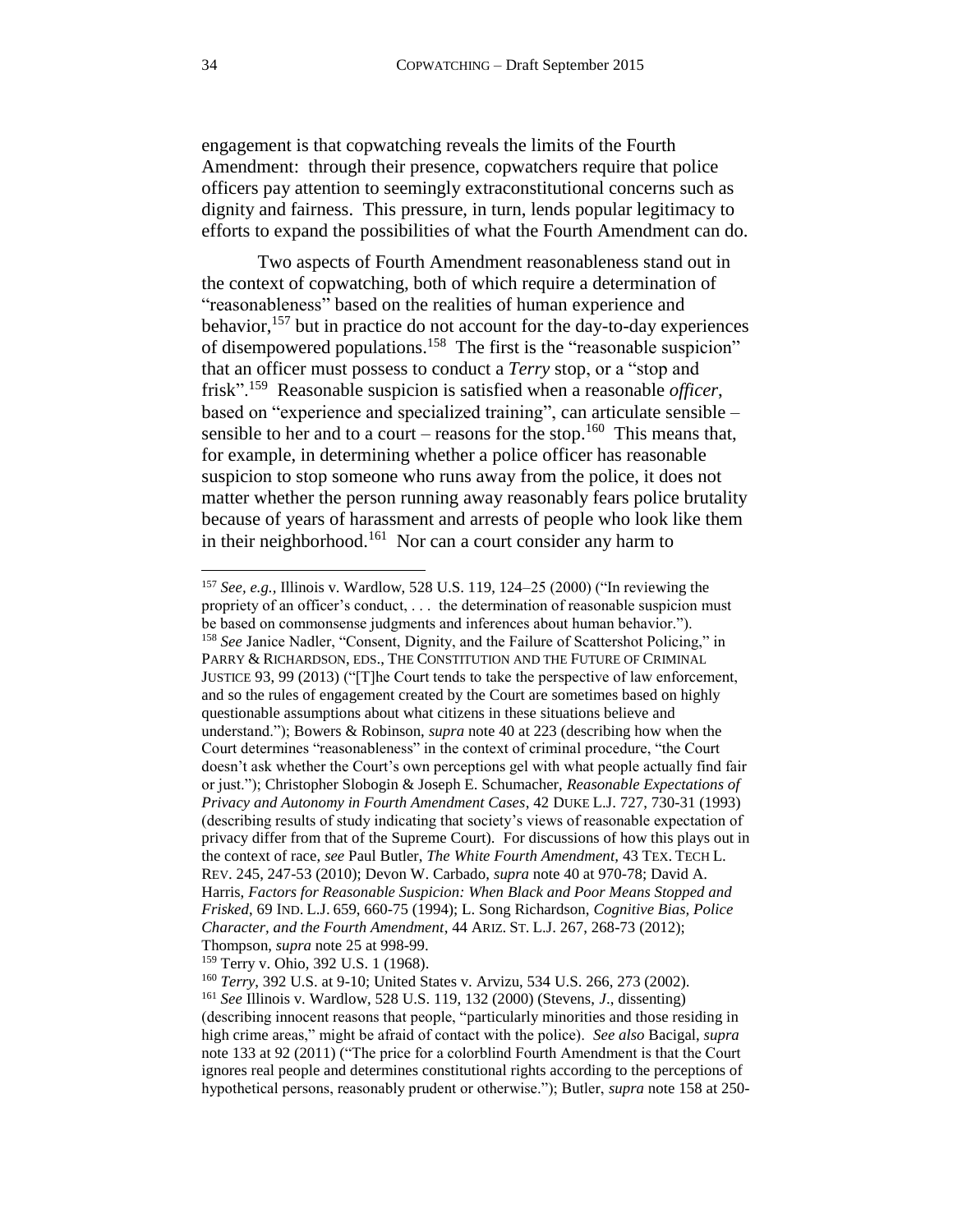neighborhoods or communities when deciding the reasonableness of an officer's conduct.<sup>162</sup> Instead, courts and officers are the sole judges of whether an officer's suspicion was reasonable.

A similar dynamic plays out in the definition a seizure in the context of street encounters. According to the Court, a seizure occurs "whenever a police officer accosts an individual and restrains his freedom to walk away,"<sup>163</sup> or when "a reasonable person would have believed that he was not free to leave."<sup>164</sup> This test "presupposes an innocent person."<sup>165</sup> These two standards of reasonableness interact: in *Wardlow*, for instance, the Court held that if a person runs away from the police, that fact can contribute to an officer's "reasonable suspicion."<sup>166</sup> A court's determination of reasonableness, though, may not map onto the views of society, <sup>167</sup> much less minorities residing in high crime areas who may interact with police officers more frequently.<sup>168</sup>

<span id="page-34-0"></span>Copwatchers bring the expertise of the people to bear on determinations of what constitutes reasonable conduct – both in the moment and after the fact. They do this in a number of ways: by educating themselves and bringing what they learn to other avenues of reform; by speaking with officers on the street; by their presence in court; and by their contributions to the public sphere. When copwatching groups watch or criticize police behavior, this criticism comes not from a lone criminal suspect who is simultaneously trying to avoid prosecution, but from residents and citizens who have an interest in reducing crime in their neighborhoods. They are "innocent" people,

<sup>52 (</sup>discussing the problem of colorblindness in *Wardlow*); Tracey Maclin, *The Decline of the Right of Locomotion: The Fourth Amendment on the Streets*, 75 CORNELL L. REV. 1258, 1328 (1990).

<sup>162</sup> *See* Baradaran, *supra* note [137](#page-29-2) at 20-30; *cf.* Harmon, *supra* note [37](#page-9-2) at 778 ("Every arrest harms an individual, and perhaps a community, no matter how lawful.") <sup>163</sup> *Terry*, 392 U.S. at 16.

<sup>164</sup> United States v. Mendenhall, 446 U.S. 544, 554 (1980*); see also* Florida v. Bostick, 501 U.S. 429, 434 (1991) (holding that a seizure does not occur when "a reasonable person would have felt free to decline the officers' requests or otherwise terminate the encounter").

<sup>165</sup> *Bostick*, 501 U.S. at 435.

<sup>166</sup> Illinois v. Wardlow, 528 U.S. 119, 133 (2000).

<sup>167</sup> *See* Bowers & Robinson, *supra* note [40](#page-10-1) at 223; Luna, *Katz Jury*, *supra* not[e 68](#page-16-0) at 846 (questioning whether judges should determine society's reasonable expectations of privacy ); Slobogin & Schumacher, *supra* note [158](#page-33-1) at 730-31 (finding that society's views of reasonable expectation of privacy differ from that of the Supreme Court). <sup>168</sup> *See* Illinois v. Wardlow, 528 U.S. 119, 132 (2000) (Stevens, *J*., dissenting)

<sup>(</sup>criticizing the Court majority for overlooking innocent reasons that people, "particularly minorities and those residing in high crime areas", might be afraid of contact with the police).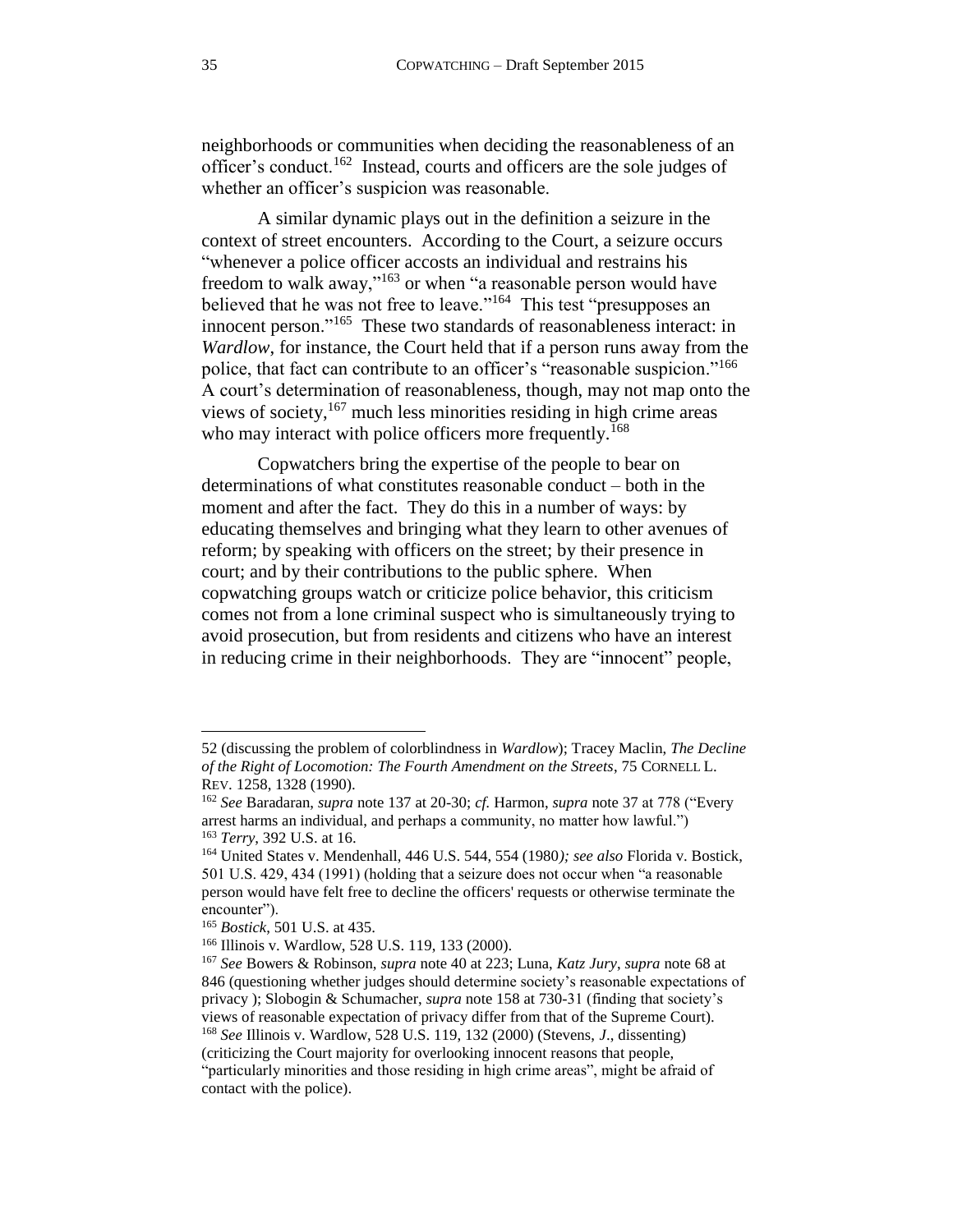but not the "innocent" people who usually make official determinations of what is reasonable.<sup>169</sup>

<span id="page-35-0"></span>The constitutional engagement of copwatchers begins on the street or in the road. Members of copwatch groups who take out their cameras in public consciously inject their own view of what is "reasonable" into a police officer's calculus of whether she is acting within the bounds of the Fourth Amendment. Copwatchers come to these interactions with a thorough knowledge of the rights of individuals with respect to the police.<sup>170</sup> Rather than challenging an officer's reasonable suspicion to stop someone up front, they advocate practices like asking "am I free to go?" and saying calmly "I do not consent to this search." When they are copwatching, they ask these questions on behalf of others – saying, for example, "officer, is this man free to go?" This tactic is not just about ensuring that people know their rights. When copwatchers ask the question "Am I free to go?" or "Is he free to go?" and they do so while wearing uniforms and presenting themselves as a neighborhood group, they remind the officer both of the constitutional rule itself and of the reality that a person who lives in their neighborhood may *not* feel free to go even in a situation where courts *tend to hold* that they are free to go. $^{171}$ 

<span id="page-35-1"></span>This constitutional engagement continues beyond an individual encounter, making its way both into courtrooms and into the public sphere. A majority of copwatching organizations engage in courtwatching: if an incident they film ends up in court, they attend the court proceeding in a group and as a visible presence, wearing their tshirts, badges, or other indicia of group identity. Like copwatching, the purpose of courtwatching is both to support someone and to remind the

l

<sup>169</sup> *Bostick*, 501 U.S. at 435. By describing individuals engaged in copwatching as innocent I mean that they are not the individuals under suspicion by police officers, but rather the ones observing police conduct. Indeed, all copwatchers may not be "innocent" in the way that the Court meant in *Bostick*; instead, copwatchers call into question the traditional contrast in the Court's jurisprudence between law-abiding or "innocent" citizens and "criminals" or individuals under suspicion by police officers. <sup>170</sup> Every copwatch organization with which I spoke conducts "Know Your Rights" trainings both with their members and in their communities. *See also* MXGM Cop Watch Program Manual at 4 (on file with author) (describing importance of legal education). Copwatching trainings involve in-depth "Know Your Rights" education with respect to the First and Fourth Amendment. These trainings take place not only with official copwatchers, but also in the community. People's Justice, for instance, conducts Know Your Rights trainings throughout the city, in schools and with community organizations. *See* People's Justice interview.

<sup>171</sup> *See* David K. Kessler, *Free to Leave – An Empirical Look at the Fourth Amendment's Seizure Standard*, 99 J. CRIM. L. & CRIMINOLOGY 51, 52-9 (2009) (presenting interview results showing that most people would not feel "free to leave" a police encounter in situations in which the Court has held that they would).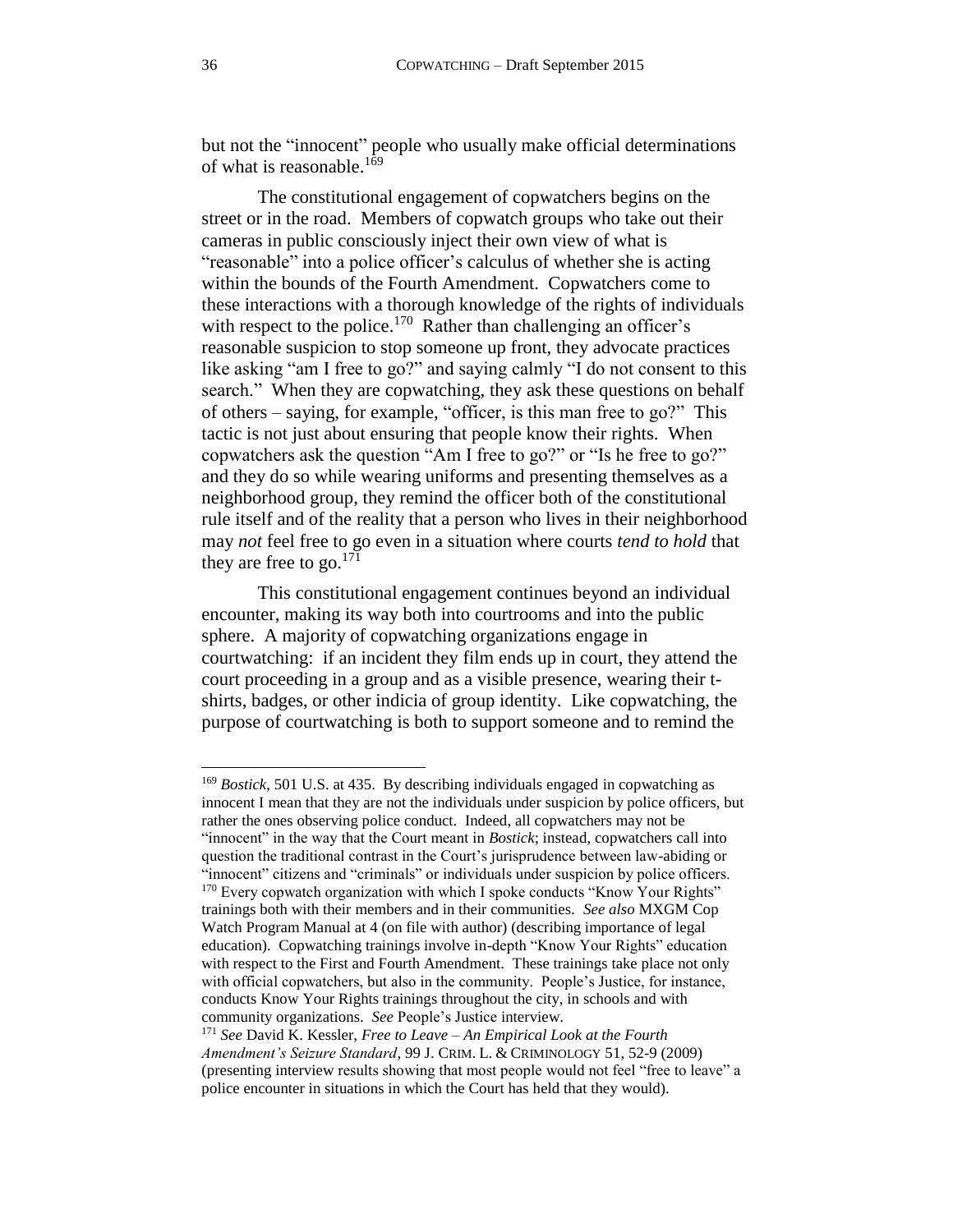other players in the courtroom – prosecutors, defense attorneys, and judges – that the individual case on the record affects not just the defendant, but also other people who live in that defendant's neighborhood or experience similar interactions with the police.<sup>172</sup> If a judge is deciding an issue of constitutional importance, that judge might be reminded that one case impacts larger cases; that the judge's point of view is not necessarily that of all "reasonable" people who live in her jurisdiction.<sup>173</sup>

Copwatching groups also participate in class action litigation that targets specific department-wide practices. To take a recent example, one dynamic overlooked in analyses of the 2013 decision holding New York City's stop-and-frisk practices unconstitutional is that the trial in that case was accompanied by intense organizing efforts, including by copwatching groups. Every day the courtroom was packed with members of a different community group, each of which held a press conference outside of the courthouse during the lunch break.<sup>174</sup> A named plaintiff was an active member of an organization that runs copwatch patrols.<sup>175</sup> Although it is impossible to draw direct inferences from this grassroots pressure to the court's eventual finding that NYPD's practices were unconstitutional under the Fourth and Fourteenth Amendments – especially in a case like *Floyd* that relied so heavily on extensive data collection and expert testimony – it is worth noting that the unprecedented opinion cited not only traditional Fourth Amendment doctrine, but also concepts of dignity and race that are rarely seen in such litigation.<sup>176</sup>

<sup>172</sup> *See* JUDITH RESNIK AND DENNIS CURTIS, REPRESENTING JUSTICE 300-10 (2011) (describing ability of public attendance in criminal court to convert private adjudication into public phenomena); Simonson, *supra* note [24](#page-6-1) at 2231-32 (describing the use of courtwatching by social movements to remind judges and prosecutors that their policies affect entire communities).

<sup>173</sup> Courts articulate this possibility in the context of the right to a public trial. *See, e.g.,*  United States v. Rivera, 682 F.3d 1223, 1230 (9th Cir. 2012) ("The presence of the public at sentencing reminds the participants, especially the judge, that the consequences of their actions extend to the broader community.").

<sup>174</sup> *See, e.g.,* Flyer from MXGM, People's Justice, and the Justice Committee advertising a day of packing the court and a press conference outside the courthouse on April 2, 2014 (on file with author).

<sup>175</sup> *See* Floyd v. City of New York, No. 08 Civ.1034 (S.D.N.Y. 2012), Declaration of Lalit Clarkson (describing himself as a member of MXGM). *See also* Justice Committee interview ("[Our organization] was a big part of the precursor to the Floyd lawsuit.")

<sup>&</sup>lt;sup>176</sup> See Floyd (remedial opinion at 14) ("[I]t is 'clear and plain' that the public interest in liberty and dignity under the Fourth Amendment, and the public interest in equality under the Fourteenth Amendment, trumps whatever modicum of added safety might theoretically be gained by the NYPD making unconstitutional stops and frisks."); c*f.*  Bowers, *supra* note [39](#page-10-0) (critiquing irrelevance of dignity to current Fourth Amendment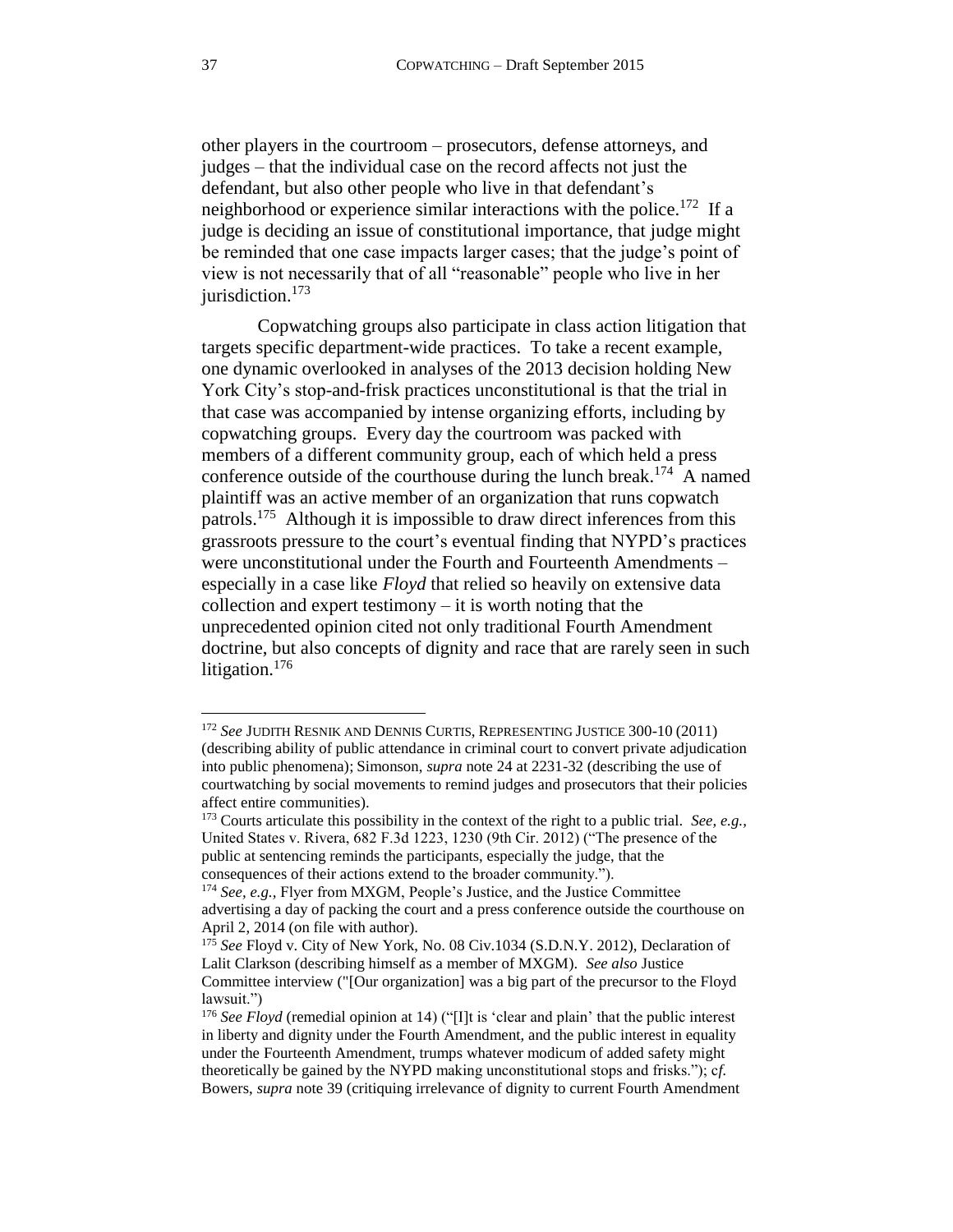These debates over the contours of the Fourth Amendment take place in the public sphere. Popular narratives of criminal justice matter – not just to public debate and politics, but also to formal legal narratives and judicial decisions.<sup>177</sup> After conversations with police officers about constitutional rights, copwatching groups post those videos and comment on those conversations.<sup>178</sup> In addition to contributing to social and popular media, organized copwatching groups participate in lawsuits and lobbying, each of which invoke constitutional rights and use videos to substantiate claims with respect to those rights. Moreover, organized copwatchers have increasingly serve as observers and documenters of public protests in response to police violence throughout the nation.<sup>179</sup> The larger public, in turn, looks to videos from copwatchers when the legality or fairness of police conduct becomes a matter of public  $debate.<sup>180</sup>$ 

Through each of these practices, copwatching organizations can help change constitutional meaning.<sup>181</sup> Scholars of legal change have recognized the power of social movements to shift legal meaning.<sup>182</sup> Professor Jack Balkin, for instance, has studied how social movements can "reshape constitutional common sense, moving the boundaries of what is plausible and implausible in the world of constitutional

<sup>182</sup> *See, e.g.,* McMann, *supra* note [70](#page-16-1) at 81; Jack M. Balkin & Reva B. Siegel, *Principles, Practices, and Social Movements*, 154 U. PA. L. REV. 927, 946 (2006);

jurisprudence); Nadler, *supra* note [16](#page-4-2) (same). *Floyd* was also an equal protection case, which perhaps explains the focus on race – but the point, here, is that the district court discusses race in the context of the Fourth Amendment as well.

<sup>177</sup> *See generally* DAVID GARLAND, THE CULTURE OF CONTROL 167-93, 168 (2001) (describing the "political values, cultural sensibilities, and criminological conceptions" in modern crime control); JONATHAN SIMON, GOVERNING THROUGH CRIME 4 (2007) (discussing importance of "the flow of information, discourse, and debate" to how the state approaches issues of criminal justice); Allegra M. McLeod, *The U.S. Criminal-Immigration Convergence and Its Possible Undoing,* 49 AM. CRIM. L. REV. 123-130 (2012) (discussing the relationship between public conceptions of the convergence of immigration and criminal law to official conceptions of those laws).

<sup>178</sup> *See, e.g.,* Tony, "Falmouth, Maine Traffic Stop" Copblock.org (February 21, 2014), http://www.copblock.org/47056/flamouth-maine-traffic-stop/ (discussing a video of a conversation with an officer about the Fourth and Sixth Amendments that the writer believes led the officer to decide not to issue a ticket).

<sup>179</sup> *See, e.g.,* Andrea Platten, *Berkeley Copwatch's 'Know Your Rights' event teaches police-observation tactics*, THE DAILY CALIFORNIAN (Jul. 8, 2015),

http://www.dailycal.org/2015/07/08/berkeley-copwatchs-know-your-rights-eventteaches-police-observation-tactics/ (discussing Berkeley Copwatch training that "specifically discussed how to approach an event such as the December Black Lives Matter protests").

<sup>180</sup> *See* TOCH, *supra* not[e 113](#page-25-0) at 91-145 (documenting effect of social media recordings of police on recent police reforms in Seattle).

<sup>181</sup> *See* Robert M. Cover, *Nomos and Narrative*, 97 HARV. L. REV. 4, 6-11 (1983) (describing how legal meaning can be generated by the people and not just by courts).

Guinier & Torres, *supra* note [16](#page-4-2) at 2757-64.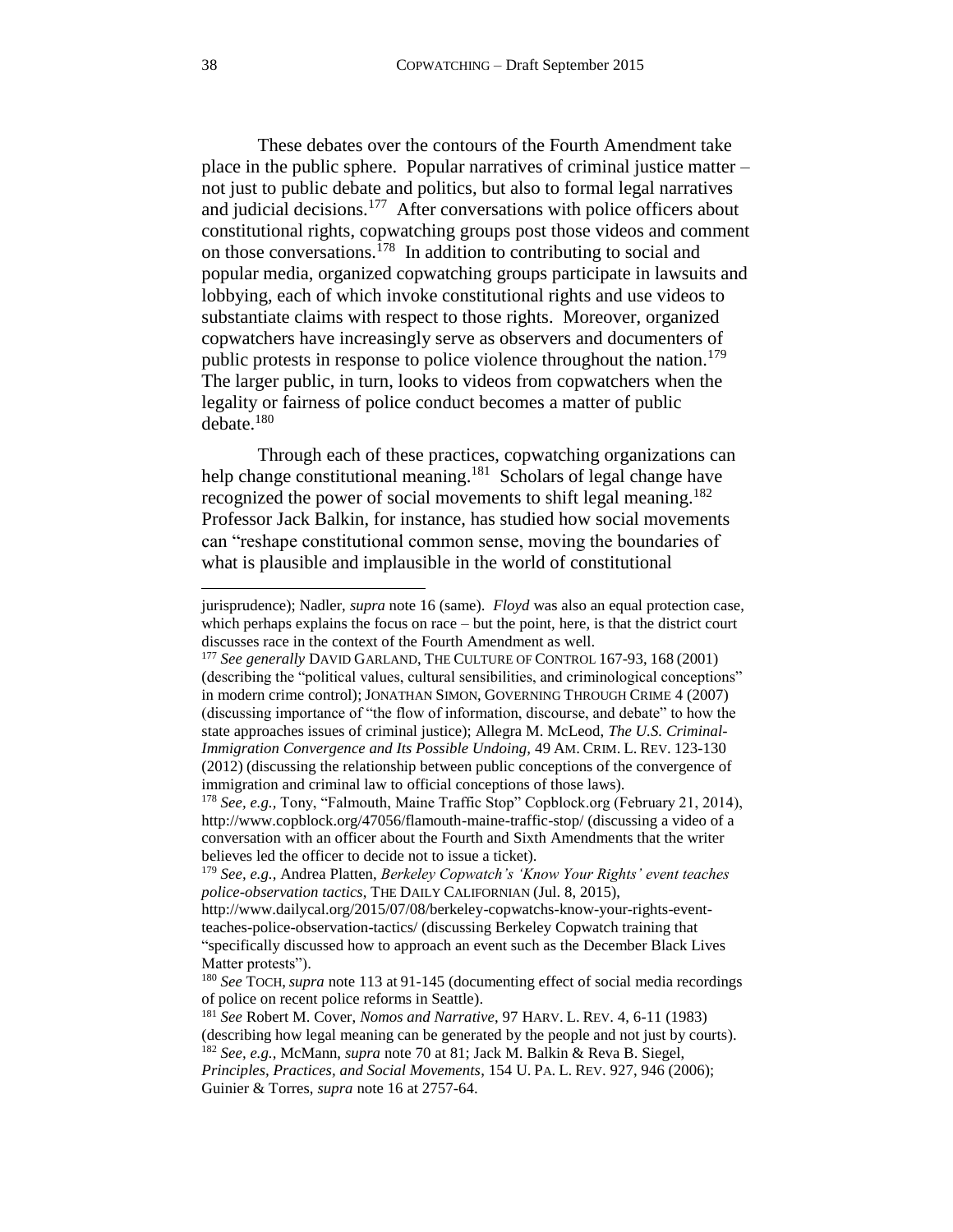interpretation, what is a thinkable legal argument and what is constitutionally 'off the wall."<sup>183</sup> More recently, Professors Lani Guinier and Gerald Torres have introduced the concept of demosprudence – the law of social movements – through which "the language of law is stretched to accommodate the language of the people".<sup>184</sup> There is a performative aspect to organized copwatching that lends power to the ability of copwatching groups to participate in broader debates over the legal meaning of the Fourth Amendment. Even though copwatching groups are engaged in observation, their act of observation is recorded, discussed, and remembered – the performance of copwatching extends beyond the act itself, <sup>185</sup> and the "language of the people" makes its way into the public sphere. While it may currently be "off the wall" to think about race and dignity when determining whether an officer had reasonable suspicion to stop someone, the engagement of copwatchers with these concepts moves them closer to "the wall" of what is possible.

By engaging with the legal meaning of the Fourth Amendment, then, copwatching has the potential to expand the reach of the Fourth Amendment itself. As Courts currently interpret the Fourth Amendment, it does not extend to questions that govern many police practices and policies: for example, whether police should be arresting people for lowlevel crimes, whether they should be targeting particular neighborhoods, whether they should consider the racial or ethnic make-up of those neighborhoods, or whether they should take everyone they arrest into custody pending arraignment.<sup>186</sup> Nor does the Fourth Amendment require that police officers be polite, explain their behavior, or conform to other notions of procedural justice – behavior that people interacting with the police care about as much as, if not more than, the

<span id="page-38-0"></span><sup>183</sup> Balkin, *supra* note [70](#page-16-1) at 28. *See also* Martha Minow, *Law and Social Change*, 62 UMKC L. REV. 171, 176 (1993) ("Law . . . is not merely the formal official rules adopted by legislatures, courts and executives nor solely the procedures of those institutions. Law is also the practices of governance and resistance people develop behind and beyond the public institutions. Those practices may alter formal, public law; they also alter the meaning and shape of law and provide a potentially rich context for social change.").

<sup>184</sup> Guinier & Torres, *supra* note [16](#page-4-2) at 2757.

<sup>185</sup> *See* Jeremy Perelman & Lucie E. White, "Stones of Hope", in STONES OF HOPE: HOW AFRICAN ACTIVISTS RECLAIM HUMAN RIGHTS TO CHALLENGE GLOBAL POVERTY 149, 154 (2011) ("[P]erformances can sometimes disrupt or reverse entrenched power hierarchies", especially when "moments of power reversal get *remembered* and *retold* in ways that sustain their politicizing effect over time.").

<sup>186</sup> *See, e.g.,* Whren v. United States, 517 U.S. 806. 809 (1996); Atwater v. City of Lago Vista, 532 U.S. 318, 354 (2001); *see also* Bowers, *supra* note [39](#page-10-0) at 992-95; Harmon, *supra* not[e 37](#page-9-2) at 768-81; Sekhon, *supra* note [39](#page-10-0) at 1179-81.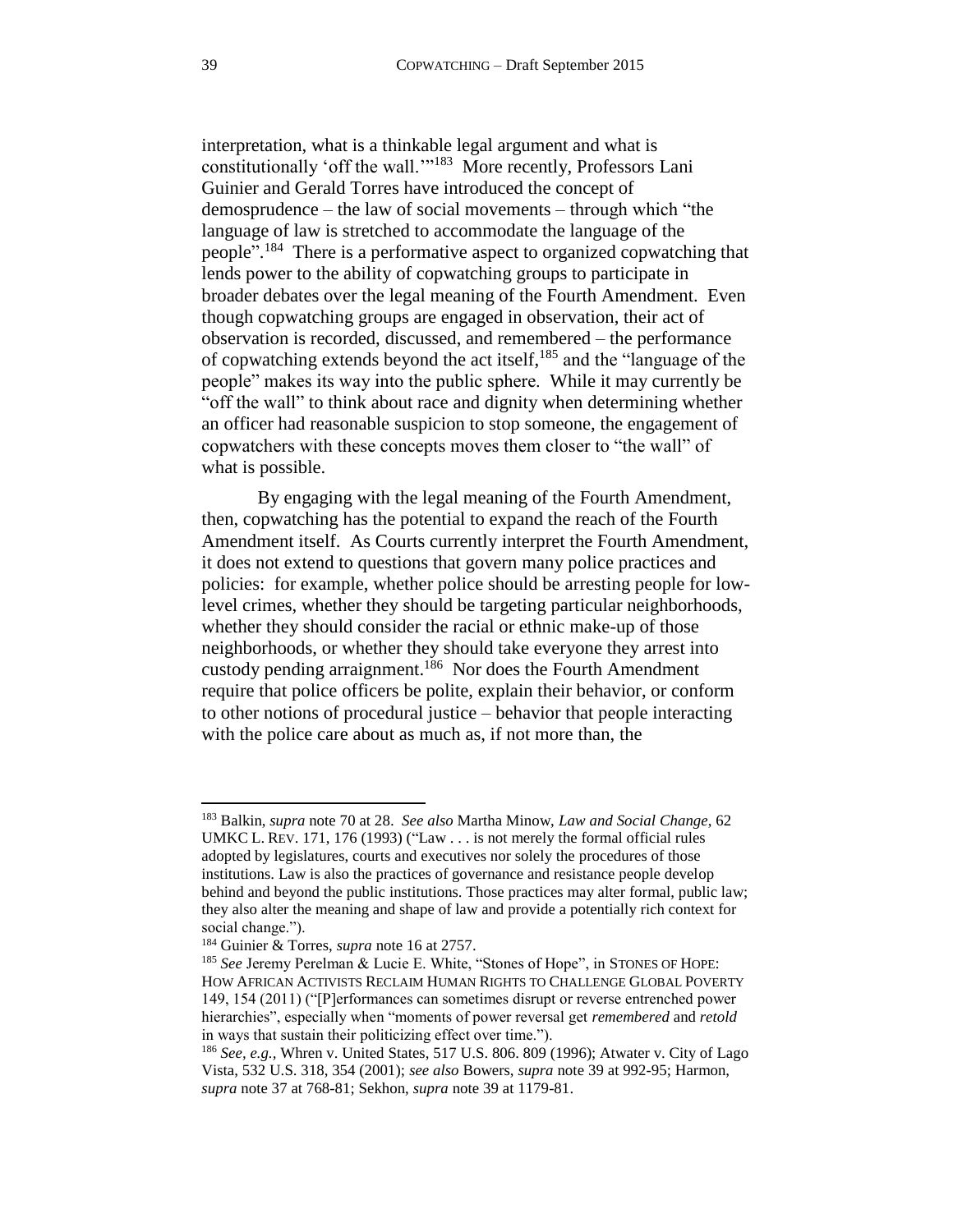<span id="page-39-2"></span>constitutionality of officer conduct.<sup>187</sup>

But it does not have to be this way. Copwatchers invoke the Constitution even as they contest police practices that are not covered by its reach.<sup>188</sup> Through their presence, they ask that officers consider the experience of residents of entire neighborhoods with respect to their practices. They ask that police officers consider the dignity of those residents. They bring issues of race and class to the forefront. And they do all of this through an adversarial stance – not a stance from representatives of an entire community, but from a group of people who care deeply about the neighborhood. Indeed, it is the adversarial nature of copwatching – the ability of copwatchers to contest police practices in the moment – that gives the practice the potential to change legal meaning.<sup>189</sup>

#### III. THE LIMITS OF COPWATCHING

<span id="page-39-3"></span><span id="page-39-0"></span>If the above description seems rosy, it should not imply that the practice of copwatching is all roses. To the contrary, it is messy and diffuse. And it carries with it a series of risks – including the risks of intruding on others' privacy interests and of relying too heavily on the medium of video. I discuss these limits of the practice below. First, though, I address the widespread police resistance to being filmed, and in particular to organized copwatching, asking whether it represents a fatal impediment to the success of copwatching as a form of police accountability. My conclusion is a qualified no: police resistance does not mean that organized copwatching is a futile enterprise, but does demonstrate the limits of organized copwatching as any full "solution" to filling gaps in accountability between police and residents of neighborhoods they police.

### <span id="page-39-1"></span>*A. Police resistance*

Police officers often display resistance to being filmed by civilians, whether those civilians are casual bystanders or organized copwatchers. This resistance plays out in a number of ways – most visibly, in the arrest of individuals who are filming the police.<sup>190</sup> In some jurisdictions First Amendment protections clearly protect the

<sup>189</sup> *See* Part IV, *infra.*

<sup>187</sup> *See* Meares, *supra* not[e 6;](#page-2-2) Tyler et al., *supra* not[e 121;](#page-26-0) Schulhofer et. al., *supra* note [121](#page-26-0) at 350-62.

<sup>188</sup> *Cf.* Wasserman, *supra* note [12](#page-3-3) at 648 ("[R]egardless of how policymakers themselves interpret and understand the video, they must consider whether the public or some subcommunity (united by demographics, ideology, political concerns, or some combination) will see unconstitutional behavior.").

<sup>190</sup> *See* Kreimer, *supra* note [7](#page-2-0) at 357-64 (collecting cases); Barry Friedman, Book Manuscript, Chapter 6 (Draft on file with author) (describing "small torrent of charges being filed against people for filming the police").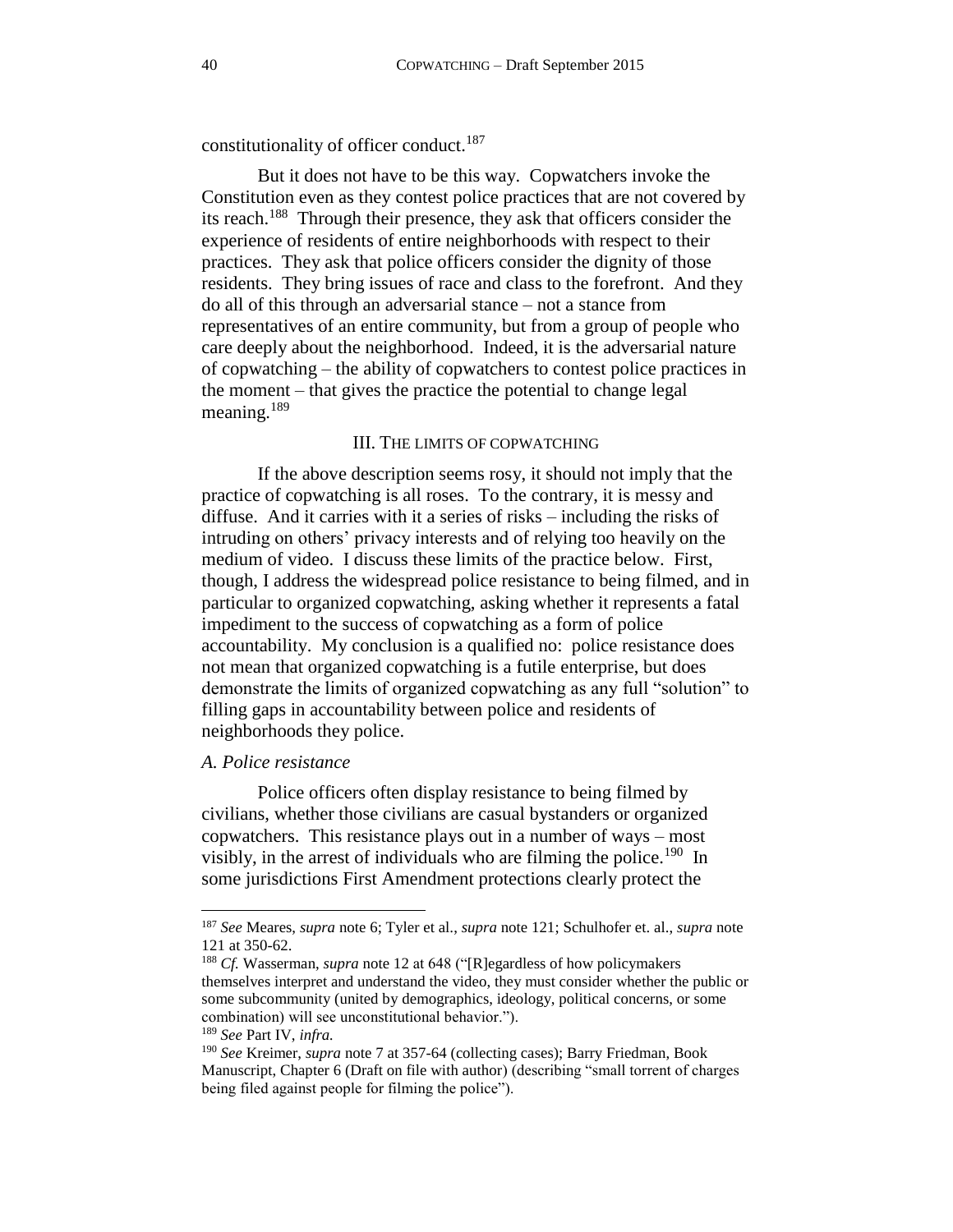<span id="page-40-0"></span>observation and open filming of police officers when doing so does not physically interfere with the officers.<sup>191</sup> However, in practice officers do not always recognize this distinction. In some states, police officers arrest individuals for filming police in public under state wiretapping statutes<sup>192</sup> – although courts are increasingly finding these police practices unconstitutional. More commonly, police arrest copwatchers for charges that can include failure to obey an officer, interfering with police conduct, harassment, and disorderly conduct.<sup>193</sup> Some recorders report that their images or videos have been erased after being seized by police officers.<sup>194</sup> Officers have also arrested bystanders for failing to turn over cameras and images of police conduct.<sup>195</sup> This has led to a slew of lawsuits against police departments for arresting individuals

<sup>191</sup> *See, e.g.,* Glik v. Cunniffe, 655 F.3d 78 (1st Cir. 2011) (describing the parameters of the First Amendment right to record the police in public); Am. Civil Liberties Union of Illinois v. Alvarez, 679 F.3d 583 (7th Cir. 2012) (same). *Cf.* Reynolds & Steakley, *supra* not[e 12](#page-3-3) at 1204 ("Though the issue has not yet reached the Supreme Court, it seems safe to say that the case for First Amendment protection regarding photos and video of law enforcement officers in public is quite strong, and is in the process of being resolved."). It is still an open question, however, whether surreptitious recording of police officers is a protected act. *See* Lisa A. Skehill, *Cloaking Police Misconduct in Privacy: Why the Massachusetts Anti-Wiretapping Statute Should Allow for the Surreptitious Recording of Police Officers*, 42 SUFFOLK U. L. REV. 981 (2013). Moreover, in some jurisdictions the First Amendment right to record is not yet "clearly established" – or established at all. *See infra* not[e 270](#page-55-1) (comparing cases). <sup>192</sup> *See* Jesse Harlan Alderman, *Police Privacy in the IPhone Era?: The Need for Safeguard in State Wiretapping Statutes to Preserve the Civilian's Right to Record Public Police Activity*, 9 FIRST AMEND. L. REV. 487, 533-45 (2013) (collecting wiretapping statutes).

<sup>193</sup> *See* Kreimer, *supra* note [7](#page-2-0) at 360 ("Where wiretap prohibitions do not apply, officers faced with defiant videographers frequently turn to broader criminal statutes that provide substantial enforcement discretion." ); Michael Potere, *Note, Who Will Watch the Watchmen?: Citizens Recording Police Conduct*,106 NW. U. L. REV. 273, 302-306 (2013) (collecting cases); Garry Reed, Orlando CopWatch Activist Not Guilty, Goes to Jail Anyway, EXAMINER.COM (July 8, 2011), http://

[www.examiner.com/article/orlando-copwatch-activist-not-guilty-goes-to-jail-anyway.](http://www.examiner.com/article/orlando-copwatch-activist-not-guilty-goes-to-jail-anyway) <sup>194</sup> *See* Larry Krasner, *Cellphone Videography as Spontaneous Protest*, Visual Legal Advocacy Roundtable, University of Pennsylvania Law School, 2013 (available at https://www.youtube.com/watch?v=ybFkDTUuTp8), at 6:00 – 12:00 (video showing an officer confiscating cell phones after someone videotaped him beating a suspect), *id.*  at 1350 ("[It is] very important to remember that they're going to go for your videos"); Potere, *supra* note [193](#page-40-0) at 302-306 (collecting cases) (describing a series of situations in which "police are . . . threatening recorders at the scene, confiscating their cameras, arresting them, or . . . punishing them after the video has been disseminated..").

<sup>195</sup> *See, e.g.,* Sean Gardiner, *Shoot First, Hand Over Film Later*, VILLAGE VOICE (New York), June 11-17, 2008, at 9; *see also* Kreimer, *supra* note [7](#page-2-0) at 363-6 (describing "the 'crime' of photographic defiance of authority).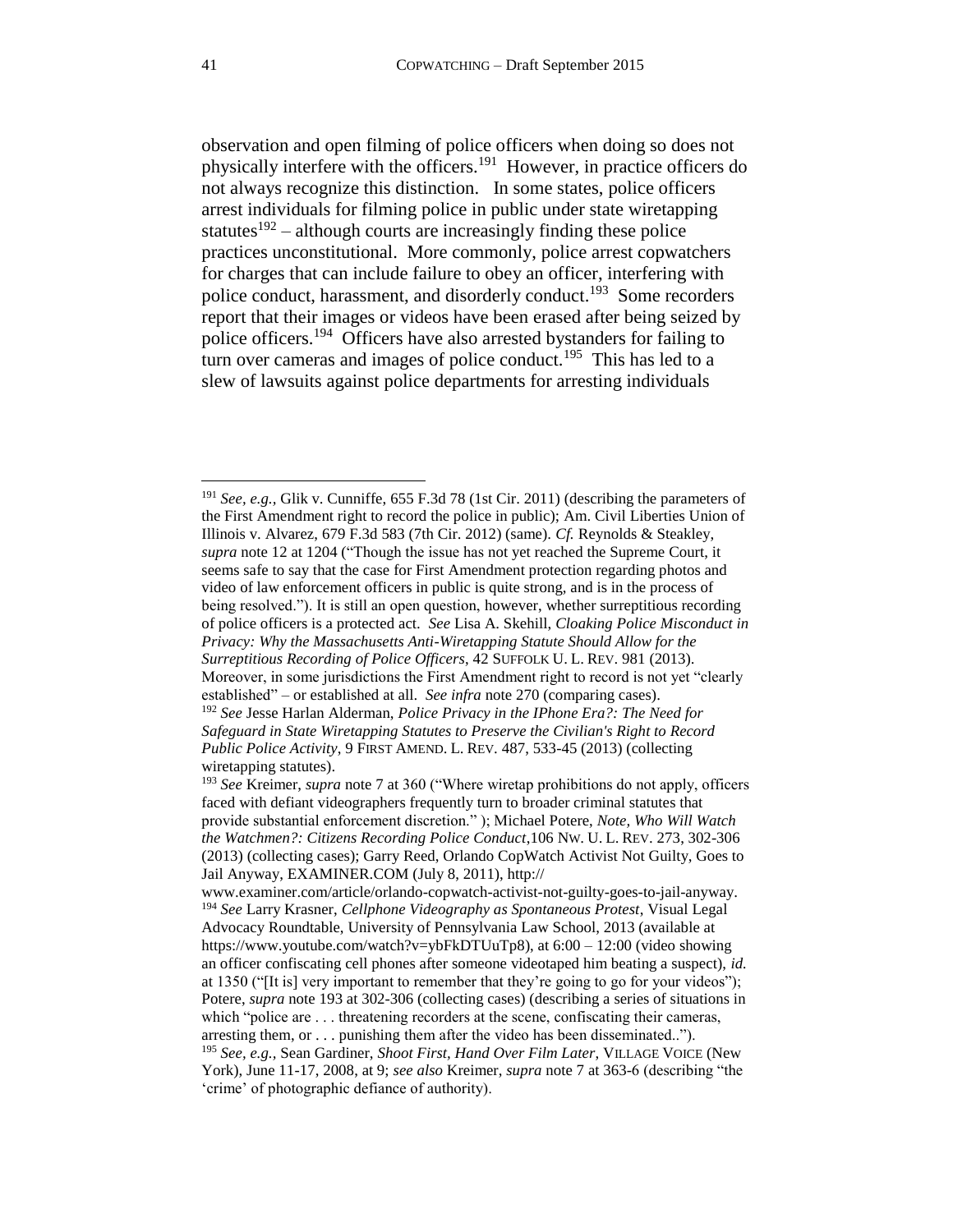engaged in recording police conduct from a distance,<sup>196</sup> many with organized copwatchers as named plaintiffs.<sup>197</sup>

Copwatching organizations vary in their experiences with respect to police resistance. The groups report a range of police responses to their conduct, ranging from respect and cooperation to the systematic deployment of groups of officers who block cameras, shine lights into camera lenses, physically intimidate copwatchers, and arrest individuals for filming.<sup>198</sup> At least two organizations have experienced a pattern of what they believe to be retaliation against their group for their filming and posting of videos – in both cases lawsuits are pending against the individual officers and the police departments.<sup>199</sup> And in more than one case, lawsuits from individual copwatchers against police officers for interfering with filming in public have led to formal changes in police department policies.<sup>200</sup> The resistance of police officers to copwatching can have a chilling effect on groups who would like to engage in the

<span id="page-41-1"></span><span id="page-41-0"></span><sup>196</sup> *See, e.g*., Jacob Sullum, *[D.C. Police Officially Declare Photography Is Not a Crime](http://reason.com/blog/2012/07/23/dc-police-officially-declare-photography)*, Reason.com (July 23, 2012) (describing arrest of student-photographer Jerome Vorus for filming the police in Washington, D.C.); *see also* Ray Sanchez, Growing Number of Prosecutions for Videotaping the Police, ABCNews.com, July 19, 2010, http://abcnews.go.com/US/TheLaw/videotaping-cops-arrest/story?id=11179076;

<sup>197</sup> *See infra* notes [199](#page-41-0)[-200](#page-41-1) (collecting cases).

<sup>198</sup> *See, e.g.,* LA CAN interview (reporting experiencing "everything from blocking cameras to intimidating members on watch to targeting and arresting folks to pretty trumped up charges. It started pretty quickly – the harassment and trying to stop filming started like six months in after we started getting some media attention and built in intensity over time"); Berkeley Copwatch, Report, The Criminalization of Copwatching (October 2011),

http://berkeleycopwatch.org/resources/Criminalization\_of\_Copwatching\_2011.pdf. (collecting experiences of copwatching organizations who have experienced resistance from police officers and reporting that "[t]he most common tactic encountered was police officers lying to their detainee by saying that the Copwatchers would post video online to humiliate those being detained. The detainees would then ask for the Copwatchers to stop filming. Along similar lines, police often shine their lights in the direction of those filming to make it impossible to focus the cameras".).

<sup>199</sup> *See* Buehler v. City of Austin/Austin Police Dep't et. al., 1:13-cv-01100-ML (W.D. Tex. July 24, 2014) (denying city's motion for summary judgment for claim that Austin police officers targeted the founder of Peaceful Streets-Austin when he was engaged in a group patrol to record officers at traffic stops); Cangress v. City of Los Angeles et. al., 2:2014-cv-01743 (C.D. Cal. Mar. 10, 2014) (complaint describing retaliatory conduct against LA CAN's community watch program).

<sup>200</sup> *See, e.g.,* Nathan Diebenow, *Atlanta police agreed to back off citizens who videotape*, THE RAW STORY (Feb. 14, 2011),

http://www.rawstory.com/rs/2011/02/14/atlanta-police-agreed-to-back-off-citizenswho-videotape/ (describing settlement of law suit by member of East Atlanta Copwatch for confiscating his camera phone, which settlement included a revision to the Atlanta Police Department's policies regarding the filming by civilians of officers on duty); General Order No. 304-19, Metropolitan Police, District of Columbia, July 19, 2012, available at http://legaltimes.typepad.com/files/go\_304\_19.pdf (police recognizing the right of individuals to film the police, issued as part of a settlement with Jerome Vorus).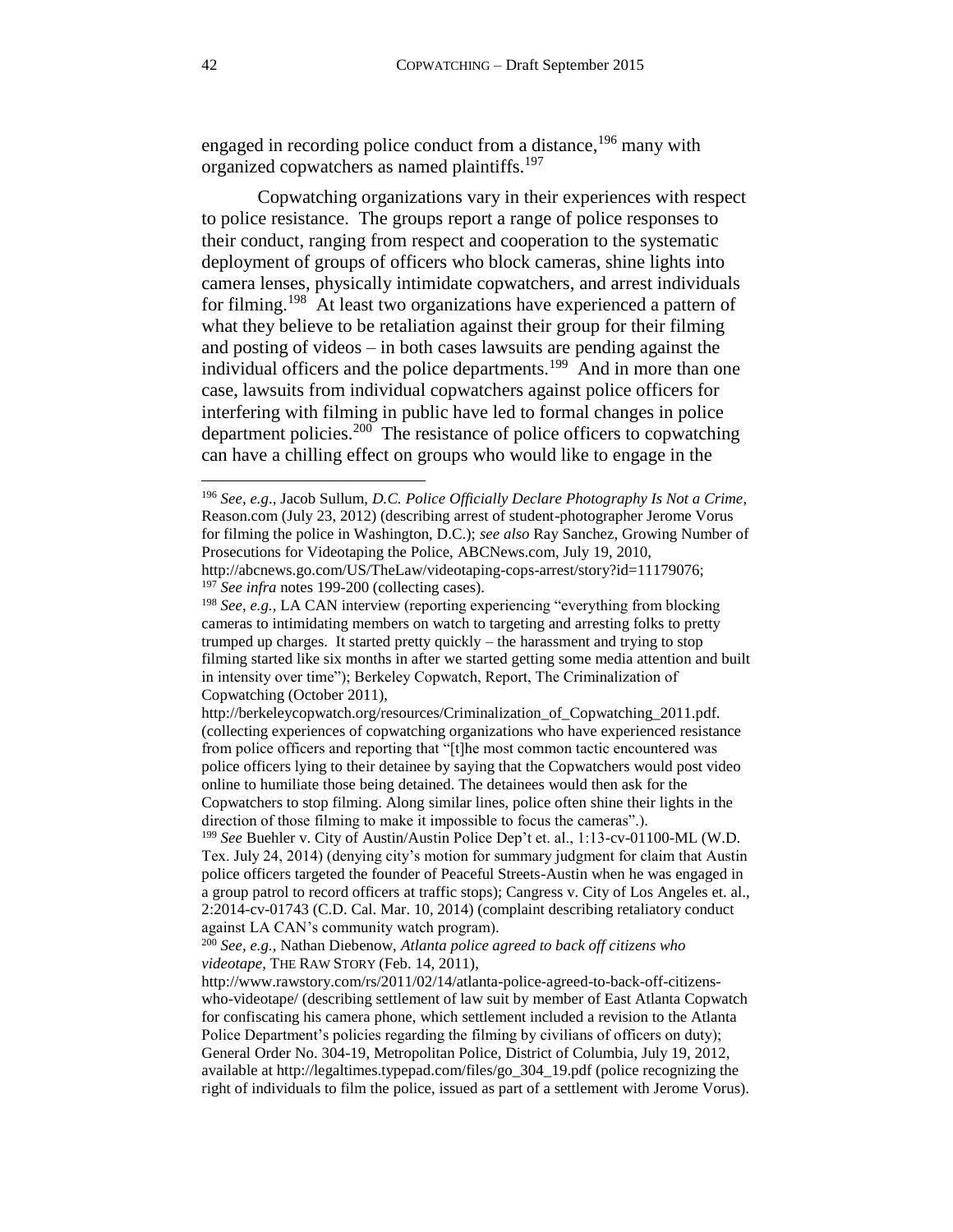practice: one group representative with whom I spoke, for instance, explained that her group engaged in a pilot copwatching practice for a period of sixth months but stopped, in part, out of concerns for the safety of the participants. $^{201}$ 

Other copwatching organizations, though, report experiencing little resistance from police officers. Indeed, one organization representative reported that he started the organization so as to try to be more respectful towards police when holding them accountable, and that he had found that respect returned. As he explained, "Honestly one of the reasons [we are] doing [copwatching] is that I've always hated the 'f\*\*\* the police" people …'".<sup>202</sup> In turn, the same representative reported that that some officers have told members "that videoing allows people to trust the police".<sup>203</sup>

Why might well-meaning officers resist being filmed?<sup>204</sup> Some may be concerned about safety. For example, in the wake of the death of Eric Garner, Police Commissioner William Bratton implied that the filming by bystanders of the arrest may have contributed to the police conduct, telling reporters that the filming of police officers by onlookers is "interference [that] certainly exacerbates the situation, raising the officers' tension . . . that is of concern."<sup>205</sup> Bratton emphasized that the filming of officers can make it harder for those officers to apprehend

<sup>&</sup>lt;sup>201</sup> Phone interview with representative of Copwatch Providence Pilot Project, a defunct project that engaged in copwatching for six months in 2010-11; Minutes of Copwatch Providence Pilot Project wrap-up meeting (Aug. 3, 2011) (on file with author). <sup>202</sup> *See* Telephone interview with Tuscon AZ Copblock.

<sup>&</sup>lt;sup>203</sup> *Id.* However, this same representative also reported that "A sergeant . . . says that cops all the time will complain to him (the sergeant) about people recording, and the sergeant tells them that they just have to deal with it. He's a good guy." *Id.*

<sup>&</sup>lt;sup>204</sup> Not all officers, of course, are well-meaning. Certainly for some it may be because they intend to engage in conduct they know to be unlawful or unsavory. One recent video in Harrisburg, Pennsylvania, for instance, reveals an officer push a suspect to the ground with several onlookers gathered around him, and then turn only to the person with the camera and attempt to confiscate his camera and arrest him. *See* Carlos Miller, *Pennsylvania Cops Single Out Man With Camera*, PINAC (July 29, 2014),

http://photographyisnotacrime.com/2014/07/29/pennsylvania-cops-single-man-cameraordering-away-police-abuse-incident/.

<sup>205</sup> Anthony DeStefano, *NYPD Commissioner Bratton: Interfering with arrests makes it harder for cops to nab suspects,* NEWSDAY (July 28, 2014),

http://www.newsday.com/news/new-york/nypd-commissioner-bratton-interfering-witharrests-makes-it-harder-for-cops-to-nab-suspects-1.8910655. Although a prolonged discussion of this comment from Commissioner Bratton goes too far afield of my point here, it bears mentioning that in this case, the individual filming the arrest, chokehold, and death of Mr. Garner never came physically near the officers nor did he speak to them. *Id.*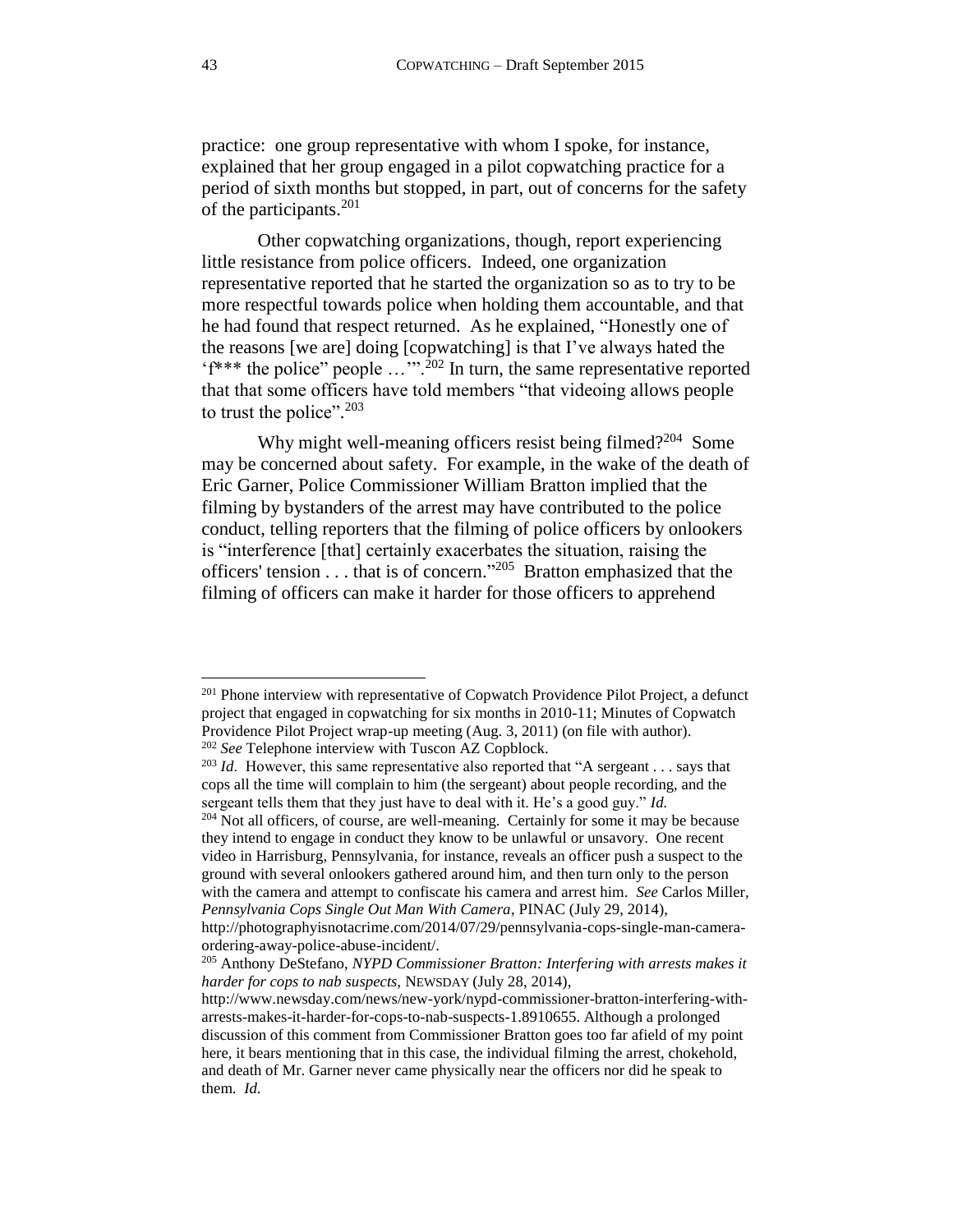suspects in a peaceful manner.<sup>206</sup> Similar concerns have been echoed by police leaders across the country.<sup>207</sup> But while concern for officer safety might explain disapproval of filming extremely close to an officer, it not fully explain officer resistance – after all, it is just as plausible that someone stopped by the police would behave less violently knowing that they are on camera.<sup>208</sup> Indeed, the Department of Justice has argued that protecting the right to film police officers promotes rather than impedes officer safety. 209

<span id="page-43-0"></span>Beyond a concern with officer safety, then, officers may resist copwatching because they experience it as a form of disrespect. Studies demonstrate that disrespect or perceived disrespect for the police makes officers more likely to decide to arrest someone.<sup>210</sup> No matter how politely a bystander speaks to them, a police officer may feel that a camera focused on them while they work is a challenge to their authority<sup>211</sup> and to their expertise.<sup>212</sup> In many ways, the adversarial dimension of copwatching invites this type of resistance: because it aims to transfer power from state actors to civilians, it asks that those state

<sup>&</sup>lt;sup>206</sup> *Id.* Some officers also claim that they confiscate cell phones because they look like guns. *See* We Copwatch, *My Camera is a Weapon, But It's Not a Gun Stupid* (May 25, 2013), http://wecopwatch.org/my-camera-is-a-weapon-but-its-not-a-gun-stupid/.

<sup>207</sup> *See, e.g., Boston Police Commissioner wants law to push back on camera-toting cop watchers*, BOSTON HERALD (Aug. 10, 2015)

http://www.bostonherald.com/news\_opinion/local\_coverage/2015/08/boston\_police\_co mmissioner\_wants\_law\_to\_push\_back\_on\_camera; Alysia Santo, *Why Cops Aren't Ready for Their Close-up*, THE MARSHALL PROJECT (Apr. 24, 2015),

https://www.themarshallproject.org/2015/04/24/why-cops-aren-t-ready-for-their-closeup (interviewing Dallas Police Association President Ron Pinkston).

<sup>208</sup> *Cf.* Carroll, *supra* not[e 113](#page-25-0)**[Error! Bookmark not defined.](#page-25-0)** (describing study howing that police behave better when being filmed).

<sup>209</sup> *See* Smith Letter, *supra* note [259](#page-53-0) at 1.

<sup>210</sup> *See* TOCH, *supra* note [113](#page-25-0) at 45-50 (collecting police officers' statements regarding their reactions to perceived disrespect from spectators); Elizabeth Joh, *Privacy Protests: Surveillance Evasion and Fourth Amendment* Suspicion, 55 ARIZ. L. REV. 997, 1021 (2013) ("Sociologists have repeatedly demonstrated that perceived disrespect

for the police is an important--indeed perhaps the primary--factor in determining the degree to which police interfere with an individual's liberty") (collecting studies). <sup>211</sup> One journalist describes this police reaction in this way: "When the police act as

though cameras were the equivalent of guns pointed at them, there is a sense in which they are correct. Cameras have become the most effective weapon that ordinary people have to protect against and to expose police abuse." Kyle VanHemert, *Are cameras the new guns?,* Gizmodo (June 2, 2010), http://gizmodo.com/5553765/are-cameras-thenew-guns.

<sup>212</sup> *See* HERBERT, *supra* note [31](#page-8-1) at 67 (concluding based on interviews with officers that many police officers view themselves "as members of a politically embattled institution whose unique base of expertise needs protection from the uninformed meddling of biased community activists").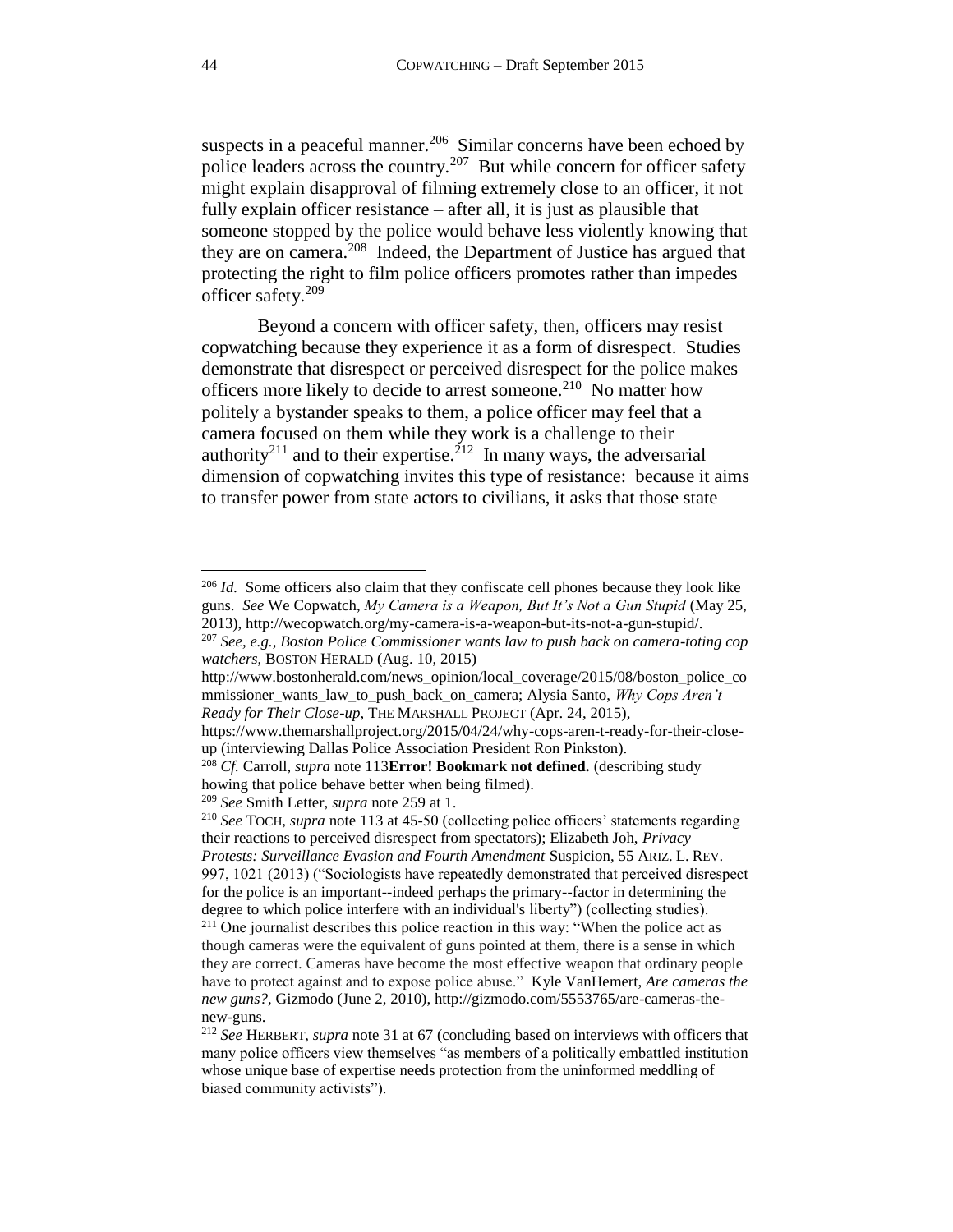actors – police officers – relinquish some power and authority to the people whom they serve.

Those who view strong criticisms of police as "anti-cop"<sup>213</sup> are unlikely to applaud the practice of copwatching. This is precisely the dynamic against which organized copwatching presses: copwatchers remind police officers that they are accountable to more than their supervising officers and elected officials – that there is also a public whom they serve and which includes those very people observing them.<sup>214</sup> As the Supreme Court has stated in the context of verbal altercations with police officers, "[t]he freedom of individuals verbally to oppose or challenge police action without thereby risking arrest is one of the principal characteristics by which we distinguish a free nation from a police state."<sup>215</sup> As I will argue in Part V, then, to the extent that the police resist filming from a respectful distance, it is the job of courts, the Department of Justice, and police departments themselves to discourage this resistance.

### <span id="page-44-0"></span>*B. Privacy concerns*

 $\overline{\phantom{a}}$ 

Organized copwatching may also intrude on the privacy interests of third parties and those under arrest. People may not like being filmed, no matter what they are doing.<sup>216</sup> As scholars of privacy have argued,

<sup>213</sup> Heather Mac Donald, *De-policing New York*, CITY JOURNAL (July 23, 2014), http://www.city-journal.org/2014/eon0723hm.html (labelling critics of broken windows policing in New York City as "anti-cop" and engaged in "anti-NYPD agitation". Mac Donald writes that "the anti-cop brigades have now set their sights on broken-windows policing."); *cf.* Alex Vitale, *What does it mean to be anti-police?,* THE NATION (Dec. 23, 2014) (questioning the labelling as "anti-police" of protesters challenging broken windows policing after the death of Eric Garner).

<sup>214</sup> Copwatching may also give some support to officers who do *not* like the way that their fellow officers treat people. Just like residents of a neighborhood, police officers within a department don't think as one – especially now that many urban police departments are diverse along lines of race, ethnicity, gender, and sexuality. *Cf.* SKLANSKY, *supra* note [6](#page-2-2) at 147-151. For officers who disagree with their department's treatment of particular populations or neighborhoods, it is possible that copwatching opens up the space for these officers have a voice within their department. See, e.g., *id.*  at 150 (describing how minority officer organizations frequently work with minority groups outside of the police departments); Interview with Communities United Against Police Brutality (describing how some police officers and retired police officers support their efforts). *Cf.* Black Law Enforcement Organizations Denounce NYPD Commissioner Bratton (Jul. 30, 2014), https://www.youtube.com/watch?v=0 xsnBF4Tx8 (video of press conference in which Black Law Enforcement Organizations denounce policy of broken windows policing in New York City). <sup>215</sup> Houston v. Hill, 482 U.S. 451, 462-3 (1987).

<sup>216</sup> *See* DAVID LYON, SURVEILLANCE STUDIES 190-91 (2007) (describing "varieties of surveillance experience); Joh, *supra note [210](#page-43-0)* at 1012 ("[Some] individuals object to the growing presence of surveillance in their lives no matter whether it comes from public or private entities."); Richards, *supra* not[e125](#page-27-1) at x 1945-52 (discussing the dangers of surveillance to "intellectual privacy").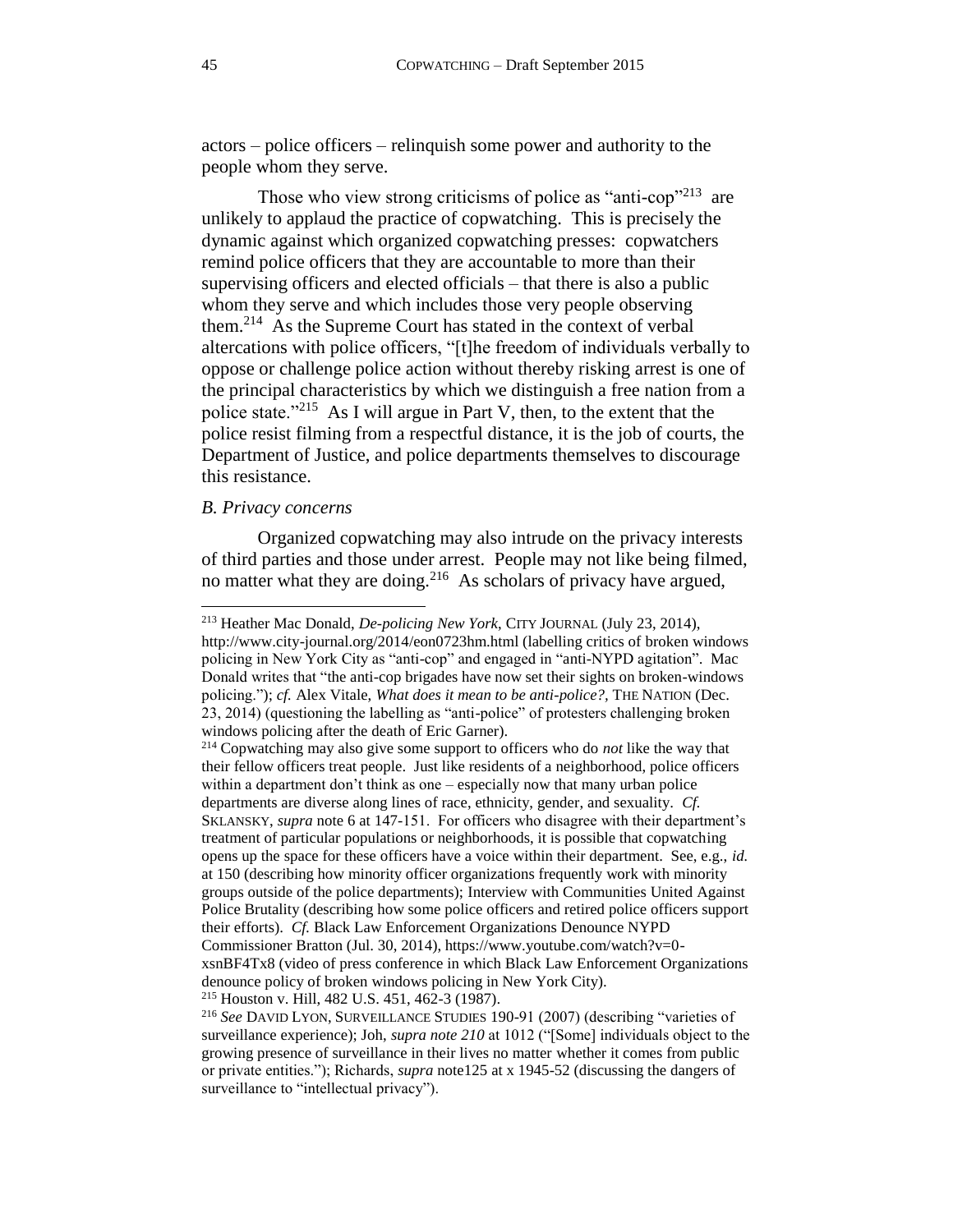<span id="page-45-1"></span>surveillance can have a chilling effect on how people speak and write, both in traditionally private areas and in the public sphere.<sup>217</sup> If copwatching groups are expressing disapproval of policing policies while holding cameras, this may discourage people who agree with police actions. If people filming officers are expressing appreciation for a specific police action, the reverse may be true. Some copwatching groups mitigate these privacy risks by asking a person interacting with the officer for permission to film them, and then permission to post any  $film.<sup>218</sup>$ 

Filming by copwatchers may also discourage individuals from helping police officers gather information and solve crimes. This is the central concern of Judge Richard Posner, who dissented from a Seventh Circuit decision recognizing a First Amendment right to film officers in public. Posner worries that filming in public can "impair the ability of police both to extract information relevant to police duties and to communicate effectively with persons whom they speak with in the line of duty."<sup>219</sup> He gives the example of a police officer who meets with an informant on a park bench – the risk that they may be filmed and that information distributed can discourage the cooperation of that informant.<sup>220</sup> This concern, however, may not be as alarming as Judge Posner suggests. Police officers live in a world where their actions may always be on video – from government surveillance cameras, private surveillance cameras, and individual recorders alike.<sup>221</sup> And people who want to cooperate with police officers, too, know that it may not be wise to do so on the open road or street. But there are real privacy concerns here, too, that underscore the limited ability of copwatching groups to "represent" any neighborhood or community.

# <span id="page-45-0"></span>*C. The ambiguity of video*

<span id="page-45-2"></span> $\overline{\phantom{a}}$ 

Finally, there is a limit to how far video can go in leading to change within police departments. First, there is a danger that concentrating attention on videos of specific incidents involving individual officers will further a focus on "bad cops" rather than the institutional dynamics that guide police behavior.<sup>222</sup> Conflating the

<sup>217</sup> *See, e.g.,* Julie E. Cohen, *Privacy, Visibility, Transparency, and Exposure*, 75 U. CHI. L. REV. 181, 199-200 (2008); Richards, *supra* note [125](#page-27-1) at 1937-42.

<sup>218</sup> *See, e.g.,* Berkeley Copwatch interview (describing practice of asking for permission before filming and consulting a lawyer before posting any material).

<sup>219</sup> ACLU v. Alvarez, 679 F.3d 583, 611 (7th Cir. 2012) (Posner, *J.,* dissenting). <sup>220</sup> *Id.*

<sup>221</sup> *See* Capers, *supra* note [110](#page-24-1) at 960-65; Joh, *supra* not[e 210](#page-43-0) at 1018-22; Richards, *supra* not[e 125](#page-27-1) at 1937-42.

<sup>222</sup> *See* Barbara E. Armacost, *Organizational Culture and Police Misconduct*, 72 GEO. WASH. L. REV. 453, 455 (2004) ("[R]eform efforts have focused too much on notorious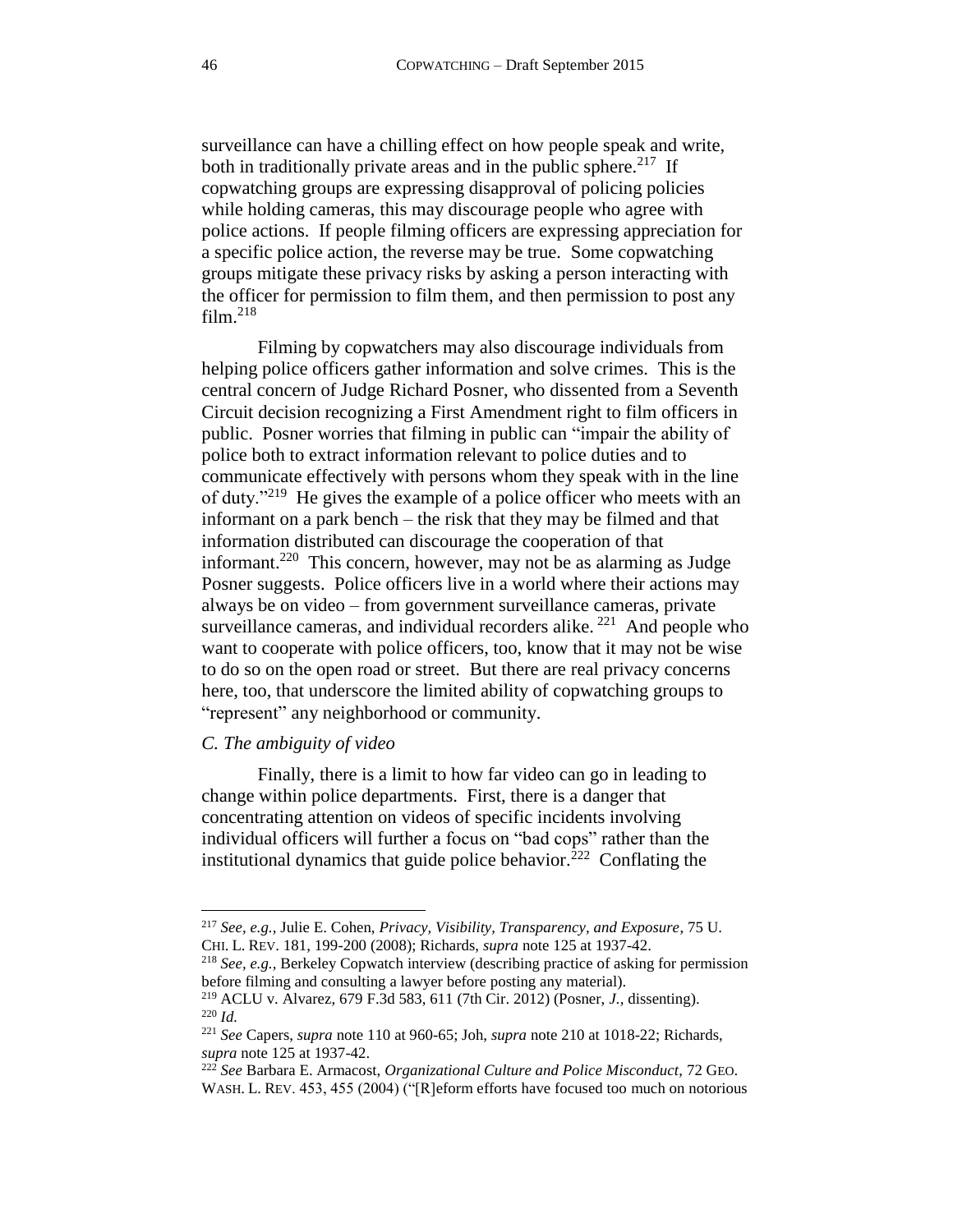behavior of individuals with the workings of larger institutions can leave institutional problems in place and larger power dynamics unchanged. $223$ Videos are anecdotal – they cannot replace the comprehensive data collection and empirical work needed for courts, legislators, and agencies to regulate the police effectively.

Second, the medium of video presents its own limitations – although video can seem objective, how a viewer interprets a video depends on the narratives structuring that video,<sup>224</sup> how it is framed, $^{225}$ and what biases<sup>226</sup> and experiences<sup>227</sup> the viewer brings to the viewing experience. The different interpretations that two different juries drew from the video of the beating of Rodney King is a classic example of this: the two juries, drawn from different counties, received different narratives and edits of the video and came to different conclusions about the police officers' behavior.<sup>228</sup> More recently, polls show that a majority of Americans, as well as a majority of New Yorkers, disagree with the decisions of a New York City grand jury to decline to indict Officer Daniel Pantaleo in the death of Eric Garner despite a video of the incident – evidence that interpretations of the video vary greatly.<sup>229</sup> In a series of recent studies, Professor Dan Kahan and his co-authors have

incidents and misbehaving individuals, and too little on an overly aggressive police culture that facilitates and rewards violent conduct.").

<sup>223</sup> *See* Cohen, *supra* note [217](#page-45-1) at 199-200 ("As political performance art, sousveillance is brilliant. . . . but sousveillance does not change the architectural conditions of surveillance or the underlying inequalities that they reinforce."); Torin Monahan, *Counter-Surveillance as Political Intervention*, 16 SOCIAL SEMIOTICS 515, 515 (2006) ("Current modes of activism tend to individualize surveillance problems and methods of resistance, leaving the institutions, policies, and cultural assumptions that support public surveillance relatively insulated from attack.").

<sup>224</sup> *See* Kahan et. al., *Protest*, *supra* not[e 142](#page-30-0) at 884; Kahan et. al., *Whose Eyes*, *supra*  note [142](#page-30-0) at 879-81.

<sup>225</sup> *See* Benforado, *supra* note [138](#page-30-1) at 1347-60.

<sup>226</sup> *See* Jerry Kang et. al., *Implicit Bias in the Courtroom,* 59 [UCLA](https://advance.lexis.com/api/document/collection/analytical-materials/id/56BS-5GH0-02BN-009M-00000-00?page=1160&reporter=8051&context=1000516) L. REV. 1124, 1160- [1161](https://advance.lexis.com/api/document/collection/analytical-materials/id/56BS-5GH0-02BN-009M-00000-00?page=1160&reporter=8051&context=1000516) (2012) (describing how the availability of video evidence may actually increase the impact of implicit bias, as viewers feel they have license when looking at objective video to make judgments).

<sup>227</sup> *See* Kahan et. al., *Whose Eyes?, supra* note [142](#page-30-0) at 881-903

<sup>228</sup> *See* Kimberle Crenshaw & Gary Peller, *Reel Time/Real Justice*, 70 DENVER U. L. REV. 283, 285-6 (1993) (describing how the video of the beating of Rodney King was both physically and symbolically mediated during the civil trial of the officers,

changing an unambiguous video to "ambiguous slices of time in a tense moment that Rodney King created for the police"); Stuart, *supra* note [93](#page-21-0) at 330-33 (describing the social construction of video in the Rodney King trial).

<sup>229</sup> *See,* Ariel Edwards-Levy, *Most Americans, Black and White, Disapprove of Lack of Charges in Eric Garner Case*, HUFFINGTON POST (Dec. 9, 2014),

http://www.huffingtonpost.com/2014/12/09/eric-garner-poll\_n\_6295872.html; *Poll finds most New Yorkers oppose Eric Garner grand jury decision*, S.I. LIVE (Dec. 12, 2014),

http://www.silive.com/news/index.ssf/2014/12/eric\_garner\_grand\_jury\_poll.html.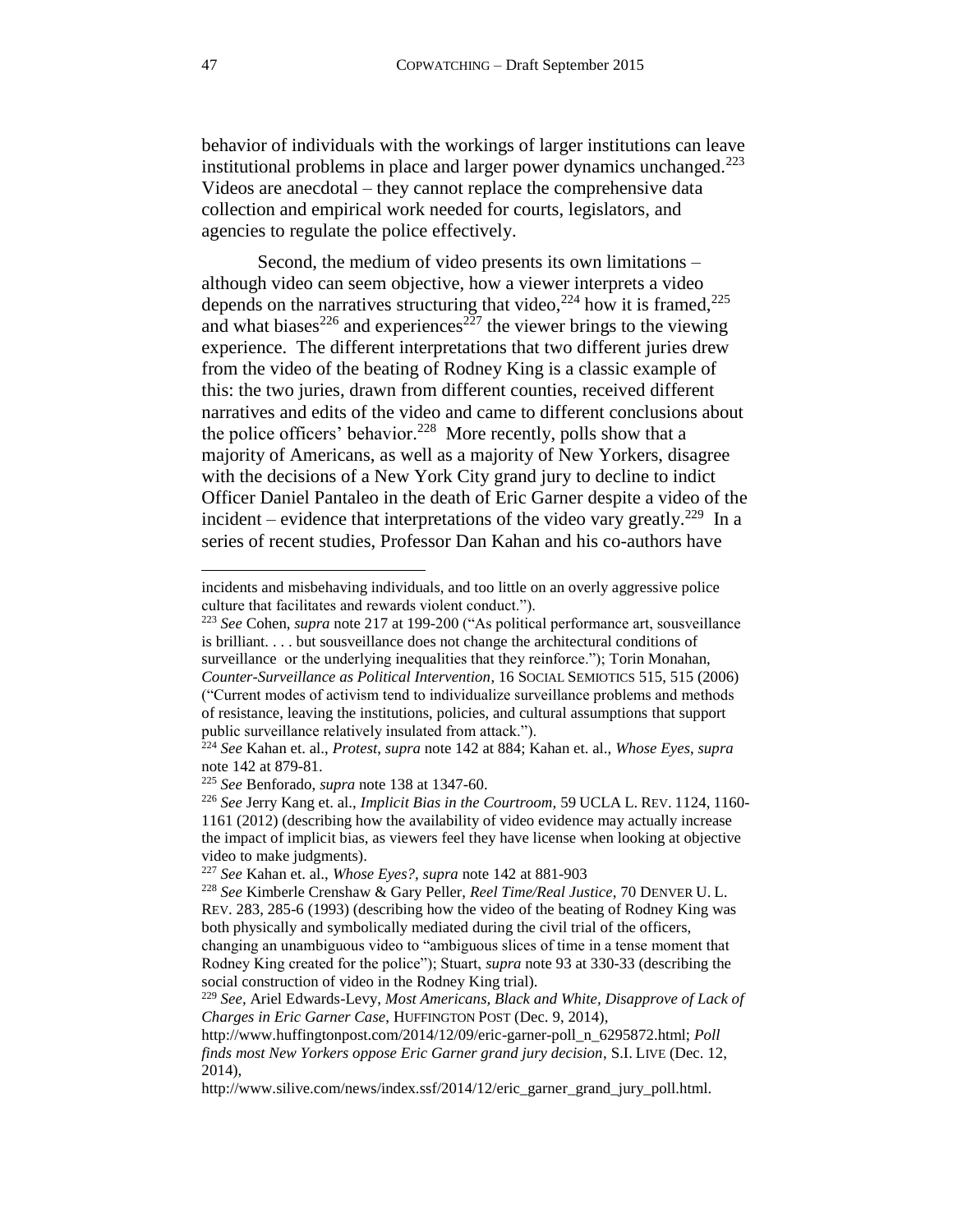demonstrated that individuals perceive videos of police conduct differently depending on their backgrounds, experiences, and political beliefs.<sup>230</sup> Similarly, people from different backgrounds, and with different views of policing in their neighborhoods, will have very different reactions to a video showing a copwatching organization engaging with police officers.

Moreover, it can be difficult for copwatchers, no matter how organized, to control the narratives of their videos. Sociologist Forrest Stuart details this difficulty in his ethnography of the LA CAN Community Watch's attempt to document police actions towards the homeless on Skid Row in Los Angeles.<sup>231</sup> Although the Skid Row residents engaged in dialogue with officers on video in an effort to document those officers' training and intentions in a particular moment, police officers also engaged in counterstrategies on video that served to undermine the credibility of the copwatchers themselves – for example, referring to the political tattoo of someone holding the camera. $^{232}$ Analyzing this phenomenon, Stuart worries that certain police behaviors in response to being filmed "may . . . actually lead to an increase in police ability to present and defend their own interpretations." <sup>233</sup>

These are legitimate concerns facing groups seeking change through the medium of video. But copwatching organizations do more than capture videos – they look beyond individual videos as the answer to any one problem and instead seek a broader approach to changing the status quo through, among other tactics, the power transfer entailed in group observation and filming. Video can help in these efforts – not only through its deterrent effect, but also because video clips bring with them more data points, more perspectives, and less opportunity for police officials to dominate the conversation over what policing can and should be.<sup>234</sup> For copwatching, video is a form of advocacy as much as it is a form of documenting the truth. $^{235}$ 

<sup>230</sup> Kahan et. al., Protest, *supra* note [142](#page-30-0) at 884; Kahan et. al., *Whose Eyes* , *supra* note [142](#page-30-0) at 879-81 (2009) (studying perceptions of video of police officers driving a car off the road).

<sup>231</sup> *See* Stuart, *supra* note [93](#page-21-0) at 335-36.

<sup>232</sup> *Id.*

<sup>233</sup> *Id.* at 343.

<sup>&</sup>lt;sup>234</sup> *Cf.* DAVID BRIN, THE TRANSPARENT SOCIETY 31 (1998) ("Cameras don't have imaginations . . . . In fact, when their fields of view overlap, we can use them to check on each other. Especially if a wide range of people do the viewing and controlling."). <sup>235</sup> *See* Caldwell, *supra* note [78](#page-19-0) at 1-20 (describing contemporaneous recording of human rights violations as a form of advocacy); *cf.* Regina Austin, *The Next "New Wave": Law-Genre Documentaries, Lawyering in Support of the Creative Process, and Visual Legal Advocacy*, 16 FORDHAM INTELL. PROP. MEDIA & ENT. L. J. 809, 847-9 (2006) (describing the concept of "visual legal advocacy" through film).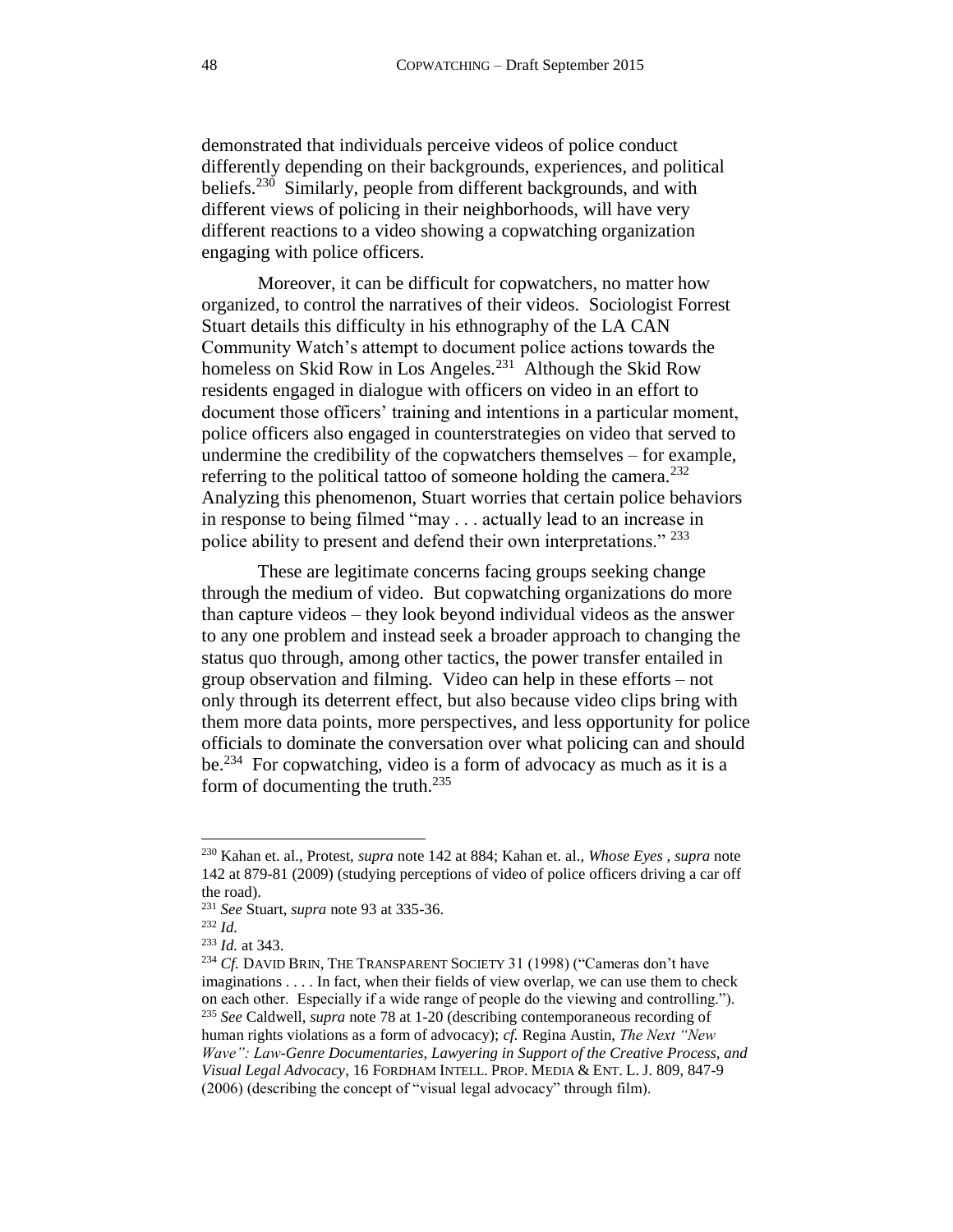### IV. BEYOND CONSENSUS

<span id="page-48-0"></span>Copwatching may not be perfect, but it can nevertheless be a productive and provocative form of participation in criminal justice. In a given neighborhood, it may represent one point of view among many, but a point of view often left out of efforts to solicit public input into policing practices. To recognize that copwatching has a place – not as a panacea, but as a piece of the puzzle – changes the scholarly conversation about lay participation in policing. It means that part of being serious about public participation, especially from disempowered populations, is about creating the conditions for those disempowered people to engage in their own forms of participation outside of formal institutions and procedures. In the focus on consensus-driven mechanisms that seek partnerships between police officers and community members to identify policing priorities,  $^{236}$  there is a danger of losing sight of the value of more adversarial methods of engagement.

Copwatching organizations take a clearly adversarial stance towards police officers in their neighborhoods when they take out their cameras. This adversarialism itself has a use – the control of copwatchers over their own actions, recordings, and participation in formal institutions turns the tables on the traditional control that officers have to dictate the terms of public participation.<sup>237</sup> This power shift promotes democratic engagement so that other forms of accountability – legislative, executive, and administrative, both federal and local – can more accurately represent the people to which they are supposed to be accountable.

However, although organized copwatching is adversarial, it need not follow that copwatching is antagonistic. To the contrary, in its ideal form organized copwatching displays a faith in both the Constitution and political engagement. This faith takes the shape of a confrontational practice that seeks those changes through a combination of official and grassroots channels, through both law and politics. Copwatching in its most productive form is what political theorist Chantal Mouffe would call *agonistic*. 238 Agonism takes an adversarial stance towards practices and ideologies of institutions in power, but it does so through engagement with those institutions rather than withdrawal, by acknowledging intractable differences but respecting the adversary who disagrees. 239 Agonism serves as a contrast to, on one end, *antagonism*,

<span id="page-48-1"></span>l

<sup>236</sup> *See supra* notes [41](#page-10-2)[-69](#page-16-2) and accompanying text.

<sup>237</sup> *See supra* notes [131](#page-29-1)[-137](#page-29-2) and accompanying text.

<sup>238</sup> *See* CHANTAL MOUFFE, THE DEMOCRATIC PARADOX 80-108 (2000) (hereinafter MOUFFE, PARADOX); CHANTAL MOUFFE, AGONISTICS 1-19 (2013) (hereinafter MOUFFE, AGONISTICS).

<sup>239</sup> MOUFFE, PARADOX at 100-08.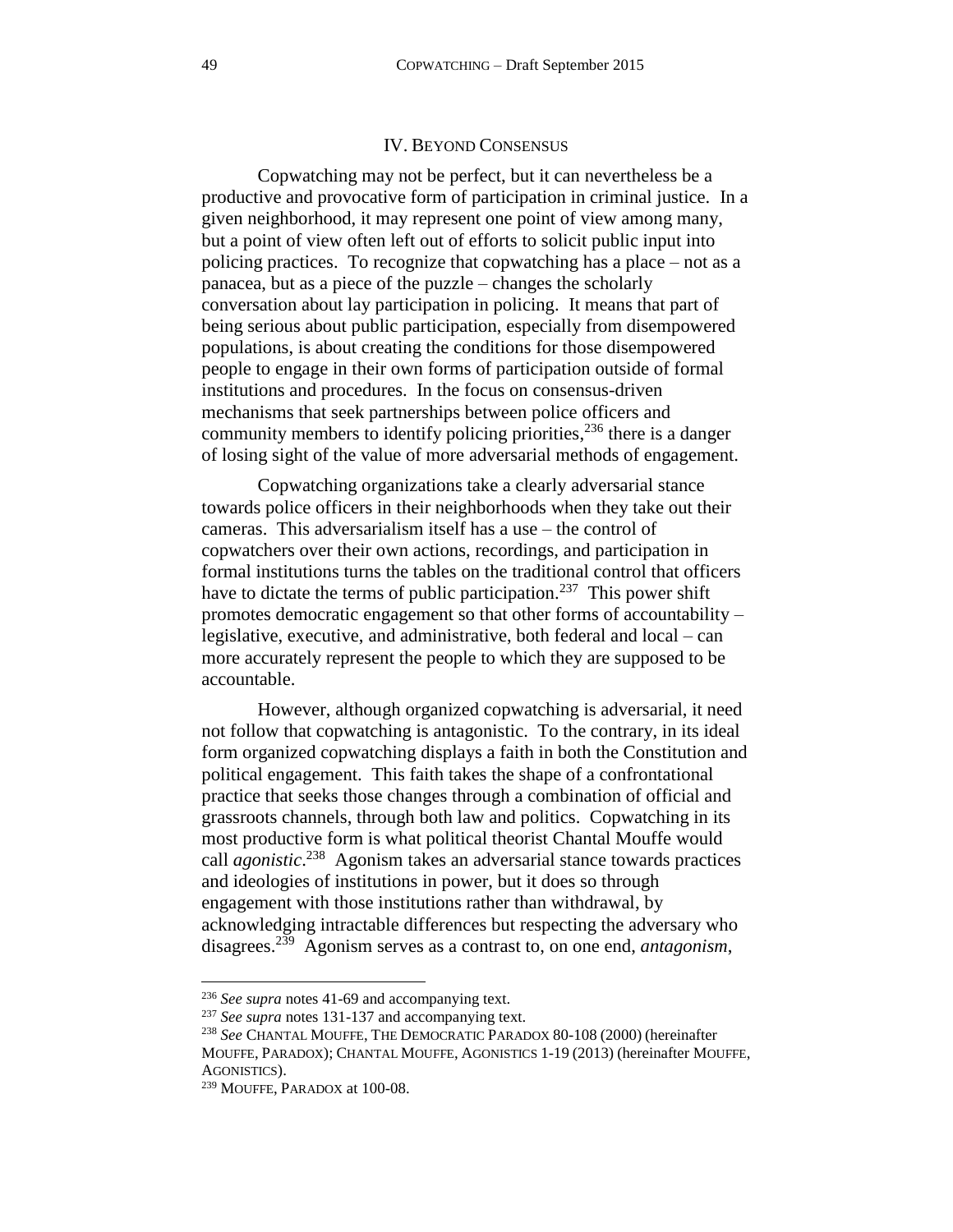through which groups withdraw from political institutions altogether,  $240$ and on the other end, *deliberation*, which emphasizes consensus through rational dialogue.<sup>241</sup> Because no one idea can be representative of a diverse modern population, "[t]oo much emphasis on consensus, together with aversion towards confrontations, leads to apathy and to a disaffection with political participation.<sup>"242</sup> Agonism thus pushes up against the exclusion that can come from trying to do away with conflict through consensus, but maintains that change can come through contestation that engages with formal democratic processes.<sup>243</sup> Although there are other democratic theories that critique the deliberative turn towards consensus through dialogue, $244$  the concept of agonism is useful in its ability to discern between different kinds of non-consensus-based strategies for change.

In particular, the distinction between agonism and antagonism is a useful way to draw out some of the differences between how various copwatching organizations approach legal change. A minority of groups – five of eighteen – with which I spoke are not agonistic, but rather antagonistic: they withdraw from participation in formal institutions, often identifying with anarchist forms of communal governing.<sup>245</sup> In

<sup>240</sup> *Id.* at 102

<sup>&</sup>lt;sup>241</sup> *Id.* at 90-98 (citing JURGEN HABERMAS, BETWEEN FACTS AND NORMS 127 (1996)). <sup>242</sup> MOUFFE, AGONISTICS, *supra* note [238](#page-48-1) at 7.

<sup>&</sup>lt;sup>243</sup> Legal scholars have used Mouffe's concept of agonism to argue for the benefits of various forms of contestation in the legal world: for example, adversarial debates around the initial writing of the Constitution, *see* Bernadette Meyler, *Accepting Contested Meanings*, 82 FORDHAM L. REV. 803, 826 (2013), contestation of the interpretation of the Constitution by social movements, *see id.* at 826 ("[S]ocial movements' work to affect constitutional interpretation has brought such agonism to the fore today."), and an adversarial conception of the First Amendment, *see* Martin H. Redish & Abby Marie Mollen, *Understanding Post's and Meiklejohn's Mistakes*, 103 N.W. U. L. REV. 1303, 1361 (2009); *cf.* Robert Post, *Theorizing Disagreement: Reconceiving the Relationship between Law and Politics,* 198 CALIF. L. REV. 1319, 336-40 (2010) (discussing Mouffe's concept of agonism in the context of other theorists who acknowledge the need for disagreement in politics).

<sup>244</sup> *See, e.g.,* JEFFREY GREEN, THE EYES OF THE PEOPLE 58-63 (2010) (putting forth "ocular model of popular empowerment" in contrast to model of deliberative democracy); PHILIP PETTIT, ON THE PEOPLE'S TERMS 5-26 (2013) (describing contrast between republicanism and deliberative democracy); IAN SHAPIRO, THE STATE OF DEMOCRATIC THEORY 10-50 (2003) (discussing the limits of deliberative democracy in preventing domination by the most powerful); IRIS MARION YOUNG, INCLUSION AND DEMOCRACY 36-51 (2000) (critiquing deliberative democracy for privileging civil discourse over disruptive political practices); *see also* SKLANSKY, *supra* note [6](#page-2-2) at 59- 106 (laying out the contrast between pluralist conceptions of democracy and those of deliberative democracy and connecting that distinction to similar distinctions in policing policy).

<sup>&</sup>lt;sup>245</sup> *See, e.g., Copwatch LA (mission statement includes "fighting for change without a* reformist consciousness"); Peaceful Streets-Austin (describing their deliberate decision to divorce themselves from political activity); Copwatch of East Atlanta (describing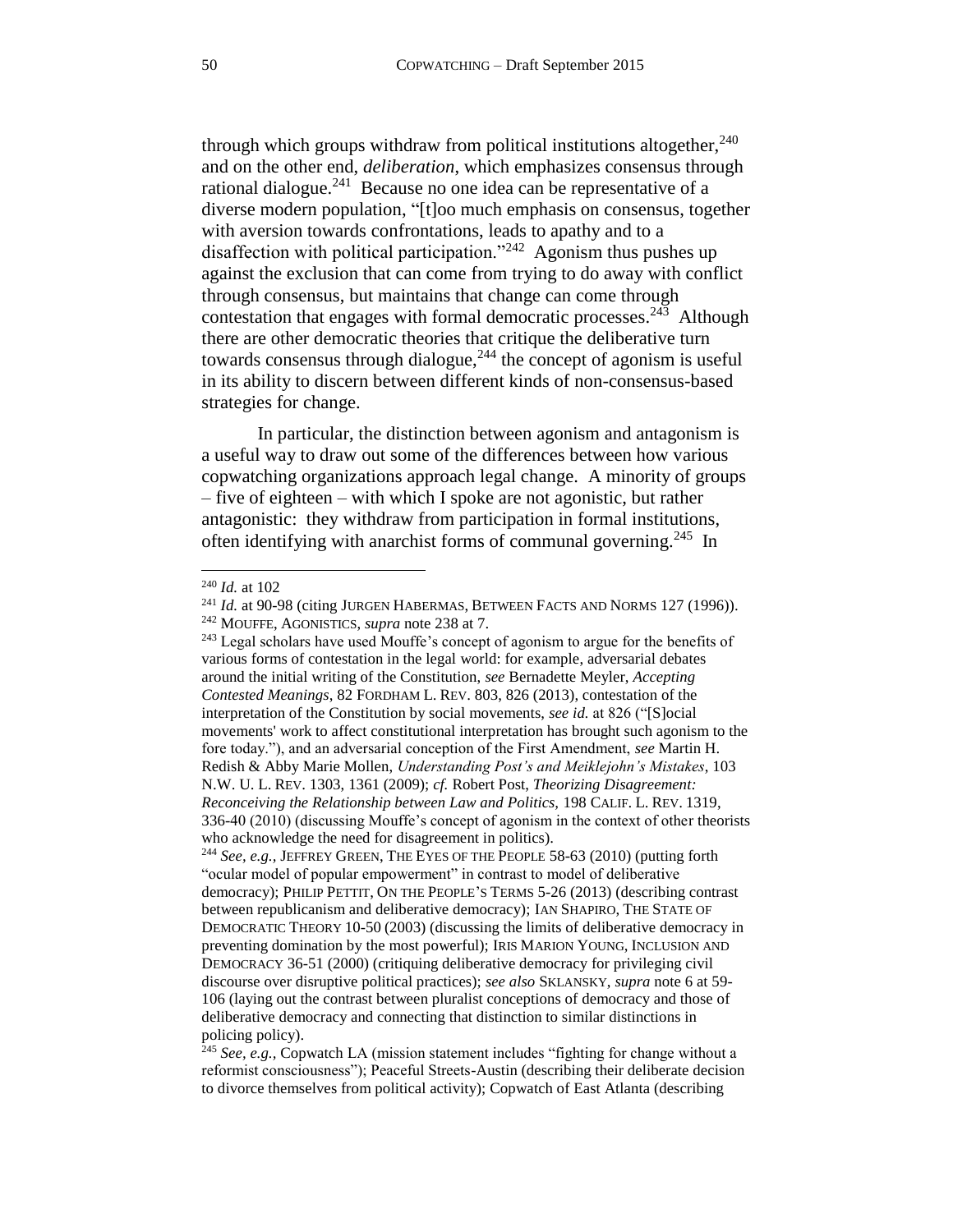contrast, the majority of groups with which I spoke follow an agonistic model. They actively contest police officers' individual actions and express profound, at times complete, disagreement with the practices and priorities of their local police departments. They seek to shift power from police officers to the populations that they police. But they do so through civic engagement with the processes in place – they make sure that their actions comport with First Amendment protections for filming in public; they solicit the support of public officials and join in local lobbying efforts; they participate in lawsuits and seek institutional reform of police departments; they attend community policing meetings and attempt to join local conversations about policing priorities. This engagement with formal institutions may lie at the periphery of the work of a copwatching organization, but nevertheless demonstrates the agonistic nature of much of the practice.

When a copwatching group takes an agonistic stance towards local police practices, it seeks both power and participation. In this way, an agonistic practice of copwatching falls somewhere between what Professor Heather Gerken calls "dissenting by deciding," where political minorities make a decision from within a formal state process such as a jury or a school board, $246$  and civil disobedience, where dissenters purposefully disobey an existing law in an effort to change law or policy.<sup>247</sup> Agonistic copwatching acknowledges and celebrates profound disagreement with current policing practices but works to change those practices through contestation both within and without official channels.

Leading accounts of community participation in policing, however, eschew the adversarial in all forms, whether agonistic or antagonistic, and instead seek to support communities through deliberation and consensus.<sup>248</sup> Copwatching challenges this trend directly. It challenges, too, the tendency to group the "community" as a force in opposition to all arrestees and defendants, and therefore in opposition to individual constitutional rights.<sup>249</sup> In this way, copwatching also presents a challenge to a local police department's

l

roots of organization in the "anarchist tradition"). Mouffe characterizes "withdrawal from" political institutions as the central indication of an antagonistic approach to politics. *See* MOUFFE, AGNOSTICS, *supra* note [238](#page-48-1) at 65-84.

<sup>246</sup> Heather K. Gerken, *Dissenting by Deciding*, 57 STAN. L. REV. 1745, 1748 (2005). <sup>247</sup> See JOHN RAWLS, A THEORY OF JUSTICE 320 (rev. ed. 1999) (defining civil disobedience as a "public, nonviolent, conscientious yet political act contrary to law usually done with the aim of bringing about a change in the law or policies of the government").

<sup>&</sup>lt;sup>248</sup> *See supra* notes [41](#page-10-2)[-69](#page-16-2) and accompanying text.

<sup>249</sup> *See, e.g.,* Meares & Kahan, *supra* not[e 15](#page-4-3) at 4-5 (arguing that there is a conflict between democratic rule and individual rights with respect to the policing of minority communities).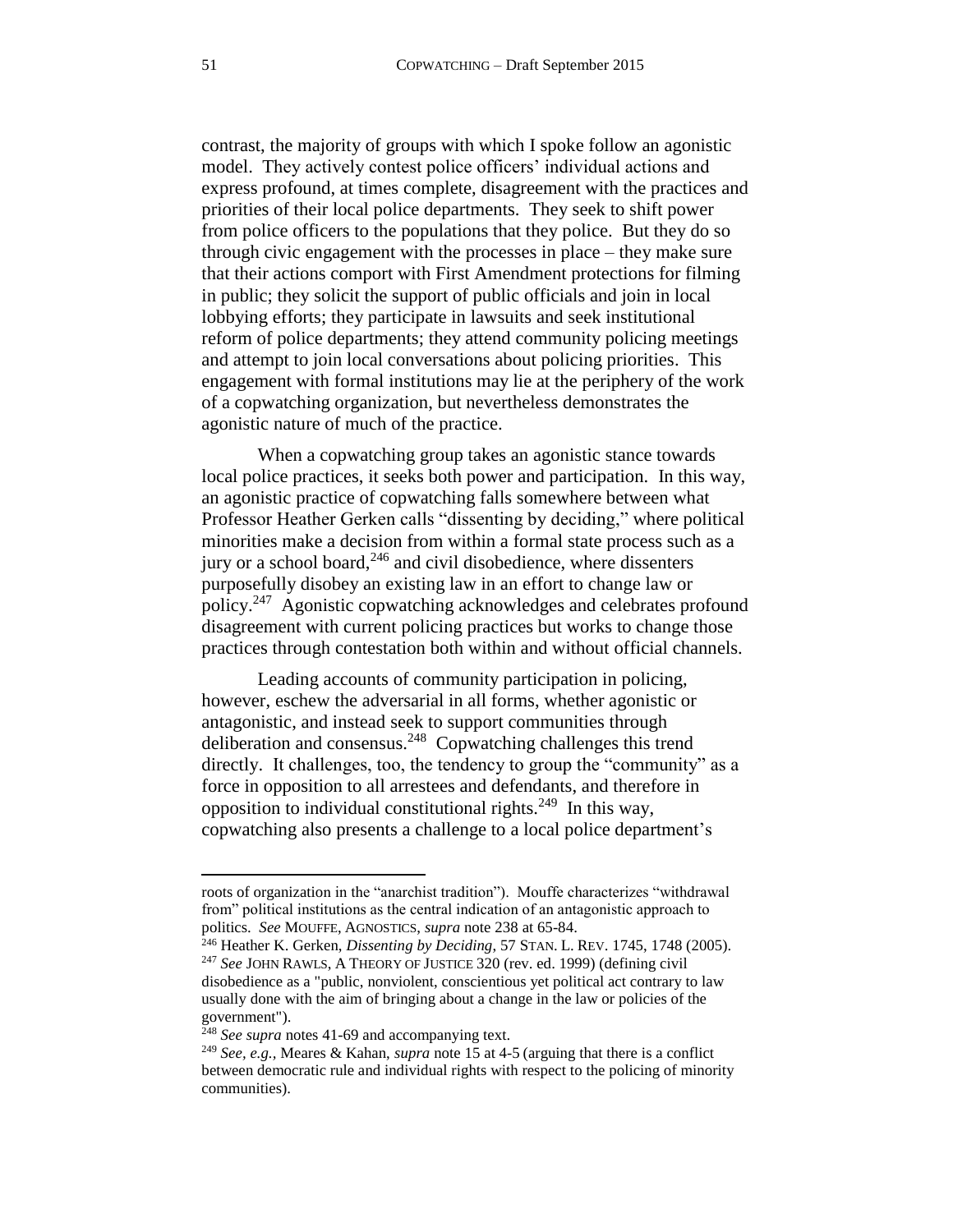claim to represent "the people" by removing from the street or the road those who the police decide have violated community norms. Copwatching reveals that individual rights and community interests are not always at odds; it depends, rather, on how you define "community".

Scholars who are worried about the widescale civic disengagement and disenfranchisement of people who live in highly policed neighborhoods should be excited about both the performative and pragmatic dimensions of agonistic copwatching. As a complement to initiatives that seek participation through deliberation, lay-driven forms of police accountability can serve as a partial anecdote to the danger of cooptation by government-driven collaborative approaches. Copwatching can work in tandem with the creation of formal mechanisms of engagement such as community policing and its outgrowths. Indeed, recent proposals for new consensus-based reforms are promising: we would do well to solicit ongoing local feedback into official police policies, whether through court-supervised consent decrees,<sup>250</sup> the convening of juries,<sup>251</sup> or the solicitation of public comments regarding police procedures prior to their implementation.<sup>252</sup> But we should also respect the inherent conflict that comes when we ask a policed "community" to tell us what they think about local policing – we should respect the agonism displayed by much organized copwatching.

### V. RESPECTING OBSERVATION

<span id="page-51-0"></span>What does it mean for courts, legislatures, executives, and police officers themselves to respect copwatching – to respect critical observation by neighborhood residents? Given the widespread resistance of police officers to being recorded, this is no small feat. It requires both internal and external pressures, both constitutional and extraconstitutional change. And it requires that scholars and reformers interested in including "communities" in policing respect processes of accountability that originate outside of elite-dominated systems and debates.

# <span id="page-51-1"></span>*A. Structural reform of police departments*

 $\overline{\phantom{a}}$ 

Police departments, executives, legislatures, and courts alike should realize that promoting respect for observation and filming is an

<sup>250</sup> *See, e.g.,* Garrett, *supra* not[e 59](#page-14-0) at 101-05; Sabel & Simon, *supra* note [59](#page-14-0) at 1047; Simmons, *supra* note [59](#page-14-0) at 390-419.

<sup>251</sup> *See, e.g.,* Ryan, *supra* note [68](#page-16-0) at 891-94; Eric Luna, *supra* note at 840. <sup>252</sup> *See, e.g.,* BIBAS, *supra* note [32](#page-8-2) at 149-50 (proposing the solicitation of online feedback about policing priorities); Bierschbach & Bibas, *supra* note [56](#page-13-0) at 139-53 (2012) (proposing notice-and-comment procedures for policing and prosecutorial charging policies).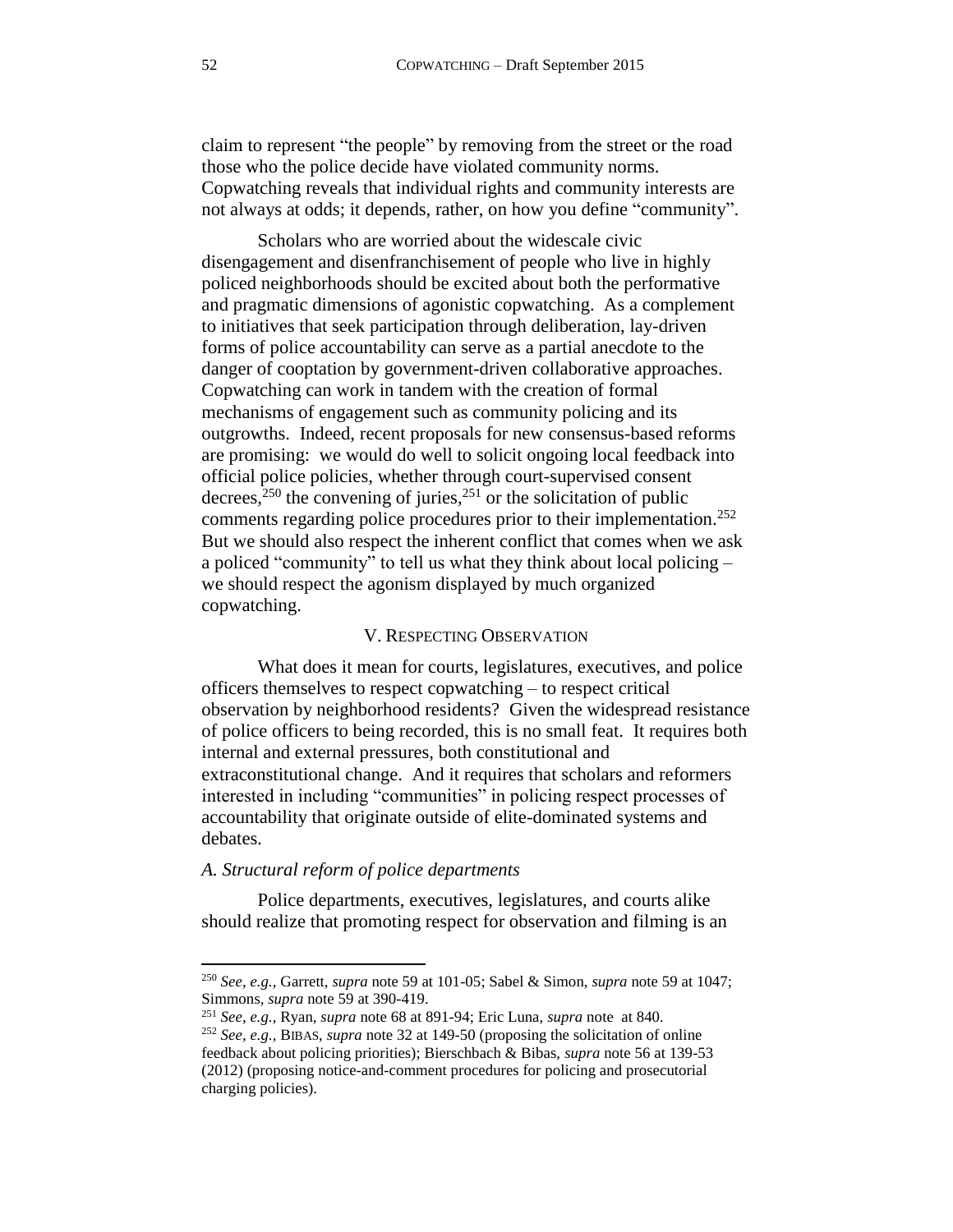<span id="page-52-0"></span>important part of police accountability – one that can be a complement to other forms of soliciting public input into policing practices. In the last two decades, much large-scale reform of police departments has happened through 42 U.S.C. §14141, which gives the Department of Justice the power to pursue structural reform litigation against police departments engaged in a pattern or practice of misconduct.<sup>253</sup> Consent decrees that emerge from §14141 litigation allow courts to oversee the restructuring of police policies and procedures through ongoing monitoring and data collection.<sup>254</sup> Those consent decrees, however, rarely focus on respecting observation and filming of police as part of their solution – only three of 28 federal settlements, consent decrees, and memoranda of agreement signed between the Department of Justice and local police departments in the last two decades include provisions relating to the First Amendment right to observe and/or record in public.<sup>255</sup> Police departments, executives, and courts alike should realize that promoting respect for observation and filming is a necessary part of true police accountability.

To promote respect for observation, police departments must focus on what policing expert Samuel Walker refers to as "PTSR" – Policy, Training, Supervision, and Review – the four pillars necessary for true police reform.<sup>256</sup> This begins with changes to written police policies, or "general orders".<sup>257</sup> A number of police departments have issued explicit orders or policies stating that it is not a crime to film

 $\overline{\phantom{a}}$ 

(consent decree), http://www.clearinghouse.net/chDocs/public/PN-LA-0001-0001.pdf; United States v. Seattle, no. 2:12-cv-01282-JLR, (W.D. Wa. July 27, 2012) (settlement agreement and stipulated order of resolution),

<sup>253</sup> 42 U.S.C. §14141 (1994); *see also* Harmon, *supra* note [60](#page-14-1) at 11; Stephen Rushin, *Structural Reform Litigation in American Police Departments*, 99 MINN. L. REV. 1433 (2015).

 $254$  *Id.* 

<sup>&</sup>lt;sup>255</sup> These are the settlements between the Department of Justice and the cities of East Haven, Seattle, and New Orleans. *See* United States v. Town of East Haven, no. 2:12 cv-01652-AWT, (D. Conn. Nov. 20, 2012) (settlement agreement and order), http://www.justice.gov/crt/about/spl/documents/ehpdsettle\_11-20-12.pdf; United States v. City of New Orleans, No. 2:12-cv- 01924-SM-JCW (E.D. La. July 24, 2013)

http://www.justice.gov/crt/about/spl/documents/spd\_consentdecree\_7-27-12.pdf. *Cf.*  Rushin, *supra* note [253](#page-52-0) at 1378-88 (detailing content of multiple settlement agreements).

<sup>256</sup> *See* Samuel Walker, *Responding to the NYPD Chokehold Death: a PTSR Framework* (July 2014), http://samuelwalker.net/wp-

content/uploads/2014/07/RESPONDING-TO-THE-NYPD-CHOKEHOLD-DEATH22.pdf. (describing the PTSR Framework of "Policy, Training, Supervision, and Review"; "Each element needs to be in place in order to achieve genuine officer accountability.").

<sup>257</sup> *See* Skogan, *supra* note [261](#page-53-1) at 147 ("To a degree many outsiders find hard to fathom, little is supposed to happen in police departments without General Orders detailing how it is to be done.").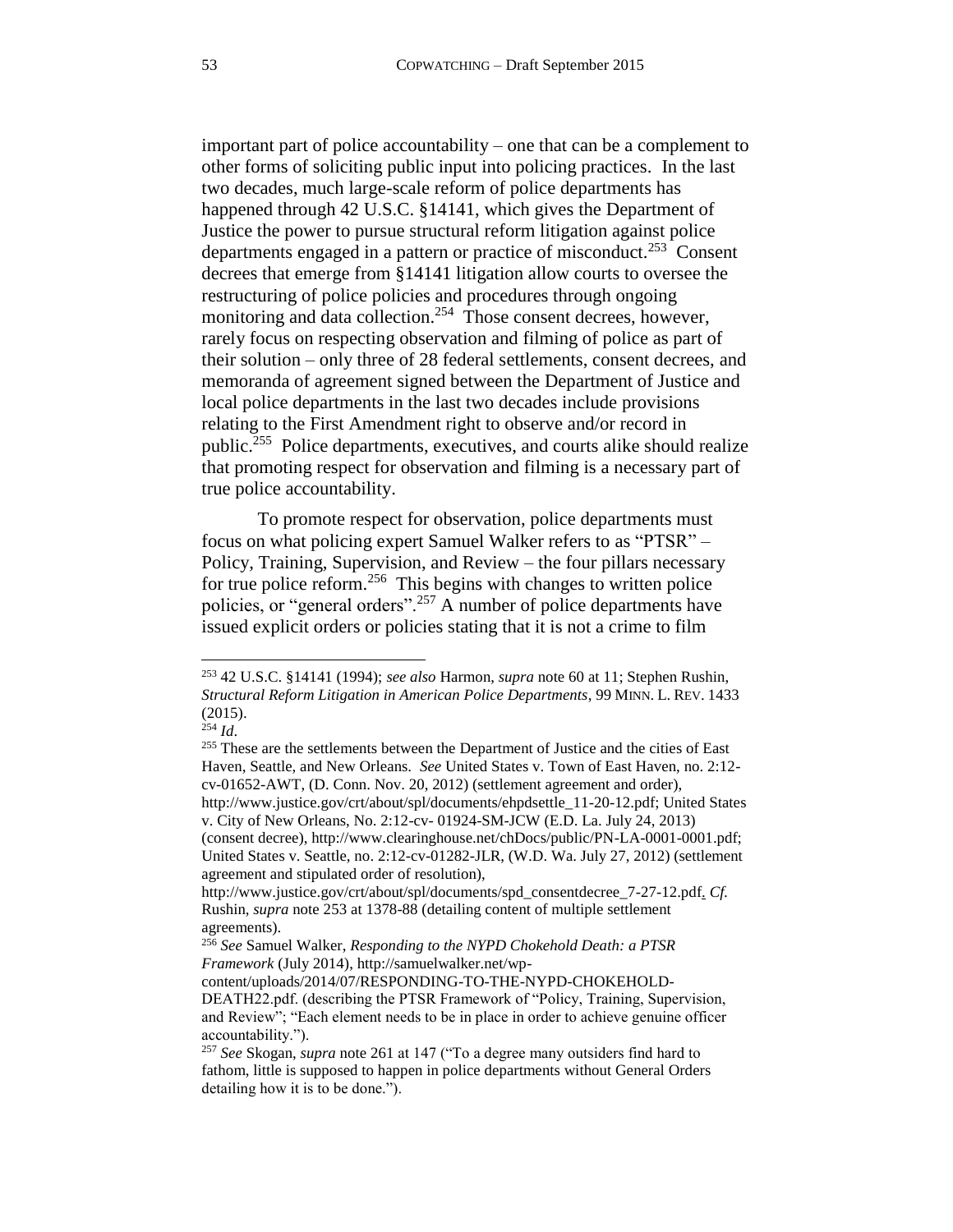<span id="page-53-0"></span>police officers in public, many of them following well-publicized incidents of interference with cameras.<sup>258</sup> The Department of Justice has come out in support of these regulations.<sup>259</sup> Regulations making clear that filming an officer is not a crime, however, do not eliminate police resistance on their own. In Washington, D.C., for example, an officer arrested someone for filming just one day after his police department issued a formal – and well-publicized – regulation regarding the filming of the police. $260$ 

<span id="page-53-1"></span>As much as police departments are starting to realize the importance of respecting cameras, then, incidents of bad reactions to filming police continue without substantial training and supervision underscoring those policies. $261$  As scholars and reformers have documented, the actions of police officers often conform less to the formal rules and practices "on the books" than to "a different set of rules – embodied in informal norms and operational practices [that] actually govern[] the day-to-day conduct" of officers.<sup>262</sup> Police training can

http://www.bostonherald.com/news\_opinion/local\_coverage/2015/08/by\_the\_book\_wh at police should and shouldn t do (collecting police regulations regarding civilian filming from Cambridge, Chelsea, and Boston, Massachusetts).

<span id="page-53-2"></span><sup>258</sup> *See, e.g.,* Seattle Police Manual 5.160, effective June 6, 2008, at

http://www.seattle.gov/police/publications/manual/05\_160\_Citizen\_Observation\_Offic ers.html; Timothy B. Lee, D.C. *Police Chief Announces Shockingly Reasonable Cell Camera Policy*, ARS TECHNICA (July 24, 2012, 2:34 PM), http://arstechnica.com/tech-policy/2012/07/dc-policechief-

announces-shockingly-reasonable-cell-camera-policy/; Boston Herald Staff, *By the book – what police should – and shouldn't do*, Boston Herald (Aug. 9, 2015),

<sup>259</sup> *See, e.g.,* Letter from Jonathan M. Smith, Chief, Special Litig. Section, Civil Rights Div., U.S. Dep't of Justice to Mark H.

Grimes, Office of Legal Affairs, Baltimore Police Dep't (May 14, 2012), available at\_http://www.justice.gov/crt/about/spl/

documents/Sharp\_ltr\_5-14-12.pdf (stating that the right to record "subject to narrowlydefined restrictions, engender[s] public confidence in our police departments, promotes public access to information necessary to hold our governmental officers accountable, and ensure[s] officer safety.").

<sup>260</sup> *See* Carlos Miller, *D.C. Cops Confiscate Phone, Steal Memory Card, Day After New Photo Policy Implemented*, PIXIQ (July 26, 2012), http://www.pixiq.com/article/dccops-confiscate-phone-steal-memory-card; *see also* Andrew Rosado Shaw, *Note, Our Duty in Light of the Law's Irrelevant: Police Brutality and Civilian Recordings*, 20 GEO. POVERTY LAW & POL'Y 161, 166-80 (2013) ("Even in jurisdictions that unequivocally provide for legal surveillance of police, officers have displayed a willingness to prevent or destroy the resulting evidence and to arrest the civilians behind cameras on other frivolous charges." ).

<sup>261</sup> *Cf.* Wesley Skogan, *Why reforms fail*, *in* MONIQUE MARKS & DAVID SKLANSKY, ED., POLICE REFORM FROM THE BOTTOM UP 144,144-54 (2012).

<sup>262</sup> Armacost, *supra* not[e 222](#page-45-2) at 523-24; *see also* Samuel Walker, *Institutionalizing Police Accountability Reforms: the Problem of Making Police Reforms Endure*, 57 ST. LOUIS U. PUB. L. REV. 57, 68-71 (2013) (describing the resistance of police subculture to reforms).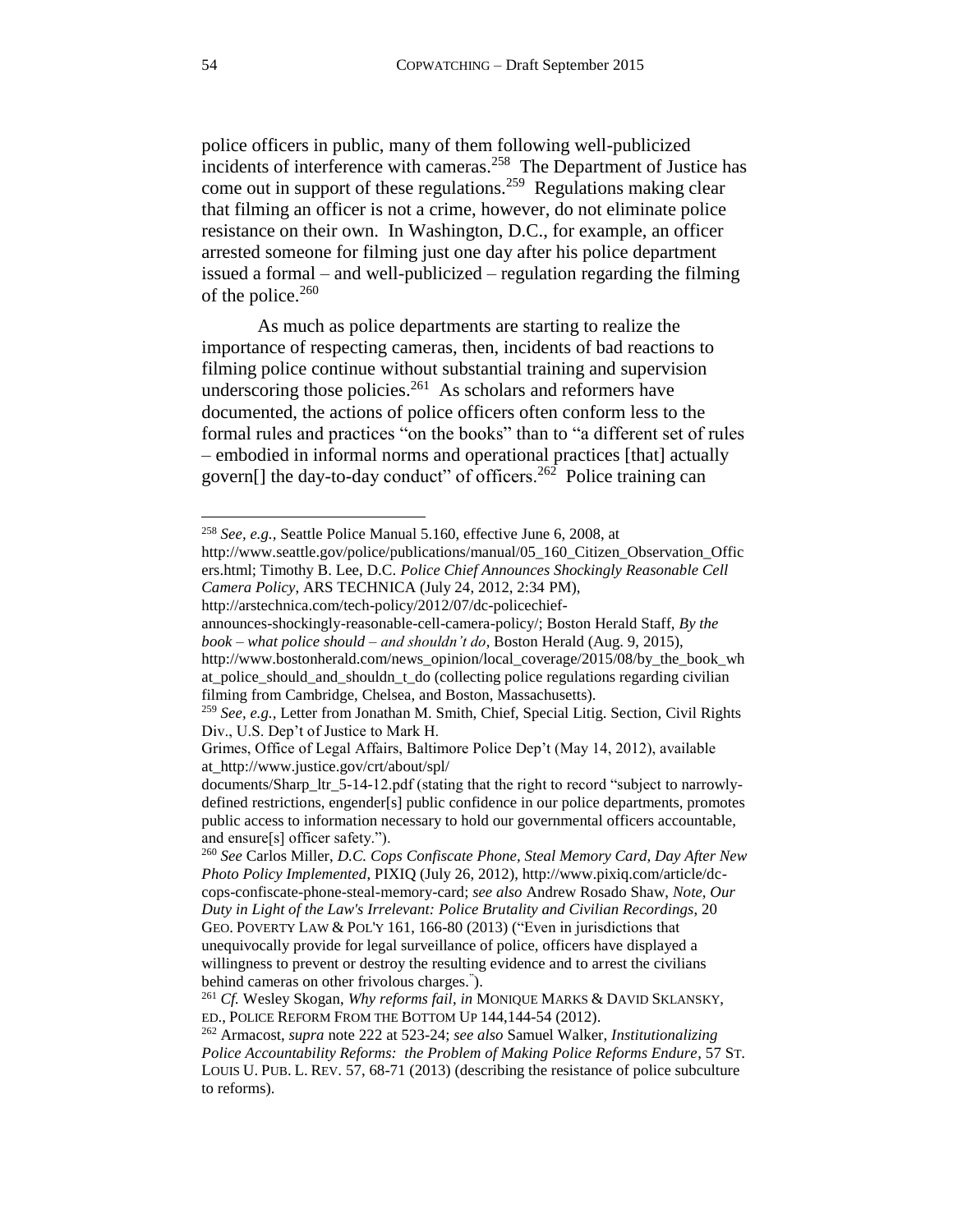make a difference in changing these norms, as can leadership from supervisors and administrators emphasizing the importance of respecting filming.<sup>263</sup>

These policies would be further aided by inclusion in §14141 structural reform litigation, whose monitoring mechanisms can add the "review" portion of PTSR necessary to make police reform stick. The three federal consent decrees that have referenced a right to record thus far – in East Haven, Seattle, and New Orleans – have included provisions explicitly mandating training regarding the right to film and observe; the New Orleans consent decree further requires that "NOPD shall ensure that officers understand that exercising this right serves important public purposes".<sup>264</sup> These provisions are missing, however, in the vast majority of federal settlements and consent decrees. Although ongoing monitoring need not require federal intervention – it can also be done through independent police auditors put in place by legislators<sup>265</sup> – the Department of Justice has a chance here to lead the way towards police respect for observation.

State legislation can also aid in the protection of civilians who record the police. Two states – Colorado and California – passed laws in the first half of 2015 that reiterate the right of civilians to film the police; Colorado's law also creates civil liability for officers who interfere with that right.<sup>266</sup> Although civil liability may not on its own deter officers from interfering with civilian filming,  $267$  state legislation can send a forceful and important message to local police departments regarding the necessity of respecting observation and filming.<sup>268</sup>

<sup>263</sup> *See* David Klinger, *Can Police Training Affect the Use of Force on the Streets?*, in CANDACE MCCOY, ED., HOLDING POLICE ACCOUNTABLE 95, 103-06 (2010) (finding that training on use of violence reduces the use of force).

<sup>264</sup> *City of New Orleans*, settlement agreement at V.E.155.

<sup>265</sup> *See* Walker, *supra* not[e 262](#page-53-2) at 85-91 (describing such efforts in Los Angeles, Denver, and Omaha).

<sup>266</sup> *See* Colorado State Bill 15-1290 (signed May 20, 2015)

http://www.statebillinfo.com/bills/bills/15/1290\_enr.pdf; California Bill SB11 (pending governor's signature as of Aug. 26, 2015),

http://openstates.org/ca/bills/20152016/SB411/. In contrast, some states have proposed legislation that would criminalize certain forms of filming the police in public. *See, e.g.,* Daniel Perez, *Bill restricting rights of citizens to videotape police introduced in Texas House*, HOUSTON CHRON. (Mar. 12, 2015)

http://www.chron.com/news/politics/texas/article/Bill-restricting-rights-of-citizens-tovideotape-6130903.php.

<sup>267</sup> *Cf.* Schwartz, *supra* note [108](#page-24-2) (showing that police officers are usually indemnified from damages when they lose civil lawsuits).

<sup>268</sup> *Cf.* Sam Adler-Bell, *That's What you Get for Filming the Police*, TRUTHOUT, (May 7, 2015), http://www.truth-out.org/news/item/30628-that-s-what-you-get-for-filmingthe-police (quoting the policy director of the Colorado ACLU as saying that the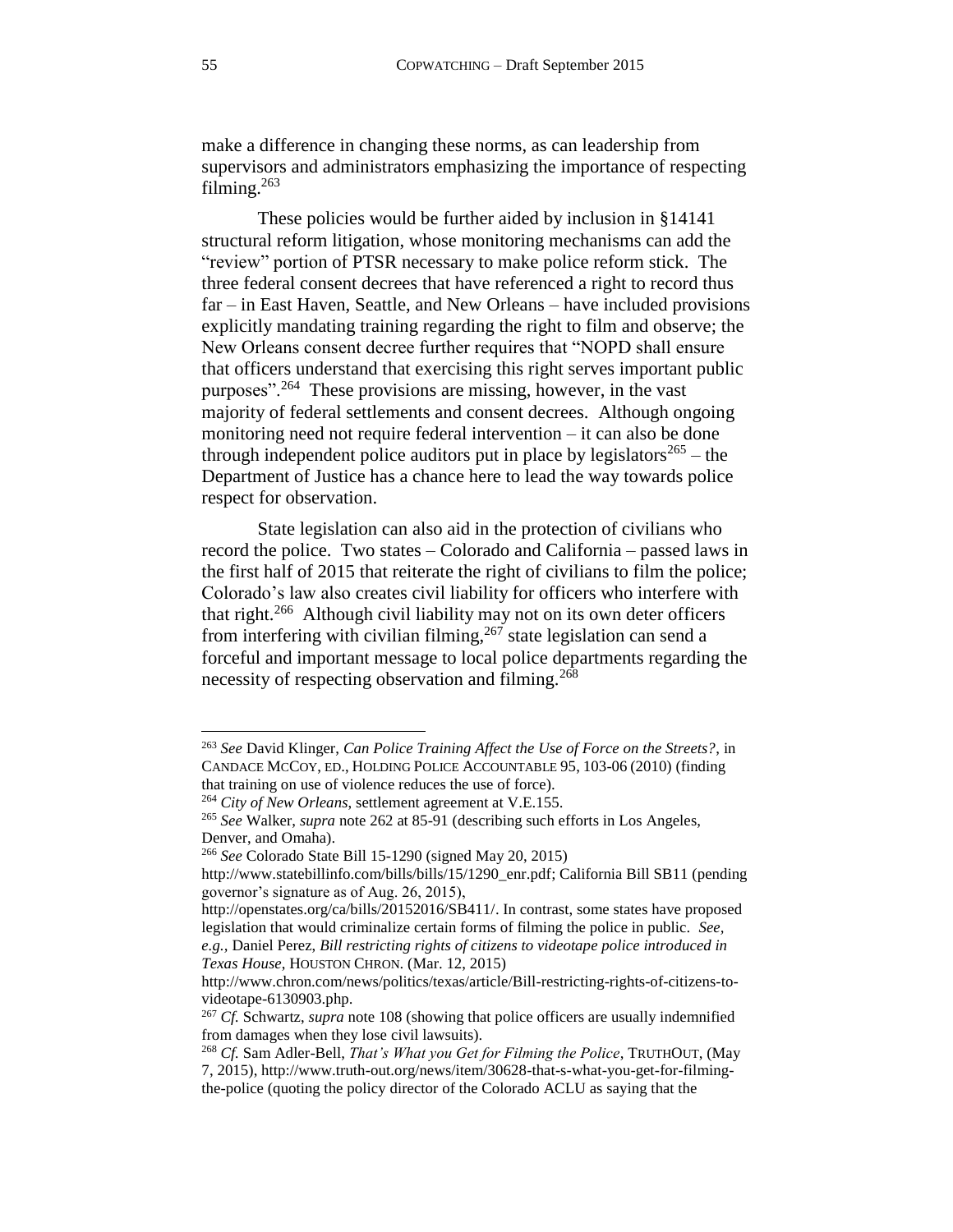### <span id="page-55-0"></span>*B. Constitutional change*

Taking copwatching seriously goes beyond departmental policies that require police officers to respect residents who film them. It also means that proponents of changes in policing should not give up on constitutional change in efforts to improve police accountability. This should happen in two ways – first, by protecting the right to copwatch through the First Amendment; and second, by respecting the contributions of copwatching to interpretations of the Fourth Amendment.

<span id="page-55-1"></span>First Amendment jurisprudence is well on its way to recognizing a right to film police officers in public – the First and Seventh Circuits have recognized the right and district courts around the country have followed suit.<sup>269</sup> However, this right is far from settled, and courts from other circuits have in recent years been divided as to whether a right to record is "clearly established" – a standard important for purposes of qualified immunity.<sup>270</sup> There are also a number of outstanding issues in the First Amendment doctrine, including whether the doctrine protects surreptitious recording, whether officers can seize cameras from bystanders, and the point at which police officers are justified in arresting someone who is filming them because they represent a danger to the police or civilians. 271 The First Amendment protection for recording cannot extend to all circumstances; there must be limits on physical proximity and allowances for circumstances in which there are

purpose of the Colorado law is to "get the police departments to pay attention and train police about what they are and aren't allowed to do.").

<sup>269</sup> *See* Glik v. Cunniffe, 655 F.3d 78 (1st Cir. 2011); Am. Civil Liberties Union of Illinois v. Alvarez, 679 F.3d 583 (7th Cir. 2012). *Cf.* Smith v. City of Cumming, 212 F.3d 1332, 1333 (11th Cir. 2000) ("[T]he First Amendment protects the right to gather information about what public officials do on public property."); Buehler v. City of Austin/Austin Police Dep't et. al., 1:13-cv-01100-ML (W.D. Tex. July 24, 2014) (cataloguing district court decisions from around the country and finding a clearly established First Amendment right to record).

<sup>270</sup> *Compare, e.g.,* Higginbotham v. City of New York, No. 14-CV-8549 PKC RLE, 2015 WL 2212242, at \*9 (S.D.N.Y. May 12, 2015) (finding right to record clearly established); Crago v. Leonard, K No. 0877, No. 2:13-CV-531-TLN-EFB, 2014 WL 3849954, at \*4 (E.D. Cal. Aug. 5, 2014) report and recommendation adopted sub nom. Crago v. Leonard, No. 2:13-CV-531-TLN-EFB, 2014 WL 4435954 (E.D. Cal. Sept. 9, 2014) (same), *with* Kelly v. Borough of Carlisle, 622 F.3d 248 (3d Cir. 2010) (finding no clearly established right to record); Pluma v. City of New York, No. 13 CIV. 2017 LAP, 2015 WL 1623828, at \*7 (S.D.N.Y. Mar. 31, 2015) (finding right to record is not clearly established); Lawson v. Hilderbrand, No. 3:13-CV-00206 JAM, 2015 WL 753708 (D. Conn. Feb. 23, 2015) (same).

<sup>271</sup> *See* Taylor Robertson, *Lights, Camera, Arrest*, 23 B.U. PUB. INT. L.J. 117, 131-48 (2014) (discussing these open questions); Rebecca G. Van Tassell, Comment, *Walking a Thin Blue Line: Balancing the Citizen's Right to Record Police Officers Against Officer Privacy*, 2013 B.Y.U.L. REV. 183, 189-94 (same).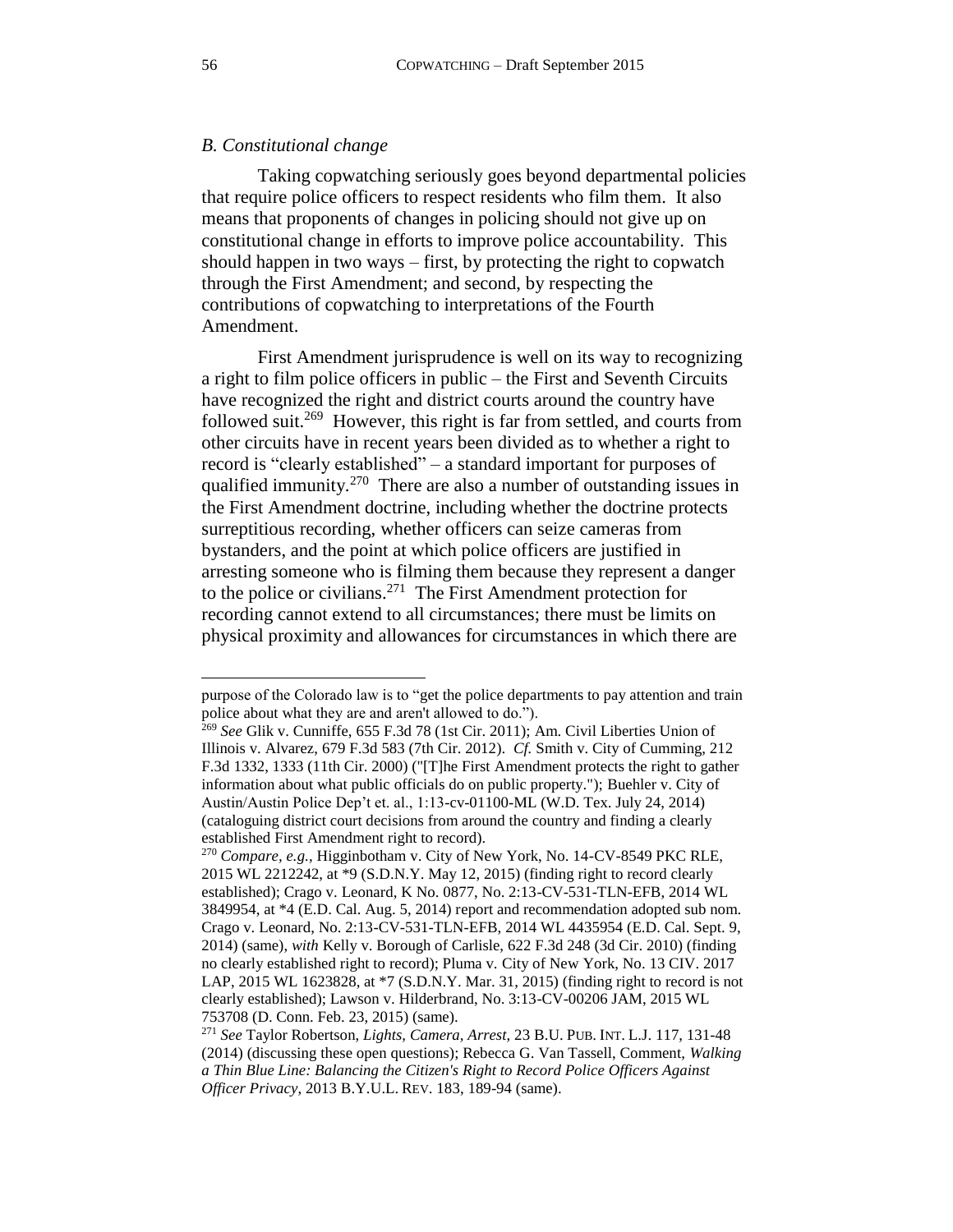true safety issues. But Courts adjudicating First Amendment claims should recognize not only the autonomy interests at stake in the right to be free from interference with observation and information gathering, but also the benefits to police accountability and democracy that accrue from the respect accorded to civilian observation and recording.<sup>272</sup>

Copwatching also provides a path through which to rethink the contours of Fourth Amendment "reasonableness" with respect to policecitizen encounters. Fourth Amendment scholars have put forth thoughtful and nuanced suggestions for ways that Courts should shift their determinations of "reasonableness" so as to better map onto societal perceptions of what is reasonable $^{273}$  and better account for the experiences of people of color who live and work in neighborhoods with a high police presence.<sup>274</sup> Surely judges do not intend to substitute their own individual views for those of all of society; but without access to information about society's views of particular practices, they are left with their own impressions of what "society" considers "reasonable".<sup>275</sup> Copwatching and its related activities provide data points and perspectives that courts can use in determining what is reasonable in a particular neighborhood. The presence of copwatchers in a courtroom or the admission of a video taken by copwatchers into evidence gives a judge room to consider, for instance, the harm to communities of particular practices, the dignity interests at stake in a particular police action, and the neighborhood sentiment towards a particular practice.<sup>276</sup> While those factors do not solve a Fourth Amendment question on their

<sup>272</sup> For an extended discussion of the First Amendment right to record police offices *see*  Simonson, *supra* not[e 21.](#page-5-1)

<sup>273</sup> *See, e.g.,* Baradaran, *supra* note [137](#page-29-2) (advocating for "a major shift in Fourth Amendment balancing towards considering broader statistical data and facts to inform decisions and educate courts to consider not only the defendant before them but the rights of society implicated in every case"); Bowers & Robinson, *supra* note [40](#page-10-1) at 265- 67 (suggesting ways in which the Court might consider lay perceptions of police practices in determining the constitutionality of those practices).

<sup>274</sup> *See, e.g.,* Bacigal, *supra* not[e 133](#page-29-3) at 92 ("Once the Court adopts a constitutional standard that focuses on whether a person feels free to leave, that person should be taken as he or she is, not as the Court visualizes some hypothetical person."); Carbado, *supra* not[e 40](#page-10-1) at 970 (recommending a conception of the Fourth Amendment "more concerned with the coercive and disciplinary ways in which race structures the interaction between police officers and nonwhite person"); Harris, *supra* note [161](#page-33-2) at 660 (arguing that a high crime area should not be an allowable factor to contribute to a stop); Maclin, *supra* note [161](#page-33-2) at 1328 (arguing that courts should consider freedom of movement in Fourth Amendment determinations); Thompson, *supra* not[e 25](#page-7-2) at 1004- 1014 (arguing that courts should consider the role of race in police officer decisions). <sup>275</sup> *See* Bowers & Robinson, *supra* note [40](#page-10-1) at 223 (describing how when the Court determines "reasonableness" in the context of criminal procedure, "the Court doesn't ask whether the Court's own perceptions gel with what people actually find fair or just.").

<sup>&</sup>lt;sup>276</sup> *See supra* notes [157](#page-33-0)[-189](#page-39-3) and accompanying text.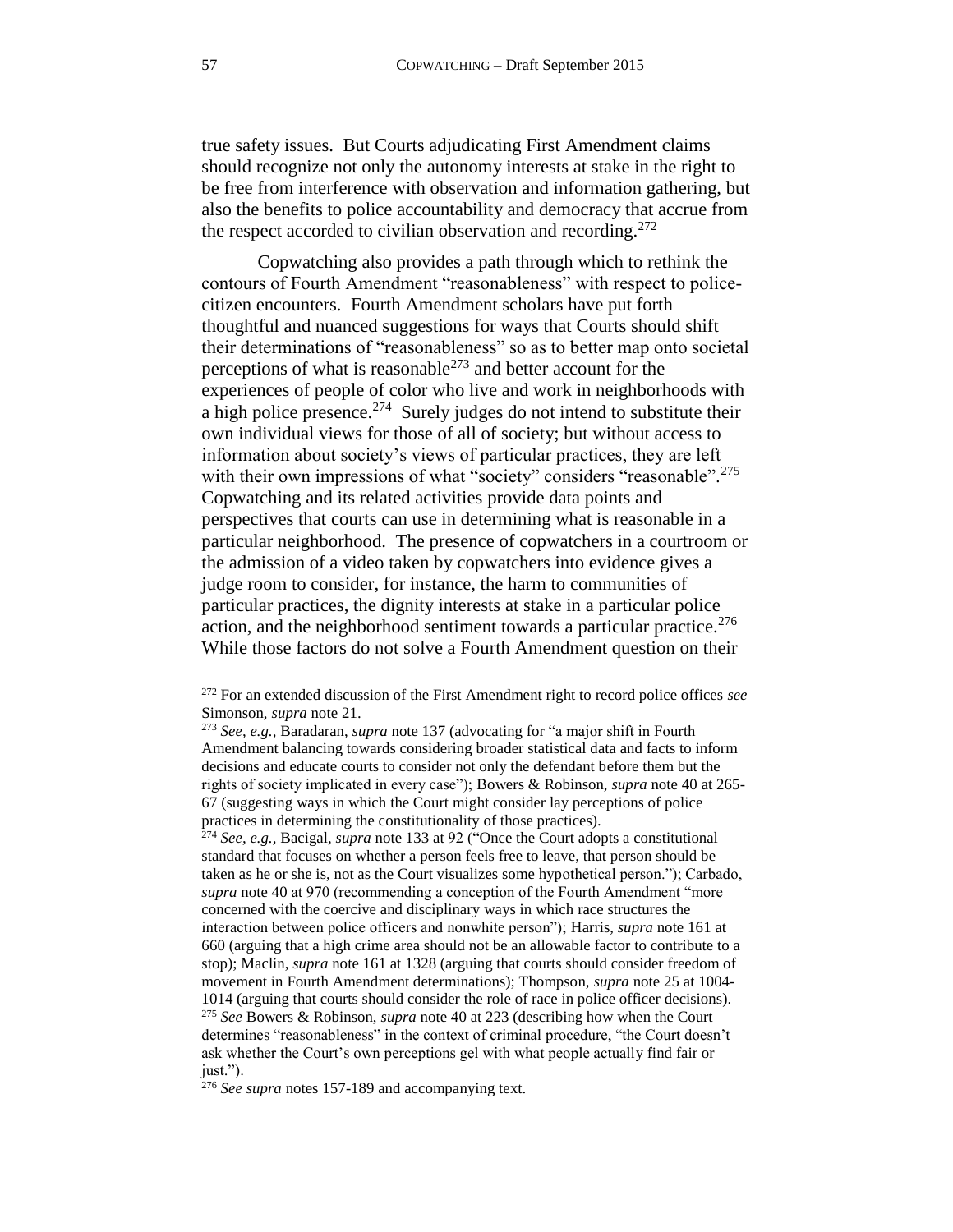own, they lend credence to efforts by scholars and courts to bring the concept of the "reasonable person" closer to the reality of life on the streets and roads of America.

### <span id="page-57-0"></span>*C. Redefining Community Policing*

As currently defined and practiced, "community policing" happens on the terms of the elite. Police departments decide which community residents to consult, when and where to consult them, and what the goals of those consultations should be.<sup>277</sup> At the same time, scholars and policymakers debate and decide the best ways to structure meetings and build partnerships.<sup>278</sup> But it does not have to be this way. The idea of "community policing" – of a method of policing that is responsive to the residents of the area that is policed – need not be elitedriven. To the contrary, the concept of community policing should make room for and even prioritize reform processes that are generated by nonelites, by those traditionally outside of the system.<sup>279</sup> This kind of police reform, of which copwatching is a vibrant example, has largely been written out of scholarly discussions of community policing. Taking copwatching and other community-generated methods of accountability seriously provides a richer way of thinking about what we mean when we talk about police accountability to communities. Community policing should go beyond seeking input and building partnerships; it should mean respecting processes of accountability that originate outside of the system itself.

The last two years have seen taskforces formed at national, state, and local levels that seek to address the problems of community-police relations that have surfaced in the wake of the events in Ferguson, Staten Island, and across the nation.<sup>280</sup> The federal Task Force on 21st Century Policing has a goal of examining "how to foster strong, collaborative relationships between local law enforcement and the communities they protect<sup>" 281</sup> – a goal that cannot be met with consensus-based solutions

<sup>277</sup> *See supra* notes [52](#page-12-0)[-55](#page-13-1) and accompanying text.

<sup>278</sup> *See supra* notes [41](#page-10-2)[-57](#page-13-2) and accompanying text.

<sup>279</sup> *Cf.* BIBAS, *supra* not[e 32](#page-8-2) at 16-24 (contrasting "insiders" and "outsiders" in the criminal justice system).

<sup>280</sup> *See, e.g.,* President's Task Force on 21st Century Policing,

http://www.cops.usdoj.gov/Default.asp?Item=2761(last visited Jan. 28, 2015); STL Positive Change, Official Site of the Ferguson Commission, stlpositivechange.org (last visited Jan. 28, 2015) ("The charge of the Ferguson Commission is to help chart a new path toward healing and positive change for the residents of the St. Louis region."); Jonathan Starkey, *Wilmington crime commission clears Delaware House,* THE NEWS JOURNAL (Jan. 28, 2015),

http://www.delawareonline.com/story/news/local/2015/01/27/wilmington-crimecommission-clears-delaware-house/22435053/.

<sup>281</sup> President's Task Force on 21st Century Policing,

http://www.cops.usdoj.gov/Default.asp?Item=2761(last visited Jan. 28, 2015).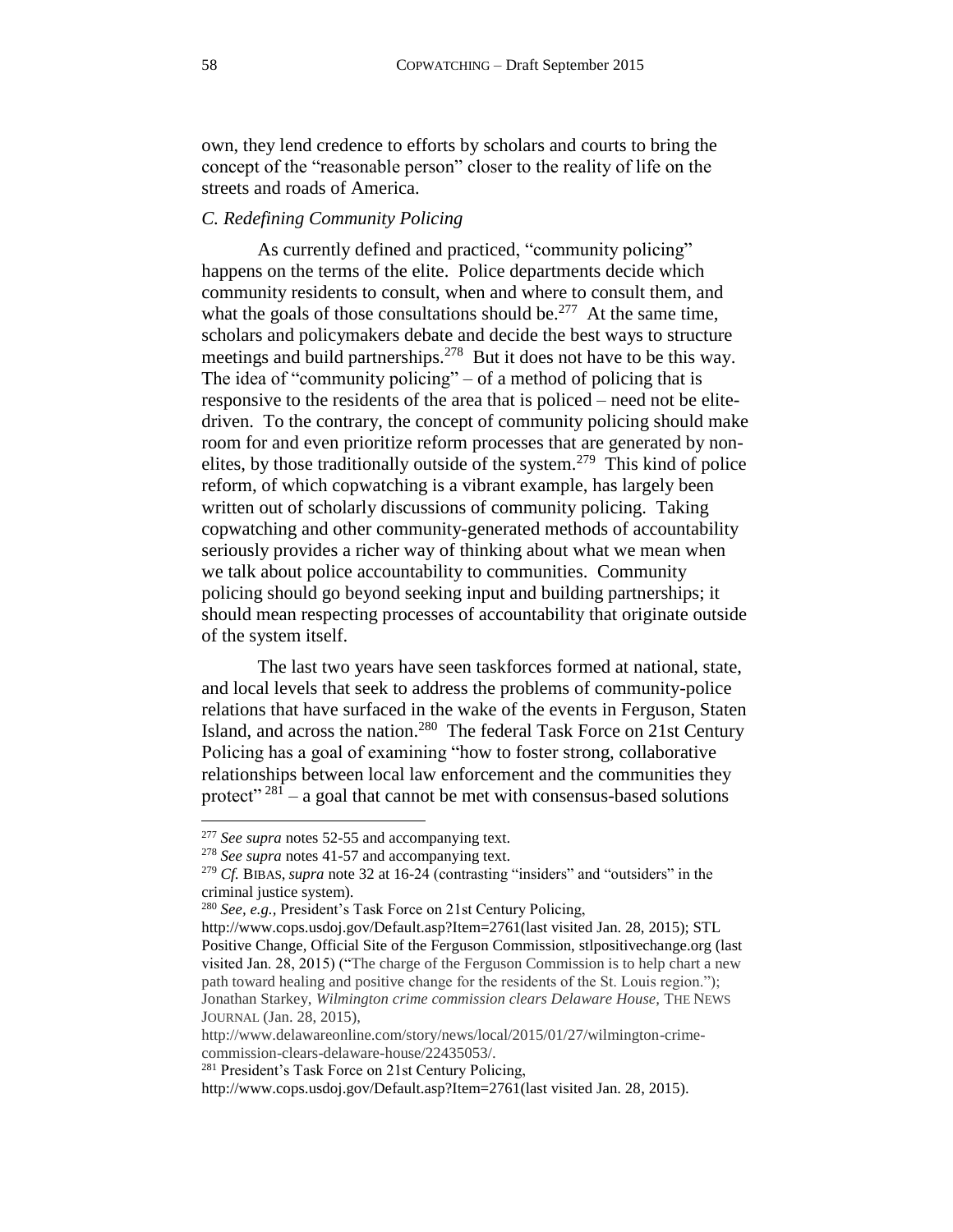alone. Instead, scholars and policymakers alike should recognize that outside movements for social change and political inclusion – even ones that seem to advocate an adversarial stance against local police departments – are part of the larger world of local police accountability, and should be part of what we mean when we talk about "community policing."

#### **CONCLUSION**

<span id="page-58-0"></span>Deciding how to involve the public in criminal justice institutions depends on why you think involving the public matters. Popular engagement with policing should be related not just to internal police department policies and practices, but also to larger webs of politics, power, and inequality. To treat the two separate and apart from each other – to seek only collaboration, at the expense of dissent – is to miss out on an important piece of the puzzle that is police accountability.

<span id="page-58-1"></span>My goal in this article has not been to prove that adversarial methods of participation like copwatching are normatively better than consensus-driven efforts, but rather to put organized copwatching on the map as a form of public participation in policing worth taking seriously. Although community policing and other consensus-based reforms are promising, adversarialism has its place. Indeed, it is through their stance as critical observers rather than partners of police officers that copwatchers provoke a broader debate about the function of local policing in neighborhoods with profound social and political inequalities. Once we recognize the importance of protecting some adversarial forms of police accountability that originate outside of the elite-driven system, we can turn to looking for combinations of accountability mechanisms – both consensus-based and adversarial, both state-driven and civiliandriven – that together have the potential to move local policing to a democratically accountable place.